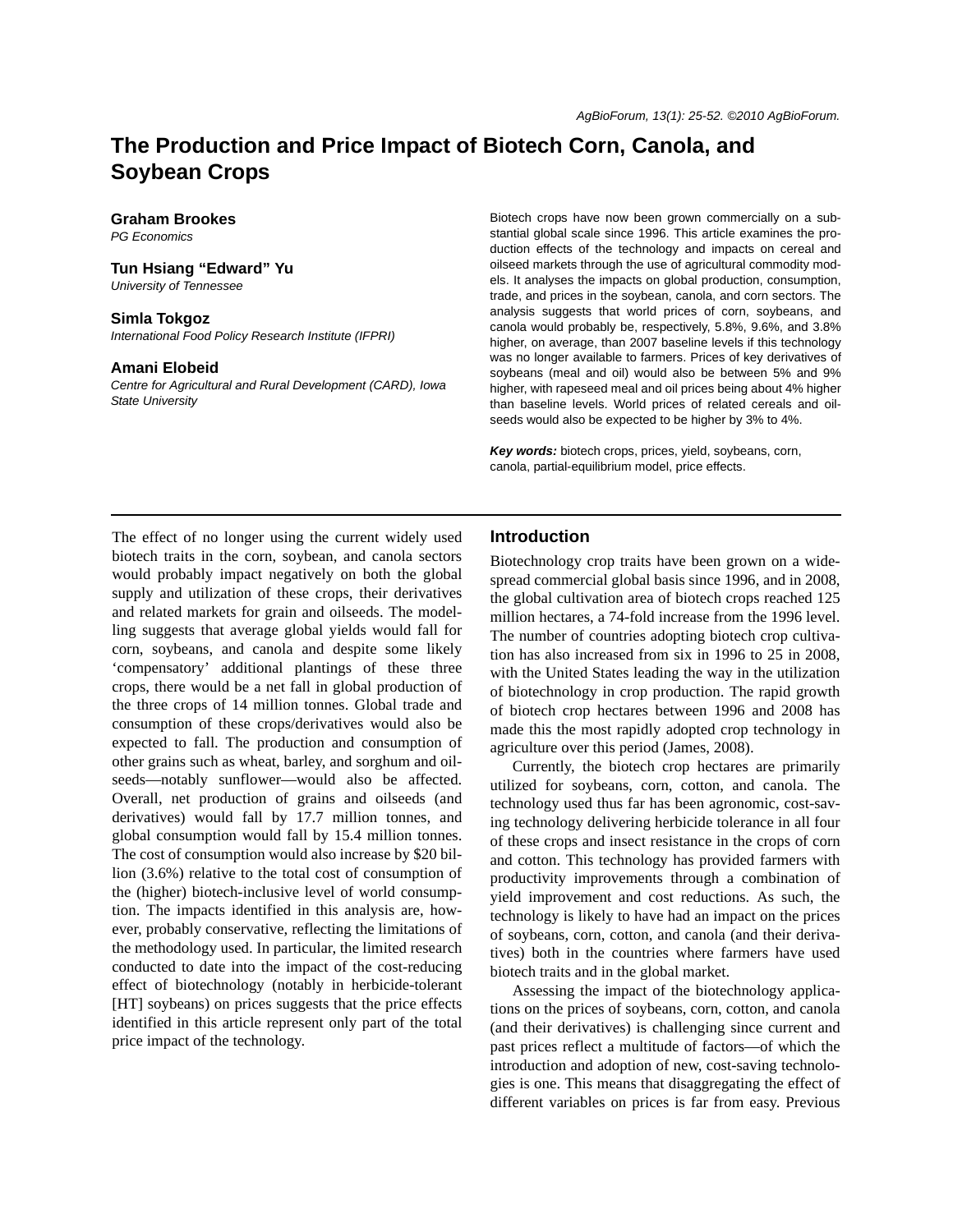studies have contributed to the literature by evaluating the impacts of biotechnology application for field crops on national/regional economies and farmers' welfare (e.g., Anderson, Valenzuela, & Jackson, 2008; Martin & Hyde, 2001; Sobolevsky, Moschini, & Lapan, 2005). However, most of these studies primarily focused on a single crop, such as soybeans, corn, or cotton. Thus, the impact analysis of biotechnology adoption did not capture the responsiveness of the production of other crops. Furthermore, since the application of biotechnology usually occurs in various field crops, the joint impacts of biotechnology adoption on local and global agricultural markets need to be further explored.

Realizing the surging significance of biotechnology application in the US and global crop markets, this article summarizes the productivity impacts of biotech  $\c{crops}^1$  (on production) and presents the findings of analysis that has sought to quantify the impact of the use of biotech traits on usage and the prices of corn, soybeans, and canola and their main derivatives.<sup>2</sup>

### **Methodology**

The approach used to estimate the impacts of biotech crops on usage, trade, and prices of the three crops and their derivatives has been to draw on part of a broad modelling system of the world agricultural economy comprised of US and international multi-market, partialequilibrium models of production, use, and trade in key agricultural commodities. $3$  The models cover major temperate crops, sugar, ethanol and biodiesel, dairy, and livestock and meat products for all major producing and consuming countries and calibrated on most recently available data. Extensive market linkages exist in these models, reflecting derived demand for feed in livestock and dairy sectors, competition for land in production, and consumer substitution possibilities for close substitutes such as vegetable oils and meat types. The models capture the biological, technical, and economic relationships among key variables within a particular commodity and across commodities. They are based on historical data analysis, current academic research, and a reliance on accepted economic, agronomic, and biological relationships in agricultural production and markets. A link is made through prices and net trade equations between the US and international models. The models are used to establish 10-year commodity projections for a baseline and for policy analysis and are used extensively for the market outlook and policy analysis.

In general, for each commodity sector, the economic relationship that supply equals demand is maintained by determining a market-clearing price for the commodity. In countries where domestic prices are not solved endogenously, these prices are modelled as a function of the world price using a price transmission equation. Since the models for each sector can be linked, changes in one commodity sector will impact other sectors. For this particular study, the US Crops, International Grains, International Oilseed, International Sugar, and International Bio-fuels models were used.

In terms of the structure of the models, the following identity is satisfied for each country/region and the world.

## Beginning Stock + Production + Imports

 $=$  Ending Stock + Consumption + Exports (1)

Production is divided into yield and area equations, while consumption is divided into feed and non-feed demand. The models include behavioral equations for area harvested, yield, crop production on the supply side, and per-capita consumption and ending stocks on the demand side. Equilibrium prices, quantities, and net trade are determined by equating excess supply and excess demand across countries and regions.

More specifically, in terms of acreage, harvested area is expressed as a function of own and competing crop prices in real terms as well as lagged harvested area and prices. Prices enter area functions either as part of real gross returns per unit of land (price multiplied by yield) or merely as prices, depending on the particular commodity model. The US model, because of extensive data availability, is divided into nine regions. The planted area for each crop within each region depends on expected net returns—which include real, variable production expenses per unit of land—for the crop and competing crops.

To satisfy the identity in Equation 1, two different methods are used. In most of the countries, domestic price is modelled as a function of the world price with a price transmission equation, and the identity is satisfied with one of the variables set as the residual. In other cases, prices are solved to satisfy the identity.

*<sup>1.</sup> Drawing primarily on work by one of the authors, Brookes and Barfoot (2008). A more detailed paper is also available on http://www.pgeconomics.co.uk/pdf/ globalimpactstudyjune2008pgeconomics.pdf.*

*<sup>2.</sup> The impact of biotech traits in the cotton sector is not included in the analysis.*

*<sup>3.</sup> More details about the modelling structure are presented in Appendix A.*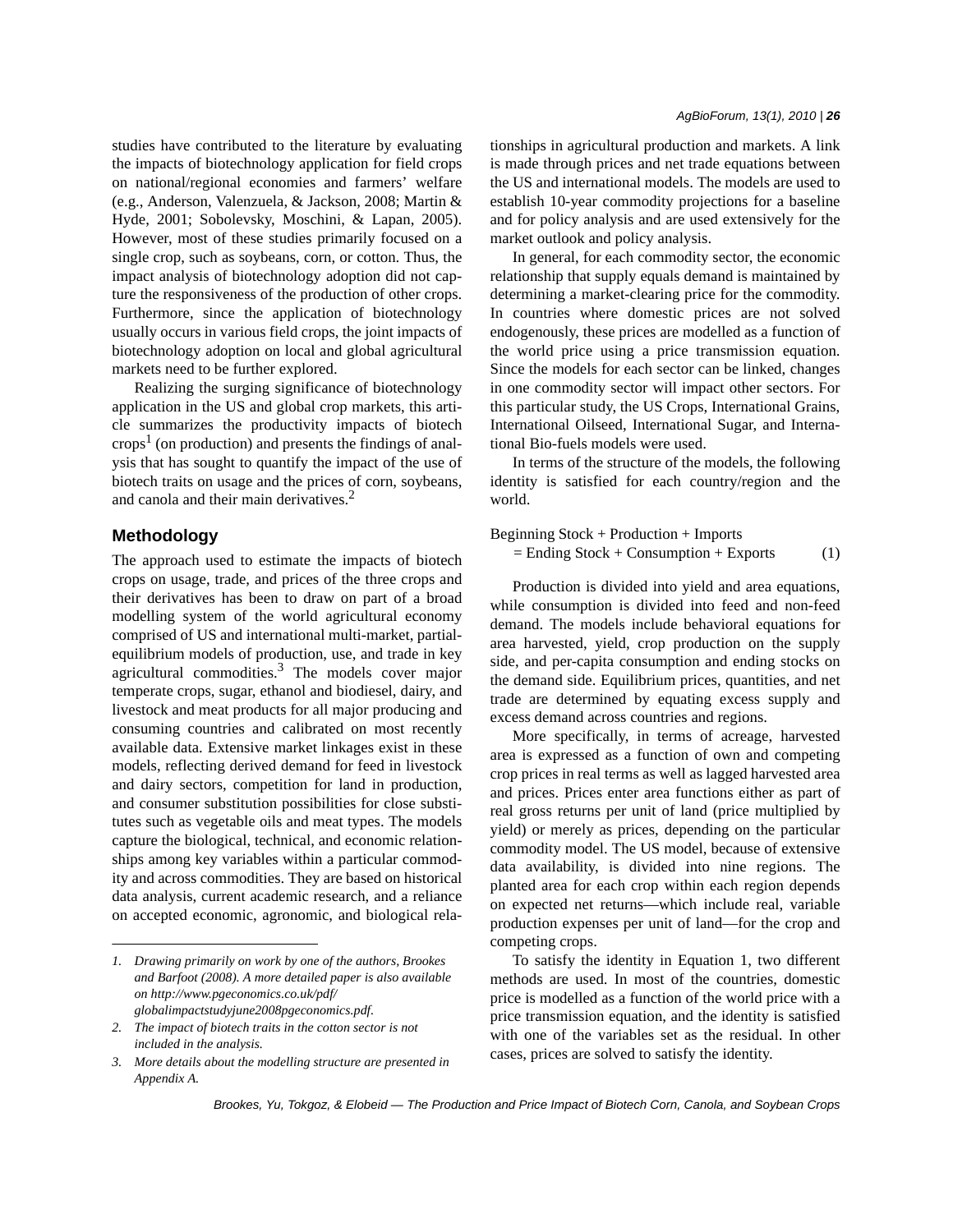Agricultural and trade policies in each country are included in the models to the extent that they affect the supply and demand decisions of the economic agents. The models assume that the existing agricultural and trade policy variables will remain unchanged in the outlook period. Macroeconomic variables, such as GDP, population, and exchange rates, are exogenous variables that drive the projections of the model. All models are calibrated on 2007/08 marketing year data for crops; 10 year annual projections for supply and utilization of commodities and prices for the US and the world are generated for the period between 2008 and 2017. Elasticity values for supply and demand responses are based on econometric analysis and on consensus estimates. Elasticity parameters estimates and policy variables are available at Iowa State University's Food and Agricultural Policy Research Institute (FAPRI) website.<sup>4</sup>

Data for commodity supply and utilization are obtained from the F.O. Lichts online database, the Food and Agriculture Organization (FAO) of the United Nations (FAOSTAT Online, 2006), the Production, Supply, and Distribution View (PS&D) of the US Department of Agriculture (USDA), the European Commission Directorate General for Energy and Transport, the ANFAVEA (2005), and UNICA (2006). Supply and utilization data include production, consumption, net trade, and stocks. The macroeconomic data are gathered from the International Monetary Fund and Global Insight.

The empirical analysis relies on these agricultural commodity models of the main regions of the world (e.g., North and South America, the EU-27, etc.) to estimate the impact on national, regional, and world markets and prices for cereals and oilseeds. These models have been developed to allow for forward-looking projections (over a 10-year period) to be made relating to production, use, trade, and prices of key commodities. The models are not directly able to estimate the impact of the technology on past prices (of corn, soybeans, and canola and their key derivatives). One advantage of these models is that it is possible to establish a baseline and then remove the impact of biotechnology on yields. This allows the isolation of the impact on prices and usage due to biotech crops and not due to other factors such as macroeconomic and weather variables. However, the models *do not* allow for estimating the impact on crop prices arising from changes to the cost base of crop production (a major impact of HT technology).

Some (limited) economic analysis has been previously undertaken to estimate the impact of biotechnologyinduced cost-of-production changes, notably on the global prices of soybeans. Moschini, Lapan, and Sobolevsky (2000) estimated that by 2000 the influence of biotech soybean technology on world prices of soybeans had been between -0.5% and -1%, and that as adoption levels increased this could be expected to increase up to -6% (if all global production was biotech). Qaim and Traxler (2002, 2005) estimated the impact of GM HT soybean technology adoption on global soybean prices to have been -1.9% by 2001. Based on this analysis, they estimated that by 2005 it was likely that the world price of soybeans may have been lower by between 2% and 6% than it might otherwise have been in the absence of biotechnology. This benefit will have been dissipated through the post-farm gate supply chain, with some of the gains having been passed onto consumers in the form of lower real prices. We, therefore, acknowledge the failure to include the potential impact of biotechnology on costs of production and prices as a limitation of the research, which potentially underestimates the impact of the technology on prices. In addition, the analysis uses 2007 as the baseline against which the analysis is run. This assumes that the level of biotech trait adoption in 2007 represents the 'counterfactual situation.' In doing so, it fails to take into account likely trends in biotech trait adoption post 2007 and hence, this additional weakness of the analysis probably contributes further to understating the price effect of biotechnology. Despite these methodological weaknesses, the approach used in this article provides a useful tool for assessing the impact of biotech traits on the prices of corn, canola, soybeans, and derivatives of these crops on global markets.

Yield and production change assumptions for the impact of biotech crops were used as bases for analysis in the models by projecting forward a 'what if' scenario in which the currently used biotech traits were no longer available. The yield and production change assumptions used were those identified in the published work of Brookes and Barfoot  $(2008)$ .<sup>5</sup> For example, insect-resistant (IR) corn technology in the United States has delivered an average 5% improvement in corn yields. The Brookes and Barfoot analysis is itself based on a literature review of impacts of biotechnology traits globally

*<sup>4.</sup> http://www.fapri.iastate.edu/tools/*

*<sup>5.</sup> Also available at http://www.pgeconomics.co.uk. The specific yield impacts used derive from Appendix 2 of the AgBioForum article (2008).*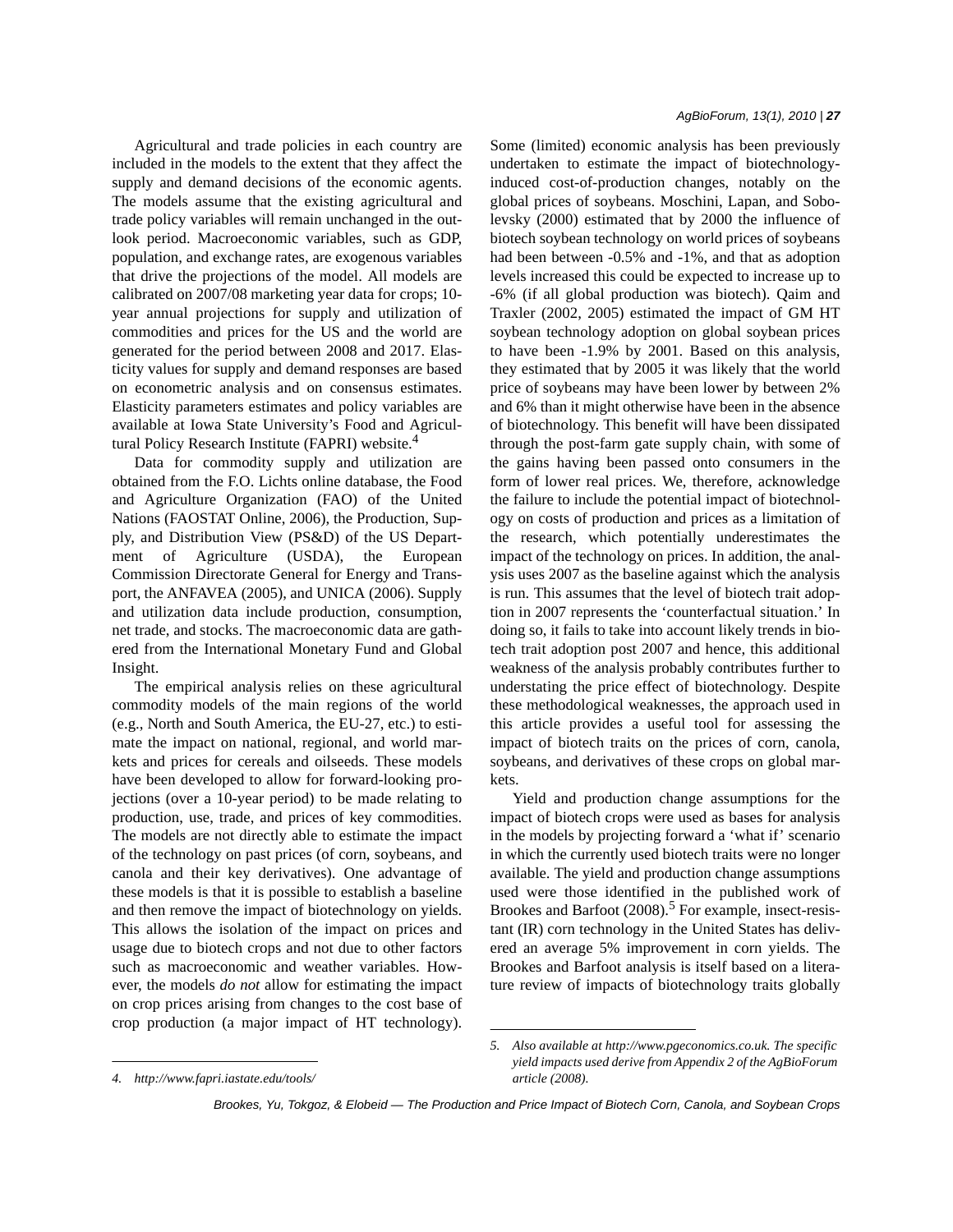|                                       | <b>Cumulative total</b><br>corn area (ha) <sup>a</sup> | <b>Cumulative</b><br>trait area (ha) | % of crop<br>to trait <sup>b</sup> | Average trait<br>impact on yield % <sup>c</sup> | Average<br>yield impact<br>(tonnes/ha) | <b>Additional</b><br>production from<br>trait (tonnes) |
|---------------------------------------|--------------------------------------------------------|--------------------------------------|------------------------------------|-------------------------------------------------|----------------------------------------|--------------------------------------------------------|
| US corn-borer<br>resistant            | 351,842,503                                            | 81,016,473                           | 23%                                | $+5.0%$                                         | $+0.45$                                | 36,078,447                                             |
| US corn-rootworm<br>resistant         | As above                                               | 6,596,520                            | 1.9%                               | $+5.0%$                                         | $+0.45$                                | 3,130,130                                              |
| Canada corn-borer<br>resistant        | 13,269,070                                             | 4,239,214                            | 31.9%                              | $+5.0%$                                         | $+0.38$                                | 1,628,075                                              |
| Canada corn-<br>rootworm resistant    | As above                                               | 35,317                               | 0.3%                               | $+5.0%$                                         | $+0.38$                                | 14,537                                                 |
| Argentina corn-<br>borer resistant    | 23,951,406                                             | 10,024,000                           | 41.9%                              | $+7.6%$                                         | $+0.49$                                | 4,862,787                                              |
| Philippines corn-<br>borer resistant  | 10,082,808                                             | 247,698                              | 2.5%                               | $+24.1%$                                        | $+0.52$                                | 127,920                                                |
| South Africa corn-<br>borer resistant | 21,909,720                                             | 2,392,000                            | 10.9%                              | $+14.5%$                                        | $+0.43$                                | 1,034,735                                              |
| Uruguay corn-<br>borer resistant      | 184,000                                                | 100,000                              | 54.3%                              | $+6.1%$                                         | $+0.31$                                | 30,559                                                 |
| Spain corn-borer<br>resistant         | 4,013,343                                              | 303,656                              | 7.6%                               | $+7.6%$                                         | $+0.72$                                | 218,132                                                |
| <b>Cumulative totals</b>              | 425,252,850                                            | 104,954,778                          | 24.7                               | $+5.7%$                                         | $+0.45$                                | 47,125,322                                             |
| 2006                                  | 41,751,216                                             | 20,640,503                           | 49%                                | $+6.7%$                                         | $+0.47$                                | 9,734,898                                              |

**Table 1. Corn: Yield and production impact of IR traits, 1996-2006.**

*a For consistency purposes, the total areas presented refer only to the years in which the IR traits were used by farmers—from 1996 in the US and Canada, from 1998 in Spain and Argentina, from 2000 in South Africa, from 2003 in the Philippines, and from 2004 in Uruguay. Corn rootworm-resistant corn has also been available to US farmers from 2003 and to Canadian farmers from 2004.*

*b From year of first commercial planting to 2006.*

*c Average of impact over years of use, as used by Brookes and Barfoot (2008).*

since 1996, and details of the specific country and traitspecific studies used can be found in the references section of this article. To analyze the impact of this yield improvement, first a baseline is established (starting in 2008, and for the next 10 years covered by the model projections) with the trend growth rate of yield. Then a scenario is run where the yields were effectively lower than the baseline level (starting in 2008 and ending in 2017). The baseline represents the current status quo (technology used) and the scenario implies that the technology is no longer available. The difference between the baseline and scenario represents the impact of the technology (or more literally the impact of no longer using the technology).

The models effectively assume the decreases in average crop (e.g., corn) yield in the countries using GM technology as a 'shock' change to the various regional parts of the models. This then calculates revised yield values, changes in production and consumption, changes in stocks, changes in imports and exports, and changes in areas allocated to other crops. 'Knock-on' effects<sup>6</sup> on the price of each crop (corn, soybeans, and

canola) plus effects on other crop (e.g., wheat, barley, sunflower) were also derived, both at a regional and a world level. Knock-on effects on derivatives of corn, soybeans, and canola are also derived.

## **Production and Yield Assumptions**

The production and yield change assumptions used in this analysis derive from the work of Brookes and Barfoot (2008), which itself draws on numerous crop and country-level impact studies. The next section (*Production and Yield Impacts of Biotech Crops*) provides a summary of this data, and the assumptions used for the analysis are presented in the following section (*Conversion of Production and Yield Impacts into Useable Assumptions*).

*<sup>6.</sup> Indirect effects on the prices of derivatives as a result of changes in the price of the base commodities (e.g., a change in the price of soybeans affecting the price of soymeal). Also, the effect on prices arising from changes in production levels.*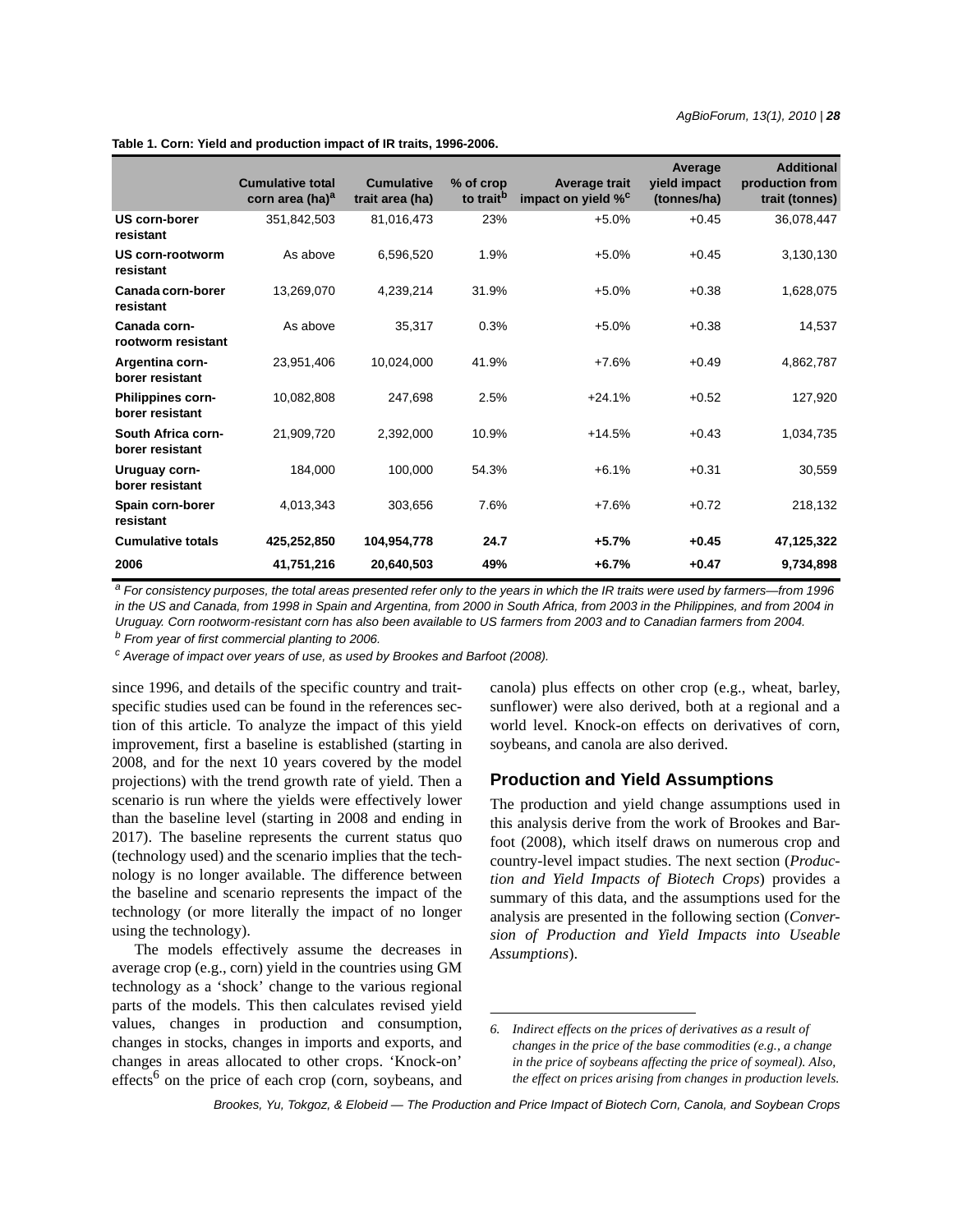

**Figure 1. Herbicide-tolerant crops: Yield and production impact of biotechnology 1996-2006 by country.**

## *Production and Yield Impacts of Biotech Traits*

*IR Corn Impacts.* Two biotech IR traits have been commercially used to target the common corn-boring pests—European corn borer or ECB (*Ostrinia nubilalis*) and Mediterranean stem borer or MSB (*Sesamia nonagroides*)—and corn rootworm pests (*Diabrotica*). These are major pests of corn crops in many parts of the world and significantly reduce yield and crop quality, unless crop-protection practices are employed.

The two biotech IR corn traits have delivered positive yield impacts in all user countries when compared to average yields derived from crops using conventional technology (mostly application of insecticides and seed treatments) for control of corn-boring and rootworm pests.

The yield impact varies from an average of about  $+5\%$  in North America to  $+24\%$  in the Philippines (Table 1). In terms of additional production, on an area basis, this is in a range of  $+0.31$  tonnes/ha to  $+0.72$ tonnes/ha.

Average yield and production impact across the total area planted to biotech IR corn traits over the 11-year period has been +5.7% (+0.45 tonnes/ha). This has added 47 million tonnes to total corn production in the countries using the technology.

In 2006, the technology delivered an average of 0.47 tonnes/ha in extra production, which was equal to an extra 9.7 million tonnes of corn production (Table 1).

*HT Soybeans.* Weeds have traditionally been a significant problem for soybean farmers, causing important yield losses (from weed competition for light, nutrients, and water). Most weeds in soybean crops have been reasonably well controlled, based on application of a mix of herbicides.

Although the primary impact of biotech HT technology has been to provide more cost effective (less expensive) and easier weed control versus improving yields from *better weed control* (relative to weed control obtained from conventional technology), improved weed control has, nevertheless occurred, delivering higher yields. Specifically, HT soybeans in Romania improved the average yield by over 30% (Figure 1).

Biotech HT soybeans have also facilitated the adoption of no-tillage production systems, thus shortening the production cycle. This advantage enables many farmers in South America to plant a crop of soybeans immediately after a wheat crop in the same growing season. This second crop, additional to traditional soybean production, has added 53.1 million tonnes to soybean production in Argentina and Paraguay between 1996 and 2006. In 2006, the second-crop soybean production in these countries was 11.6 million tonnes (Table 2).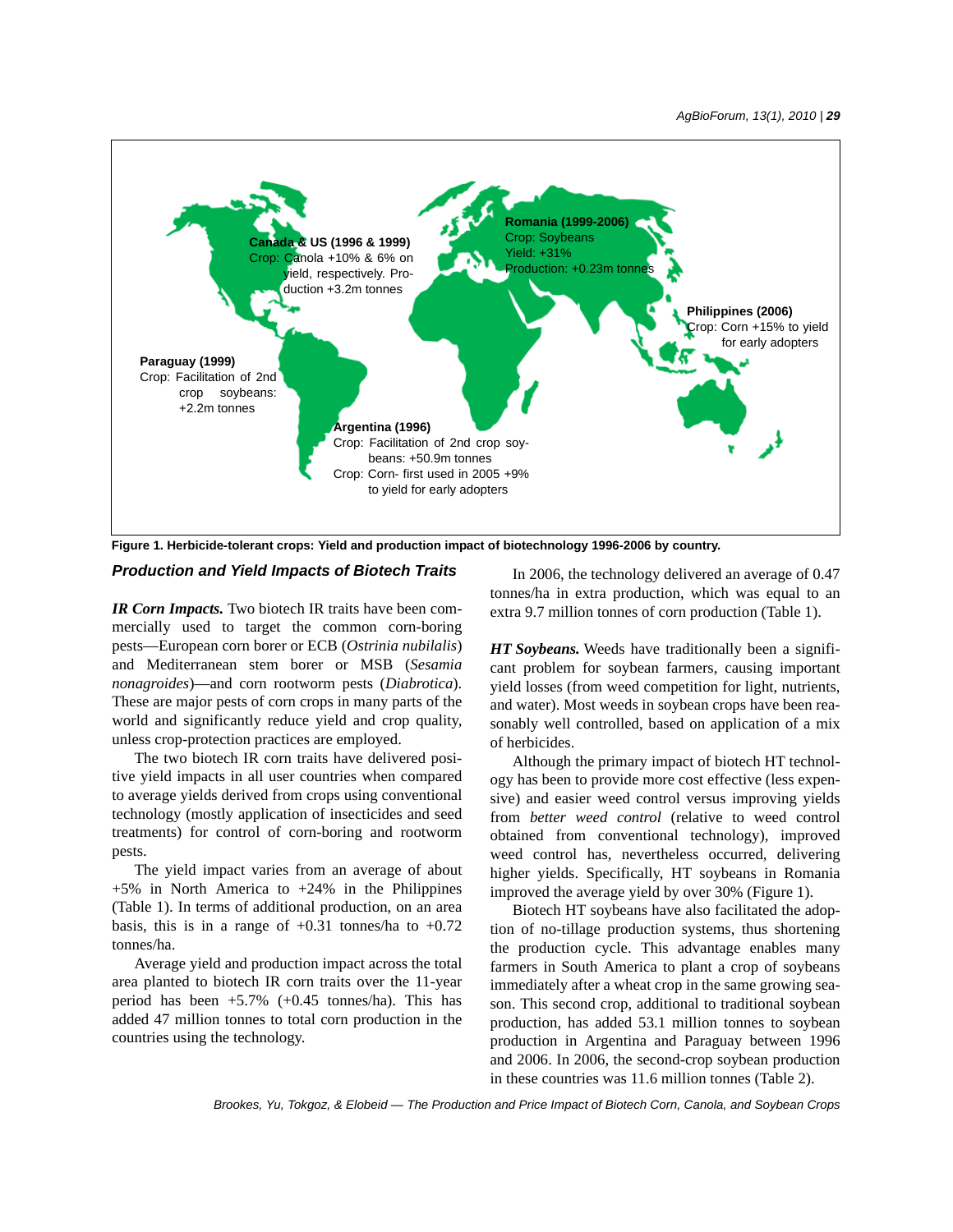|  |  |  |  | Table 2. Second crop soybean production facilitated by biotech HT technology in South America 1996-2006 (million tonnes). |
|--|--|--|--|---------------------------------------------------------------------------------------------------------------------------|
|--|--|--|--|---------------------------------------------------------------------------------------------------------------------------|

| <b>Country</b> | Year first commercial use of HT<br>soybean technology | Second-crop soybean production from date of first<br>commercial use to 2006 |
|----------------|-------------------------------------------------------|-----------------------------------------------------------------------------|
| Argentina      | 1996                                                  | 50.9                                                                        |
| Paraguay       | 1999                                                  | 2.2                                                                         |
| <b>Total</b>   |                                                       | 53.1                                                                        |

**Table 3. Yield impact assumptions: To lower average yields for countries/crops assuming no biotech used from 2008 onwards.**

| <b>Crop/country</b> | Average yield/production<br>effect on biotech area 2006 | % of crop to trait (2006)         | Yield impact of technology related to<br>average yield on total crop if no longer used |
|---------------------|---------------------------------------------------------|-----------------------------------|----------------------------------------------------------------------------------------|
| Corn                |                                                         |                                   |                                                                                        |
| US                  | $+5%$                                                   | 49%                               | $-2.45%$                                                                               |
| Canada              | $+5%$                                                   | 50%                               | $-2.45%$                                                                               |
| Argentina           | $+7.6%$                                                 | 73%                               | $-5.55%$                                                                               |
| <b>Philippines</b>  | $+24.1%$                                                | 4%                                | $-0.97%$                                                                               |
| <b>South Africa</b> | $+14.5%$                                                | 35%                               | $-5.1%$                                                                                |
| <b>EU-27</b>        | $+6.1\%$ (Spain)                                        | 15% of Spain, 3.3 % of EU-27 area | -0.2% on EU-27 average yield                                                           |
| Soybeans            |                                                         |                                   |                                                                                        |
| <b>EU-27</b>        | +31% (Romania)                                          | 26% of EU-27 area                 | $-8.1\%$                                                                               |
| Paraguay            | +7.5% second crop                                       | 7.5%                              | $-7.5%$                                                                                |
| Argentina           | +20% second crop                                        | 20%                               | $-20%$                                                                                 |
| Canola              |                                                         |                                   |                                                                                        |
| US                  | 6%                                                      | 98%                               | $-5.9%$                                                                                |
| Canada              | $+3.7%$                                                 | 84%                               | $-3.1%$                                                                                |

*HT Canola.* Weeds represent a significant problem for canola growers because they contribute to reduced yield and impair quality by contamination (e.g., with wild mustard seeds). Conventional canola weed control is based on a mix of herbicides, and it has provided reasonable levels of control, although some resistant weeds have developed (e.g., to the herbicide trifluralin). Canola is also sensitive to herbicide carryover from (herbicide) treatments in preceding crops, which can affect yield.

The main impact of biotech HT canola technology—used widely by canola farmers in Canada and the United States—has been to provide more cost-effective (less expensive) and easier weed control, coupled with higher yields. The higher yields have arisen mainly from more effective levels of weed control than were previously possible using conventional technology. Some farmers have also obtained yield gains from biotechderived improvements in the yield potential of some HT canola seed.

The average yield impacts have been about  $+6\%$ (+0.1 tonnes/ha) in the United States and about +10% (+0.15 tonnes/ha) in Canada (Figure 1). Over the 1996- 2006 period, the additional North American canola production arising from the use of biotech HT technology was 3.2 million tonnes.

*HT Corn.* Weeds have also been a significant problem for corn farmers, causing important yield losses. Most weeds in these crops have been reasonably controlled based on application of a mix of herbicides.

The HT technology used in corn has mainly provided more cost-effective (less expensive) and easier weed control rather than improving yields from better weed control (relative to weed control levels obtained from conventional technology).

Improved weed control from use of the HT technology has, nevertheless, delivered higher yields in some regions (Figure 1). For example, in Argentina, where HT corn was first used commercially in 2005, the average yield effect has been +9%, adding +0.36 tonnes/ha to production. Similarly in the Philippines, (first used commercially in 2006), early adopters are finding an average of +15% to yields (+0.72 tonnes/ha).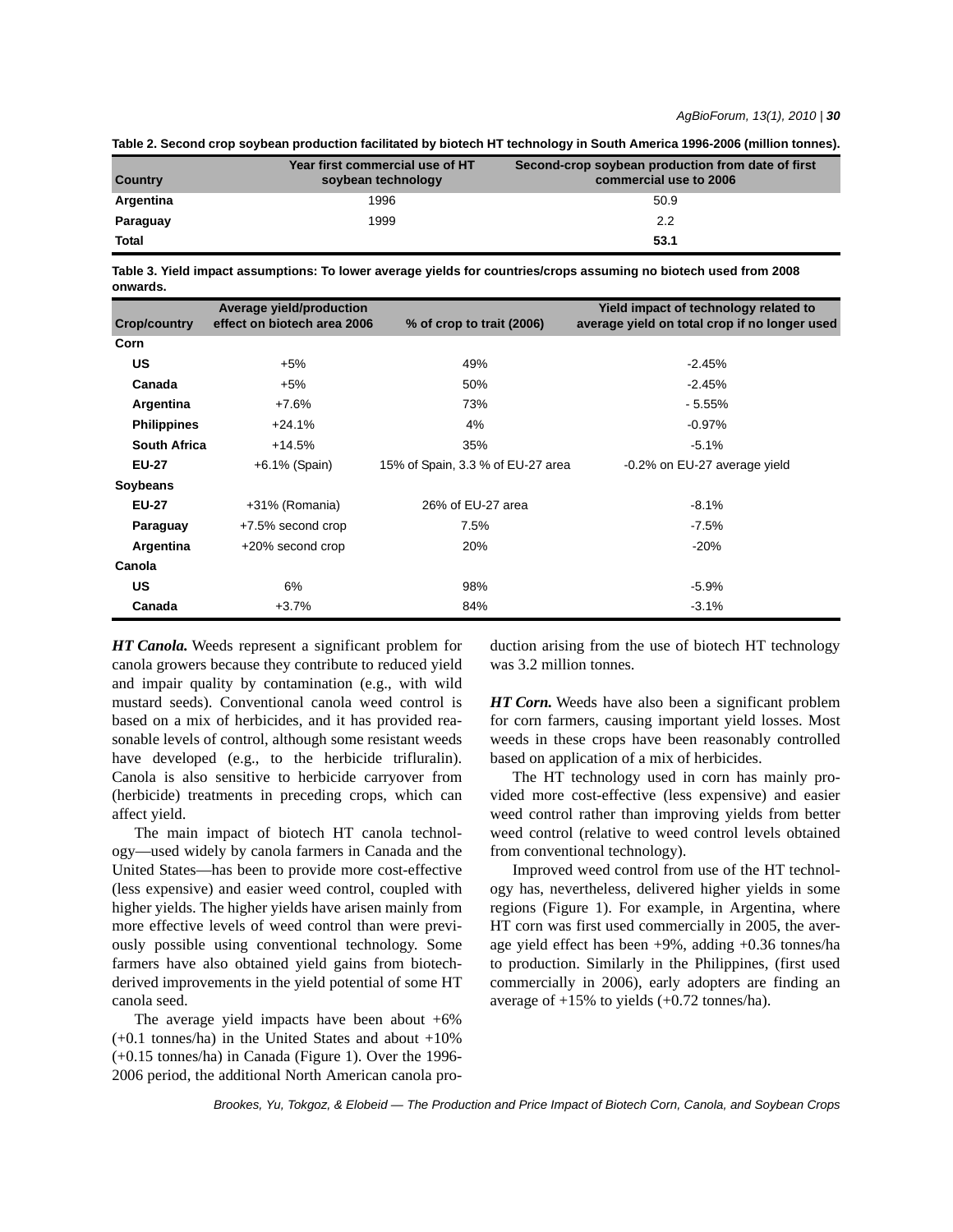

**Figure 2. Increase in world commodity prices if biotech traits are no longer used.**

## *Conversion of Production and Yield Impacts into Usable Assumptions*

To provide suitable assumptions for input into the agricultural commodity models, the production and yield impacts summarized in the above section (Production and Yield Impacts of Biotech Traits) were converted into national-level yield equivalents. These are presented in Table 3. These yield change assumptions were then introduced into the models to identify impacts of withdrawing the (bio) technology from production systems and hence indirectly identify the impact of the biotech traits to date. The results are presented next.

## **Impact of Biotech Traits on Prices, Production, Consumption, and Trade in the Cereals and Oilseeds Sectors**

## *World Level*

*Prices.* The running of the agricultural commodity models under the 'no biotech traits' scenario suggests that the impact that these productivity-enhancing biotech traits in corn, soybeans, and canola have had on world prices of both these crops/derivatives and other cereals and oilseeds is significant. We consider the no-biotech scenario as a deviation from the 2007 baseline. In the scenario, the yield shocks are fully implemented from 2008 through 2017. We report the average of these annual changes for the years 2008-2010 as a summary indicator of the short term impacts. The scenario run shows that if these traits were no longer used in global

agriculture, the loss of the yield and production-enhancing capabilities of the technology would result in world prices of corn, soybeans, and canola increasing by  $+5.8\%$ ,  $+9.6\%$ , and  $+3.8\%$ , respectively (Figure 2). There would also be knock-on effects on the prices of derivatives (e.g., a +9% increase in the world price of soymeal and a +5% increase in the price of soy oil) and other cereals and oilseeds (e.g., increases in prices of +2.7% to +4.2% of wheat, barley, and sorghum). In response to the decline in yields of corn, soybean, and canola, the production of these crops decline and their prices increase. This leads to area reallocation away from wheat, thus increasing its price—though less of an increase relative to corn, soybean, and canola prices. Given the limitations of the analysis (in not including an examination of the impact of the cost-reducing impact of the technology), these estimates of the impact on crop prices are probably understated. Additional information is presented in Appendices B and C to help readers follow how the summary values presented in this section were derived.

In monetary (\$ terms), Figure 3 shows the impacts of these price increases relative to the average 2007/08 world price levels.<sup>7</sup>

*<sup>7.</sup> The impacts presented in Appendix B show the price increases relative to the baseline price levels (average of 2008 through 2010) and are therefore marginally different from the changes presented in Figure 3, which relate to actual 2007/08 average prices. Appendix C summarizes the 2007/08 data used as the base for this figure.*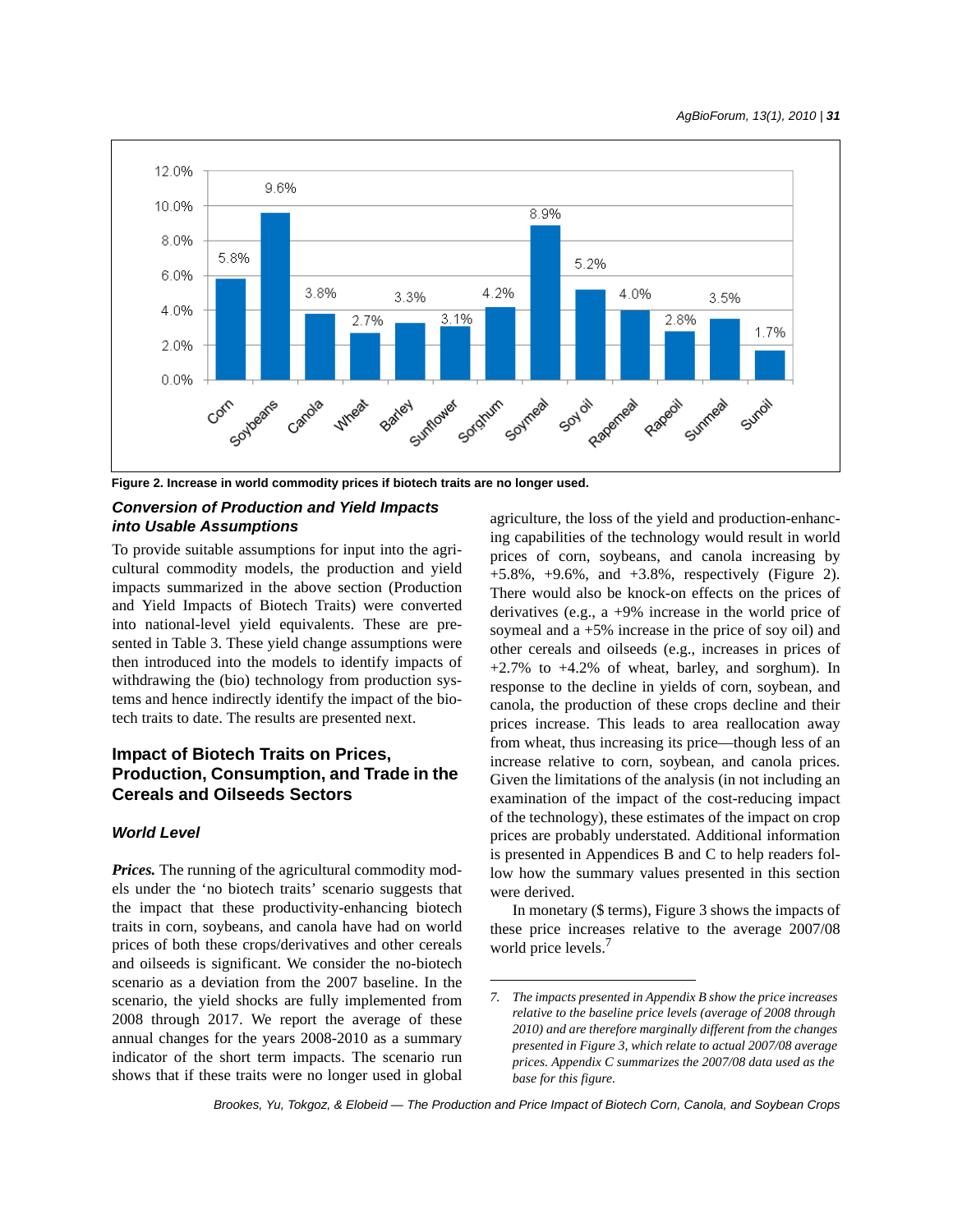

**Figure 3. Increase in world commodity prices if biotech traits are no longer used (\$/tonne).**

|                       | <b>Consumption</b><br>(million tonnes) | <b>Cost of consumption</b><br>(\$ billion) | Additional cost of consumption if biotech<br>traits no longer available (\$ billion) |
|-----------------------|----------------------------------------|--------------------------------------------|--------------------------------------------------------------------------------------|
| Corn                  | 776.80                                 | 169.3                                      | 9.82                                                                                 |
| Wheat                 | 618.10                                 | 194.1                                      | 5.24                                                                                 |
| <b>Barley</b>         | 136.30                                 | 33.0                                       | 1.09                                                                                 |
| Sorghum               | 63.28                                  | 18.9                                       | 0.79                                                                                 |
| Soymeal               | 157.09                                 | 49.3                                       | 4.39                                                                                 |
| Soy oil               | 37.40                                  | 43.1                                       | 2.24                                                                                 |
| Canola meal           | 27.12                                  | 8.1                                        | 0.32                                                                                 |
| Canola oil            | 18.34                                  | 25.9                                       | 0.72                                                                                 |
| <b>Sunflower meal</b> | 10.43                                  | 2.0                                        | 0.07                                                                                 |
| Sunflower oil         | 9.41                                   | 15.4                                       | 0.26                                                                                 |
| Total                 | 1.854.00                               | 559.1                                      | 24.94                                                                                |

|  | Table 4. Global consumption of key commodities/derivatives 2007-08 and impact of price changes. |  |  |
|--|-------------------------------------------------------------------------------------------------|--|--|
|--|-------------------------------------------------------------------------------------------------|--|--|

*Sources: Baseline data from USDA Market & Trade reports. Prices based on import/export levels using mainstream ports of trade (USDA). These consumption figures (see Appendix C) differ marginally from the consumption values used in the model baseline presented in Appendix B because they are based on more recent (updated) values to those originally input into the models.*

Relating these price changes to global consumption, this is equivalent to adding  $$25$  billion  $(+4.5%)$  to the total cost of consumption of these crops/derivatives in 2007/08 (Table 4). The sectors most affected would be the corn- and soybean/derivative-using sectors, although there would also be a significant knock-on effect in the wheat sector.

In terms of income, it is important to recognize that the productivity-enhancing technology has already had an impact on producer (farmer) incomes. The downward world price effects of the technology identified above represent a loss to farmer incomes but a gain to consumers. The negative price effects at the producer level have, though, been more than offset by the direct income gains associated with adoption of the technology for those farmers who have used biotech traits. The direct farm-income gain identified from adoption of biotech traits over the period 1996-2006 was \$33.8 billion (Brookes & Barfoot, 2008); this income gain was calculated net (inclusive) of the price effects identified above by using current farm-level prices for each crop, country, and year. In contrast, those farmers who have chosen to not adopt the technology or been denied access to the technology (e.g., on political or regulatory grounds) have experienced the negative price effect but not gained from the yield gains and cost savings associated with using the technology.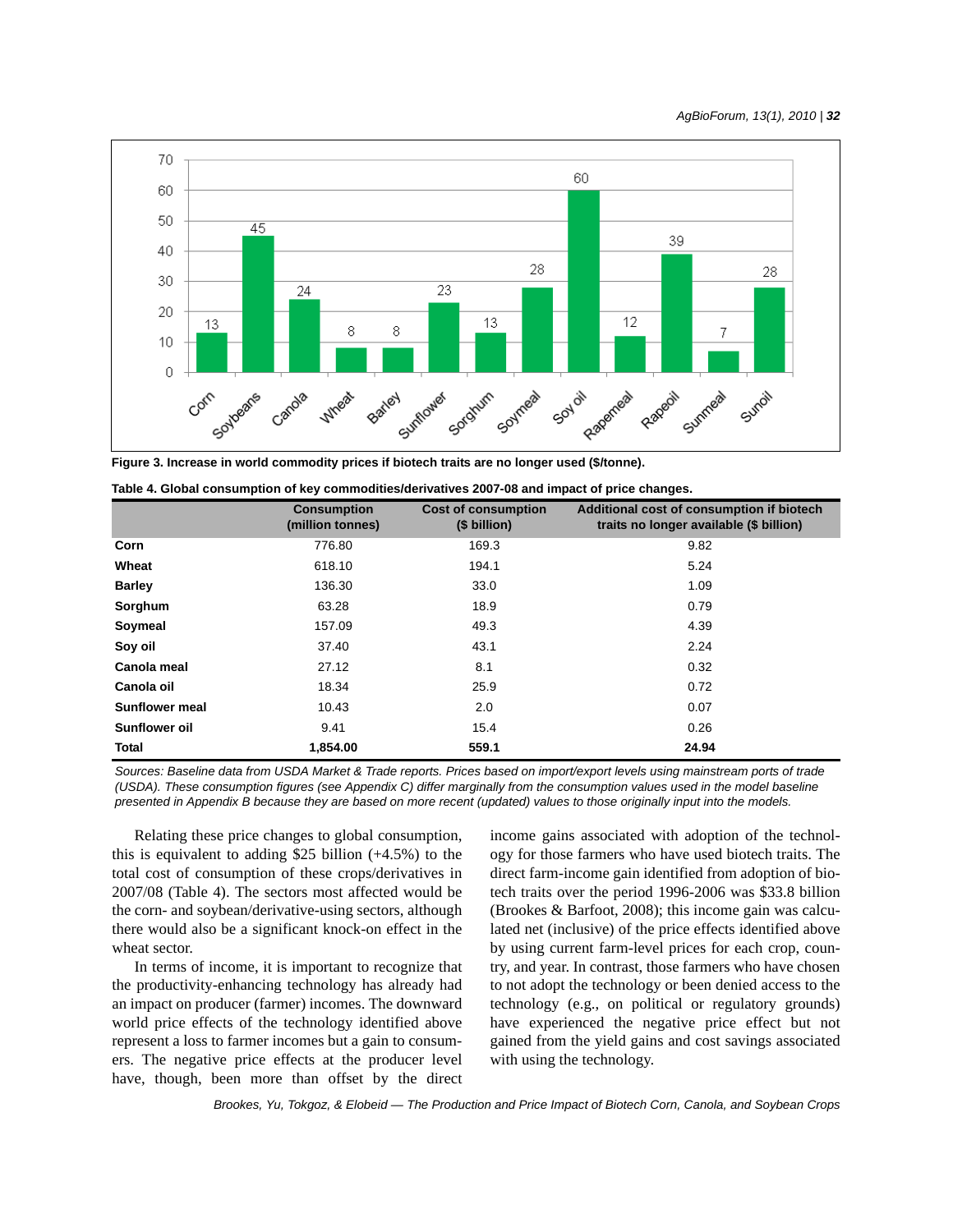**Table 5. Potential change to global production base if biotech traits are no longer used.**

|                      | Area change<br>(million ha) | Yield<br>(tonnes/ha) | <b>Production</b><br>(million<br>tonnes) |
|----------------------|-----------------------------|----------------------|------------------------------------------|
| Corn                 | $+0.48 (+0.3%)$             | $-0.08(-1.5%)$       | $-9.48(-1.2%)$                           |
| <b>Soybeans</b>      | $+2.27 (+2.5%)$             | $-0.11$ ( $-4.3\%$ ) | $-4.36(-2%)$                             |
| Canola               | $+0.11 (+0.4%)$             | $-0.01$ $(-0.65%)$   | $-0.14(-0.3%)$                           |
| Soymeal              | n/a                         | n/a                  | $-2.69(-1.7%)$                           |
| Soy oil              | n/a                         | n/a                  | $-0.67$ ( $-1.8\%$ )                     |
| Canola/<br>rape meal | n/a                         | n/a                  | $-0.03(-0.1\%)$                          |
| Canola/<br>rape oil  | n/a                         | n/a                  | $-0.04(-0.2%)$                           |

*Notes: n/a = not applicable. Baseline for these changes are 2007/08 values. These are marginally different to the model baseline values presented in Appendix B.*

#### *Production, Trade and Consumption Impacts.* The

effect of no longer using the current biotech traits in the corn, soybean, and canola sectors will have an impact on both the supply and utilization of these crops, their derivatives, and related markets for grain and oilseeds.

By taking away the positive yield and production impacts of the technology from the areas planted to these traits, the negative impacts would be felt most in the current-user (technology) countries (see *Production and Yield Assumptions* section). At the global level, the model analysis suggests that the negative impacts on the yields of the three crops are equal to an average reduction of 1.5%, 4.3%, and 0.65%, respectively, for corn, soybeans, and canola (Table 5).

The dynamic effect on subsequent plantings and the production base would result in a projected increase in the total area planted to these three crops of just under 3 million hectares, although this 'compensatory' additional planting would not offset the yield-reduction effects of no longer using biotech traits, resulting in a net fall in global production of the three crops of 14 million tonnes. In respect of the key oilseed derivatives of meal and oil, the reduction in the supply of the base seed (soybeans and rapeseed) would result in knock-on falls in global production of soymeal (1.7%), soy oil (1.8%), rapemeal (0.1%), and rape oil (0.2%). The total reduction in supply of these crops and key derivatives of meal and oil is projected to be 17.4 million tonnes.

The change in the supply availability of these three crops and the resulting upward effect on prices is forecast to lead to falls in global trade of these crops/derivatives. The modelling suggests that world trade in these crops/derivatives would fall by about 6.6 million tonnes,

| Table 6. Potential global changes to other grains and oil- |  |
|------------------------------------------------------------|--|
| seeds if biotech traits are no longer used.                |  |

|                       | <b>Production</b><br>(million tonnes) | <b>Consumption</b><br>(million tonnes) |
|-----------------------|---------------------------------------|----------------------------------------|
| Wheat                 | $-0.61(-0.1\%)$                       | $0.09(0.01\%)$                         |
| <b>Barley</b>         | Nil                                   | $+0.10 (+0.07%)$                       |
| Sorghum               | $+0.32 (+0.5%)$                       | $+0.36 (+0.57%)$                       |
| <b>Sunflower meal</b> | Nil                                   | $+0.02 (+0.2%)$                        |
| Sunflower oil         | Nil                                   | $+0.02 (+0.2%)$                        |

of which the main changes would be decreased trade volumes of 3.2 million tonnes, 1.65 million tonnes, and 1.24 million tonnes for corn, soymeal, and soybeans, respectively.

The model also predicts annual decreases in global consumption of these commodities and derivatives of 14.25 million tonnes. The main decreases in consumption would be for corn (8.07 million tonnes: a 0.98% decrease), soymeal (2.67 million tonnes: 1.7% decrease), and soy oil (0.64 million tonnes: a 1.7% decrease). Change in global consumption of canola/ rapeseed derivatives would be marginal.

The analysis also identifies impacts on related grain and oilseed sectors. In addition to the impact on prices (see *IR Corn Impacts* section), the production and consumption of grains such as wheat, barley, sorghum, and oilseeds, notably sunflower, would be affected (Table 6). The global production of wheat is projected to fall by 0.1%, while the production of sorghum would increase by 0.5%. The decline in wheat production is due to area reallocation away from wheat towards crops such as corn, soybean, and canola, which experienced price increases after a yield decline when biotechnology was no longer available. This is in part due to the impact of looking only at the yield impacts of biotech crops, but not at the lower production cost advantages brought about by biotech. In relation to global consumption, this is projected to fall for wheat but increase for barley, sorghum, sunflower meal, and oil.

Taking both the impacts on the three directly affected sectors of corn, soybeans, canola, and related grains and oilseeds, the net impacts of existing biotech traits (if no longer used in global agriculture) are an additional 2.64 million hectares of land being brought into grain and oilseed production. Despite this increase in total planted area, net production of these grains and oilseeds (excluding derivatives) would fall by 14.3 million tonnes. Inclusive of the main oilseed derivatives (including sunflower), net production is forecast to fall by 17.7 million tonnes. World trade in these commodi-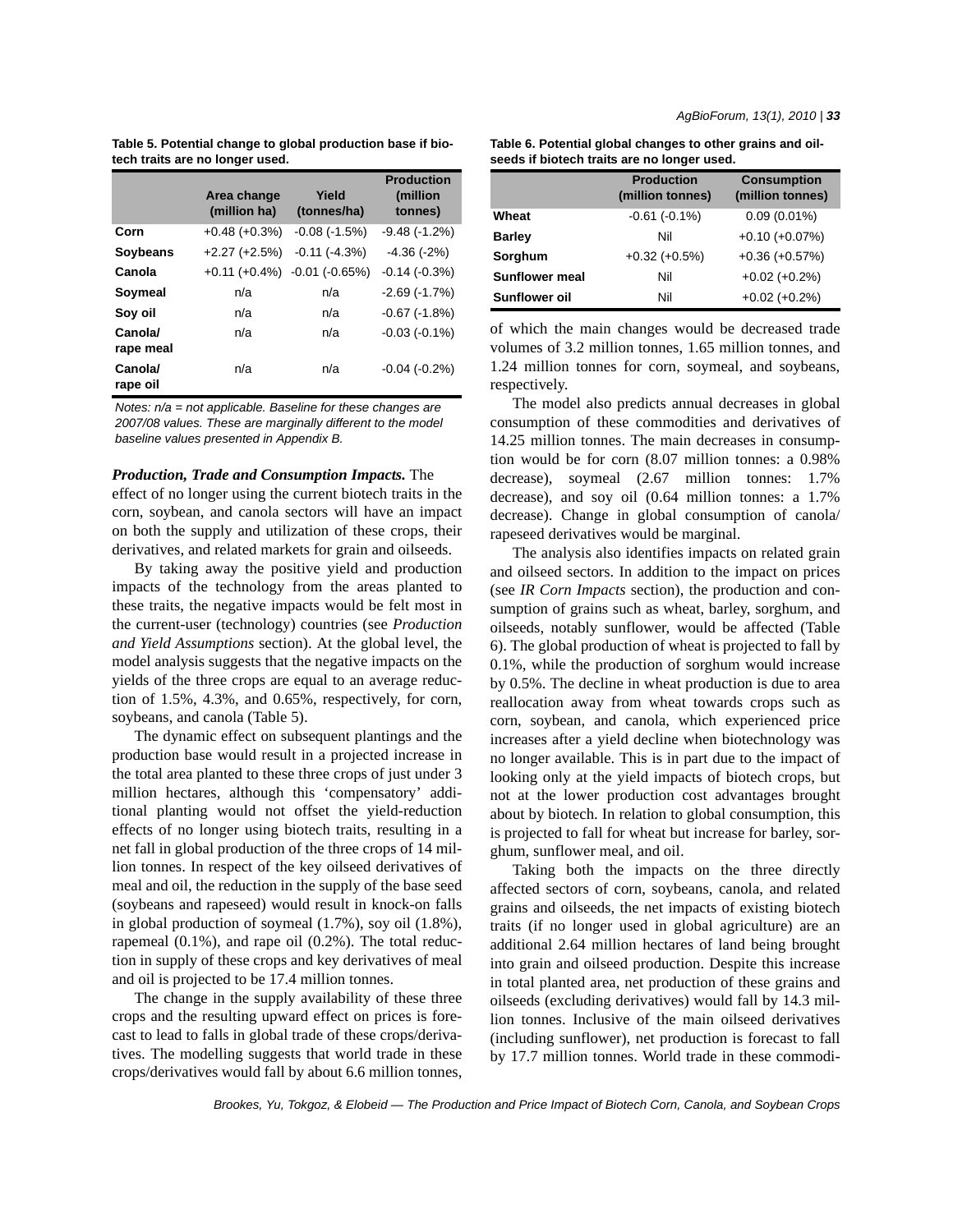| Table 7. Potential change to the US production base if biotech traits are no longer used (% change). |
|------------------------------------------------------------------------------------------------------|
|------------------------------------------------------------------------------------------------------|

|          | Area                                                                                                                | Average yield | <b>Production</b> | Net trade (net exports) |
|----------|---------------------------------------------------------------------------------------------------------------------|---------------|-------------------|-------------------------|
| Corn     | $-0.8%$                                                                                                             | $-2.5%$       | $-3%$             | $-10%$                  |
| Soybeans | $+3.6%$                                                                                                             | 0%            | $+3.4%$           | $+14%$                  |
| Canola   | $+0.2%$                                                                                                             | $-5.9\%$      | $-5.7\%$          | $-10%$                  |
|          | Table 8. Potential change to the Argentine production base if biotech traits are no longer used (% change).<br>Area | Average yield | <b>Production</b> | Net trade (net exports) |
|          |                                                                                                                     |               |                   |                         |
| Corn     | $+1.6%$                                                                                                             | $-4.6%$       | $-3.1%$           | $-3.9%$                 |
| Soybeans | -18.5% (inclusive of loss of second-crop soy)                                                                       | $-0\%$        | $-18.8%$          | $-81%$                  |
| Soymeal  | n/a                                                                                                                 | n/a           | $-7%$             | -7%                     |
| Soy oil  | n/a                                                                                                                 | n/a           | $-7%$             | $-8%$                   |

*Note: n/a = not applicable. The model results presented in Appendix B differ from the changes presented in this table because the model inputs the loss of second-crop soybeans as a yield decrease. The effects presented in this table therefore adjust the negative yield effect used in the modelling to an area change which is projected to be a 1.5% increase in first-crop soybean plantings, relative to a 20% decrease in second-crop soybeans.*

ties and derivatives would also fall (by 6.6 million tonnes) and global consumption of these grains and oilseed derivatives is forecast to fall by 15.4 million tonnes. Lastly, the model estimates that the cost of global consumption of these crops and derivatives would increase by \$20 billion (3.6%) relative to the total cost of consumption of the (higher) biotech-inclusive level of world consumption. In unit terms, the average cost of consumption would increase by about 4.6% from an average of \$301/tonne to \$315/tonne.

### *Country Level*

This section discusses the impact at the global level on specific countries and regions of the world of biotech traits no longer being available.

*US.* If existing biotech traits were no longer available to farmers globally (including US farmers), the impact in the affected US cropping sectors would be significant (Table 7). The model analysis points to production of US corn and canola falling by 3% (10.8 million tonnes) and 5.7% (50,000 tonnes), respectively, mainly due to reduced yields (loss of yield-enhancing nature of the biotech traits). Soybean production, however, would potentially increase by 2.4 million tonnes due to increased plantings of soybeans (the yield losses to corn improving the relative competitive position of soybeans at the farm level).

Trade effects would be similar to the production impacts, with decreases in the volumes of exported corn and canola of about 10%. Soybean exports, however, would potentially increase significantly due to the additional production. The model also forecasts knock-on effects in other sectors; plantings of wheat and sorghum would be expected to fall, resulting in decreased production of these crops (0.6% for wheat and 0.5% for sorghum). In contrast, plantings and production of barley are expected to increase by 1.1%. Lastly, domestic US consumption of corn, soybeans, and canola is expected to fall by 2%, 0.5%, and 2%, respectively (caused by the higher price; see *Prices* section).

*Argentina.* The effect of no longer using biotech traits globally in the Argentine corn and soybean sectors is summarized in Table 8. Production of corn is forecast to fall by 3.1% (about 0.7 million tonnes) due to reduced yields (loss of yield-enhancing nature of the biotech traits). Output of soybeans is predicted to fall more significantly because of the negative effect on second-crop soybeans, which accounted for 20%-plus of the total Argentine soybean crop in 2006 (GM HT technology having contributed to shortening the production cycle for soybeans allowing many farmers to plant a crop of soybeans after wheat in the same season). As such, no longer having access to this technology would potentially threaten plantings of second-crop soy, resulting in a significant fall in total soybean production (equal to almost 9 million tonnes).

The declines in production of soybeans and corn would have an important negative impact on the wider Argentine economy. Domestic consumption of both corn and soybeans is forecast to fall by about 1% and 7%, respectively (due to reduced availability and higher prices). More importantly, the reduced levels of production would result in decreased volumes available for export, especially in the soybean and derivative sectors. Given that soybean exports have contributed and will continue to contribute tax revenues to the Argentine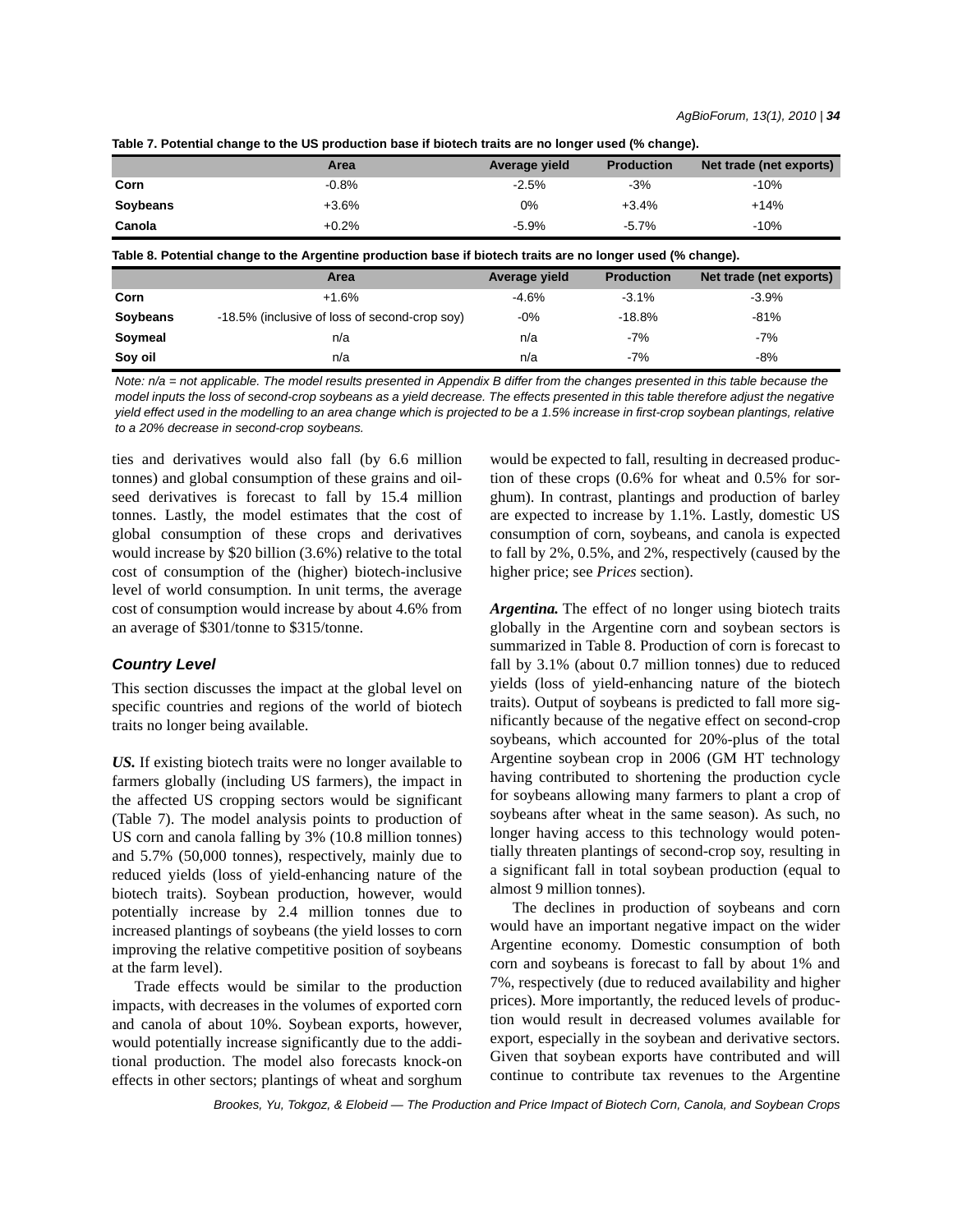| Table 9. Potential change to the Canadian production base |  |
|-----------------------------------------------------------|--|
| if biotech traits are no longer used (% change).          |  |

|                     | Area     | Average<br>yield | <b>Production</b> | Net trade<br>(net<br>exports) |
|---------------------|----------|------------------|-------------------|-------------------------------|
| Corn                | $+0.4%$  | $-2.5%$          | $-2.1%$           | $+5.6%$                       |
| <b>Soybeans</b>     | $+2.2%$  | $0\%$            | $+2.2%$           | $+8.8%$                       |
| Canola              | $+0.2%$  | $-3.1\%$         | $-2.9%$           | $-1.5%$                       |
| Soymeal             | n/a      | n/a              | $-1.8%$           | $-3.3%$                       |
| Soy oil             | n/a      | n/a              | $-1.8%$           | $-3.3\%$                      |
| Canola/             | n/a      | n/a              | $-5.3%$           | $-6.8%$                       |
| rape meal           |          |                  |                   |                               |
| Canola/<br>rape oil | n/a      | n/a              | $-5.3%$           | $-6.8%$                       |
| Wheat               | $-0.14%$ | 0%               | $-0.14%$          | 0.13%                         |

*Note: n/a = not applicable*

Exchequer, this would result in important cuts in government tax revenues. Lastly, the modelling results suggest that production of other cereals, notably wheat and barley, would potentially increase by over 1% due to increased plantings of these crops.

*Canada.* The estimated impact of no longer making available the existing biotech traits in the global corn, soybean, and canola markets on the relevant Canadian cropping sectors is summarized in Table 9. Production of corn and canola is forecast to fall by more than 2% (0.3 million tonnes for corn and 0.3 million tonnes of canola) due to reduced yields (loss of yield-enhancing nature of the biotech traits). Soybean production, however, would likely increase (by more than 2%) because of increased plantings (as in the United States, the yield losses to corn improving the relative competitive position of soybeans at the farm level). The model predicts that domestic consumption and use of all three commodities and derivatives would fall (by more than 4% for both soybeans and canola and by about 1% for corn) due to higher prices (see *World Level* section). Canada, a net importer of corn, increases its net imports because of the decline in production. Exports of soybeans, however, would potentially increase as decreased domestic consumption results in additional volumes becoming available for export. In contrast, exports of canola and derivatives would be expected to fall—exports being a major outlet for Canadian canola relative to domestic consumption; hence, any additional supplies available for export from reduced domestic consumption would be more than offset by the fall in production associated with the withdrawal of biotech traits. The changes in biotech crops also impact the other crop markets. With

the increase in corn prices, wheat area in Canada declines as area shifts away from wheat to corn. This increases wheat prices and thus domestic use of wheat declines. Net exports of wheat in Canada increase since domestic use declines more than domestic supply because of the relatively larger decline in stocks of wheat.

*South Africa and the Philippines—Corn Sector.* Both

these countries currently use biotech IR technology in their corn sectors. Consequently, if this technology was no longer available to these and all farmers globally, there would be important negative impacts for those farmers who currently use the technology. At the national level in South Africa, average corn yields would be expected to fall by more than 5%, resulting in a net 5.5% reduction in total corn production. $8 \text{ In the}$ Philippines, where adoption of biotech IR corn traits is more recent—and hence less widespread than in South Africa (5% of total crop compared to 63% of the total corn crop in South Africa)—the national-level impacts are an average decrease in corn yield of 1% and production falling by about  $0.5\%$ .<sup>9</sup>

The modelling results suggest that domestic consumption of corn is also expected to fall by more than 1.5% in both countries (due to higher prices of corn). In terms of net trade, imports in the Philippines would increase by about 0.1 million tonnes (50%), while in South Africa, exports (of corn) would fall by nearly 30% (about 0.45 million tonnes).

*The European Union.* There were two biotech traits in use commercially in EU-27 countries of relevance during the 1998-2006 period: IR corn in several member states and HT soybeans in Romania. The modelling analysis identifies negative impacts of no longer using these technologies (both in the EU and globally).<sup>10</sup> Average EU-27 corn yields and production would be expected to fall marginally (by  $0.2\%$ ), <sup>11</sup> while both con-

*11. Readers should note that biotech IR corn was planted on about 0.1 million hectares in the EU-27 in 2007, equal to 1.3% of total EU-27 corn planting.*

*<sup>8.</sup> Area planted is projected to fall by 0.5%.*

*<sup>9.</sup> Area planted is projected to increase by 0.7%.*

*<sup>10.</sup> The removal of access to this technology has, in fact, occurred in relation to herbicide tolerant soybeans in Romania, which joined the EU in 2007, and hence, had to adopt EU regulations relating to biotechnology—the planting of biotech herbicide tolerant soybeans is currently not permitted in the EU-27.*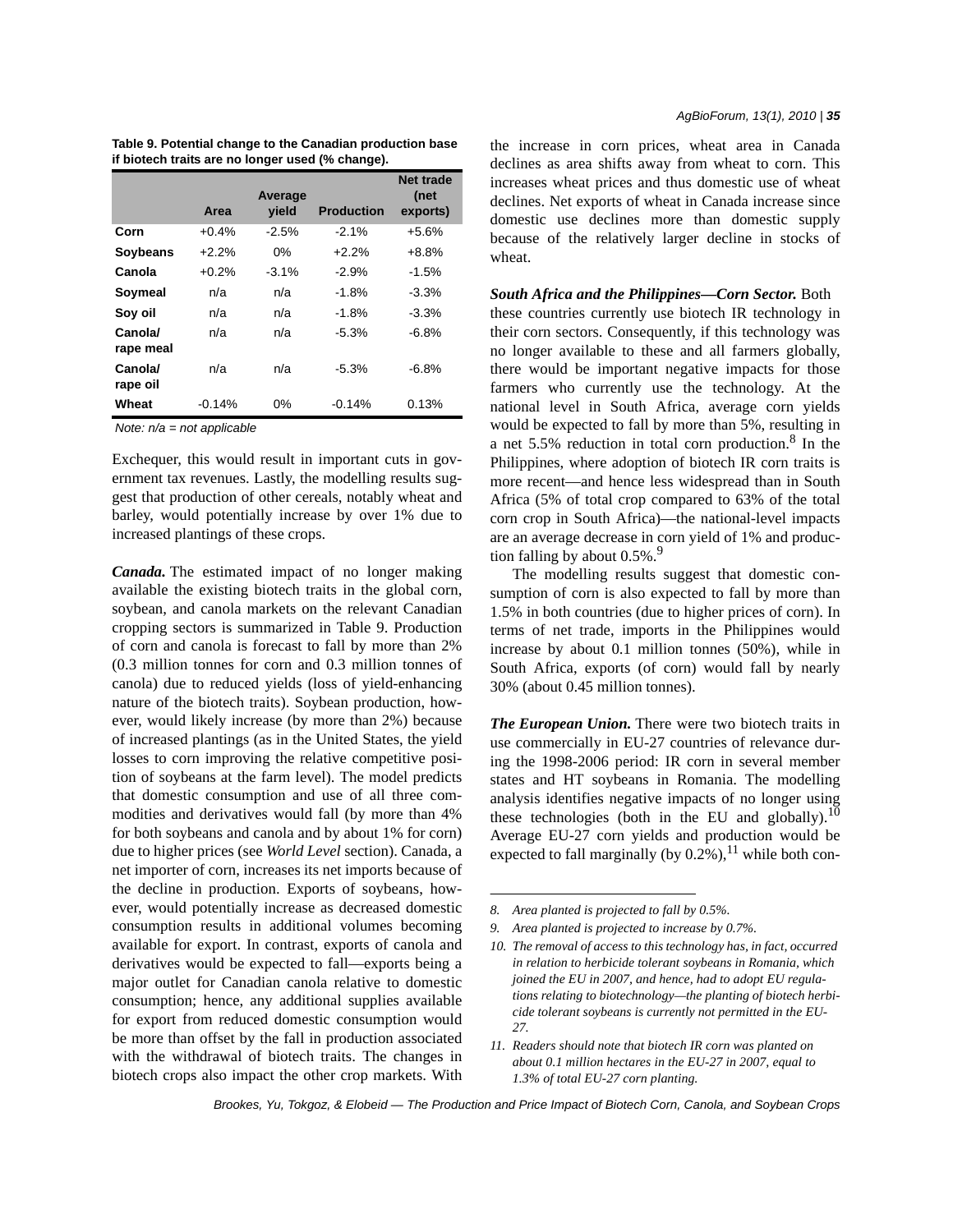sumption and net trade (imports) of corn would fall by 0.3% and 1.2%, respectively (negative effect of higher world prices for corn). Average soybean yields across the EU would also be expected to fall by -3.2%, and production would be lower by -1.3% due to the negative effect on yields and production of soybeans in the important EU soybean-producing country of Romania. This reduced supply of domestic soybeans is forecast to result in reductions in the EU production of soymeal and soy oil (by 1.1%). Usage of soymeal and soy oil is also forecast to fall by 2.6% and 1.4%, respectively (due to higher world prices).

## **Conclusions**

This study quantified, through the use of agricultural commodity models, the impact of biotech traits on production, usage, trade, and prices in the corn, soybean, and canola sectors. The previous analysis (Brookes & Barfoot, 2008) estimated that biotech crops, through the two main traits of insect resistance and herbicide tolerance have, during the 1996-2006 period, added 53.3 million tonnes and 47.1 million tonnes, respectively, to global production of soybeans and corn. The technology has also contributed an extra 3.2 million tonnes of canola.

The estimated impact of these additional volumes of production on markets and prices in the cereals and oilseeds sectors has been significant. Our modelling analysis of the potential impact of no longer using these traits in world agriculture shows that the world prices of these commodities, their key derivatives, and related cereal and oilseed crops would be significantly affected. World prices of corn, soybeans, and canola would probably be respectively 5.8%, 9.6%, and 3.8% higher than the baseline 2007 levels (when the technology was available for the analysis purposes). Prices of key derivatives of soybeans (meal and oil) would also be between 5% (oil) and 9% (meal) higher than the baseline levels, with rapeseed meal and oil prices being about 4% higher than baseline levels. World prices of related cereals and oilseeds would also be expected to rise by 3-4%.

The effect of no longer using the current biotech traits in the corn, soybean, and canola sectors would also impact both the supply and utilization of these crops, their derivatives, and related markets for grain and oilseeds. Average global yields are estimated to fall by 1.5%, 4.3%, and 0.65% for corn, soybeans, and canola, respectively. While there is likely to be some 'compensatory' additional plantings (of just under 3 million hectares) of these three crops, this would not offset the yield-reduction effects of no longer using biotech traits, thus resulting in a net fall in global production of the three crops of 14 million tonnes. The modelling also suggests that a fall in the supply availability of these three crops and the resulting upward effect on prices would lead to a projected decrease in global trade of these crops/derivatives of 6.6 million tonnes, a 1.4% decrease in corn usage and a 1.7% decrease in usage of soymeal and soy oil (changes in global consumption of canola/rapeseed derivatives would be marginal).

The production and consumption of grains such as wheat, barley, and sorghum and oilseeds, notably sunflower, would also be affected (e.g., the global production and consumption of wheat would fall by 0.1% and 0.01%, respectively).

Overall, the net impacts of existing biotech traits (if no longer used) in global agriculture are that an additional 2.64 million hectares of land would probably be brought into grain and oilseed production. Despite this, net production of grains and oilseeds (including derivatives) would potentially fall by 17.7 million tonnes<sup>12</sup> and global consumption would potentially fall by 15.4 million tonnes. The cost of consumption would also increase by \$20 billion (3.6%) relative to the total cost of consumption of the (higher) biotech-inclusive level of world consumption. In unit terms, the net cost of consumption would increase by about 4.6%.

The impacts identified in this analysis are probably conservative, reflecting the limitations of the methodology used to estimate the productivity-enhancing effects of biotech traits so far used in global agriculture. In particular, the limited research conducted to date into the impact of the cost-reducing effect of biotechnology (notably in HT soybeans) on prices and the assumption of using 2007 levels of biotech adoption as the 'counterfactual' position suggests that the price effects identified in this article represent only part of the total price impact of the technology. Subsequent research might usefully extend this analysis to incorporate consideration of the cost-reducing effect of the technology (especially HT technology), a more dynamic counterfactual position, and to examination of the cotton sector.

#### **References**

Anderson, K., Valenzuela, E., & Jackson, L. (2008). Recent and prospective adoption of genetically modified cotton: A global computable general equilibrium analysis of economic

*<sup>12.</sup> Sum of Tables 5 and 6.*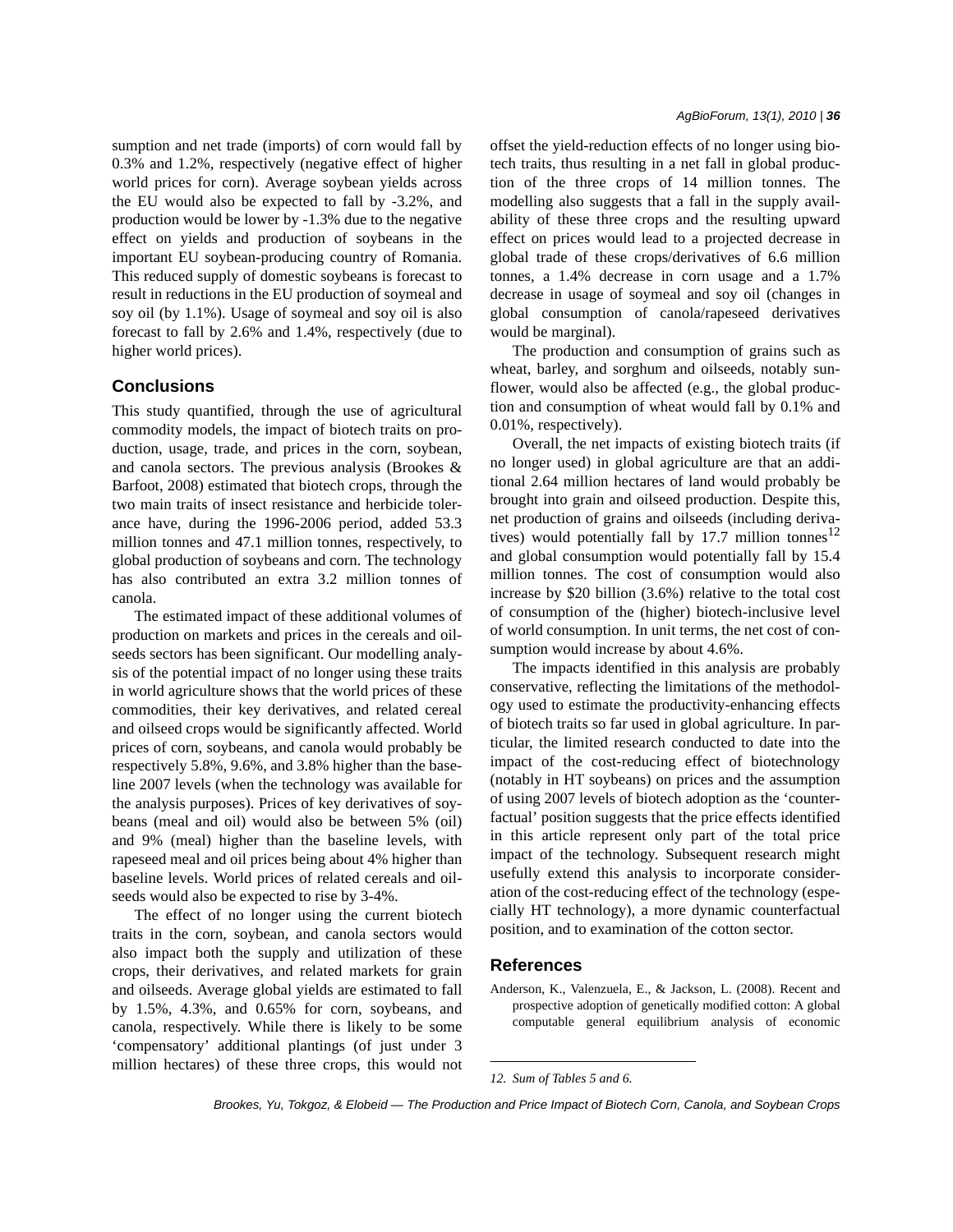impacts. *Economic Development and Culture Change*, *56*(2), 265-296.

- Brookes, G., & Barfoot, P. (2008). GM crops: Global socio-economic and environmental impacts 1996-2006. *AgBioForum*, *11*(1), 21-38. Available on the World Wide Web: http:// www.agbioforum.org.
- Elobeid, A., Tokgoz, S., Hayes, D.J., Babcock, B.A., & Hart, C.E. (2007). The long-run impact of corn-based ethanol on the grain, oilseed, and livestock sectors with implications for biotech crops. *AgBioForum*, *10*(1), 11-18.
- Fabiosa, J., Beghin, J., De Cara, S., Fang, C., Isik, M., Matthey, H., et al. (2005). The Doha Round of the WTO and agricultural markets liberalization: Impacts on developing economies. *Review of Agricultural Economics*, *27*(3), 317-335.
- Fabiosa, J.F., Beghin, J.C., Dong, F., Elobeid, A., Fuller, F., Matthey, H., et al. (2007). The impact of the European enlargement and CAP reforms on agricultural markets. Much ado about nothing? *Journal of International Agricultural Trade and Development*, *3*(1), 57-70.
- James, C. (2008). *Global status of commercialized biotech/GM crops 2008* (ISAAA Brief 39). Ithaca, NY: International Service for the Acquisition of Agri-biotech Applications (ISAAA).
- Martin, M., & Hyde, J. (2001). Economic considerations for the adoption of transgenic crops: The case of Bt corn. *Journal of Nematology*, *33*(4), 173-177.
- Moschini, G., Lapan, H., & Sobolevsky, A. (2000). Roundup Ready soybeans and welfare effects in the soybean complex. *Agribusiness*, *16*(1), 33-55.
- Qaim, M., & Traxler, G. (2002, July). *Roundup Ready soybeans in Argentina: Farm level, environmental and welfare effects*. Paper presented at the 6<sup>th</sup> International Consortium on Agricultural Biotechnology Research (ICABR) Conference, Ravello, Italy.
- Qaim, M., & Traxler, G. (2005). Roundup Ready soybeans in Argentina: Farm level & aggregate welfare effects. *Agricultural Economics*, *32*(1), 73-86.
- Sobolevsky, A., Moschini, G., & Lapan, H. (2005). Genetically modified crops and product differentiation: Trade and welfare effects in the soybean complex. *American Journal of Agricultural Economics*, *87*(3), 621-644.
- Tokgoz, S., Elobeid, A., Fabiosa, J., Hayes, D.J., Babcock, B.A., Yu, T., et al. (2008). Bottlenecks, drought, and oil price spikes: Impact on US ethanol and agricultural sectors. *Review of Agricultural Economics*, *30*(4), 604-622.

## **Appendix A: Agricultural Modelling System—Methodological Details**

#### *General Description of the Modelling System*

This study uses part of a broad modelling system of world agricultural economy comprised of US and international multi-market, partial-equilibrium models. The models are econometric and simulation models covering all major temperate crops, sugar, ethanol and bio-diesel, dairy, and livestock and meat products for all major producing and consuming countries and calibrated on most recently available data. A Rest-of-the-World aggregate is included to close the models. Table A1 presents a detailed list of commodity and country coverage. Extensive market linkages exist in these models, reflecting derived demand for feed in livestock and dairy sectors, competition for land in production, and consumer substitution possibilities for close substitutes such as vegetable oils and meat types.

The models capture the biological, technical, and economic relationships among key variables within a particular commodity and across commodities. They are based on historical data analysis, current academic research, and a reliance on accepted economic, agronomic, and biological relationships in agricultural production and markets. A link is made through prices and net trade equations between the US and international models. The models are used to establish commodity projections for a baseline and for policy analysis, and are used extensively for the market outlook and policy analysis. This set of agricultural models have been used in a number of studies including Elobeid et al. (2007), Fabiosa et al. (2005, 2007), and Tokgoz et al. (2008).

In general, for each commodity sector, the economic relationship that supply equals demand is maintained by determining a market-clearing price for the commodity. In countries where domestic prices are not solved endogenously, these prices are modelled as a function of the world price using a price transmission equation. Since econometric models for each sector can be linked, changes in one commodity sector will impact other sectors. A detailed description of the models is available on Iowa State University's FAPRI website.<sup>13</sup> Figure A1 provides a diagram of the overall modelling system. For this particular study, the US Crops, International Grains, International Oilseed, International Sugar, and International Bio-fuels models were used.

More specifically in terms of the structure of the models, the following identity is satisfied for each country/region and the world:

Beginning  $Stock + Production + Imports = End$ ing Stock + Consumption + Exports

*13. http://www.fapri.iastate.edu/models/*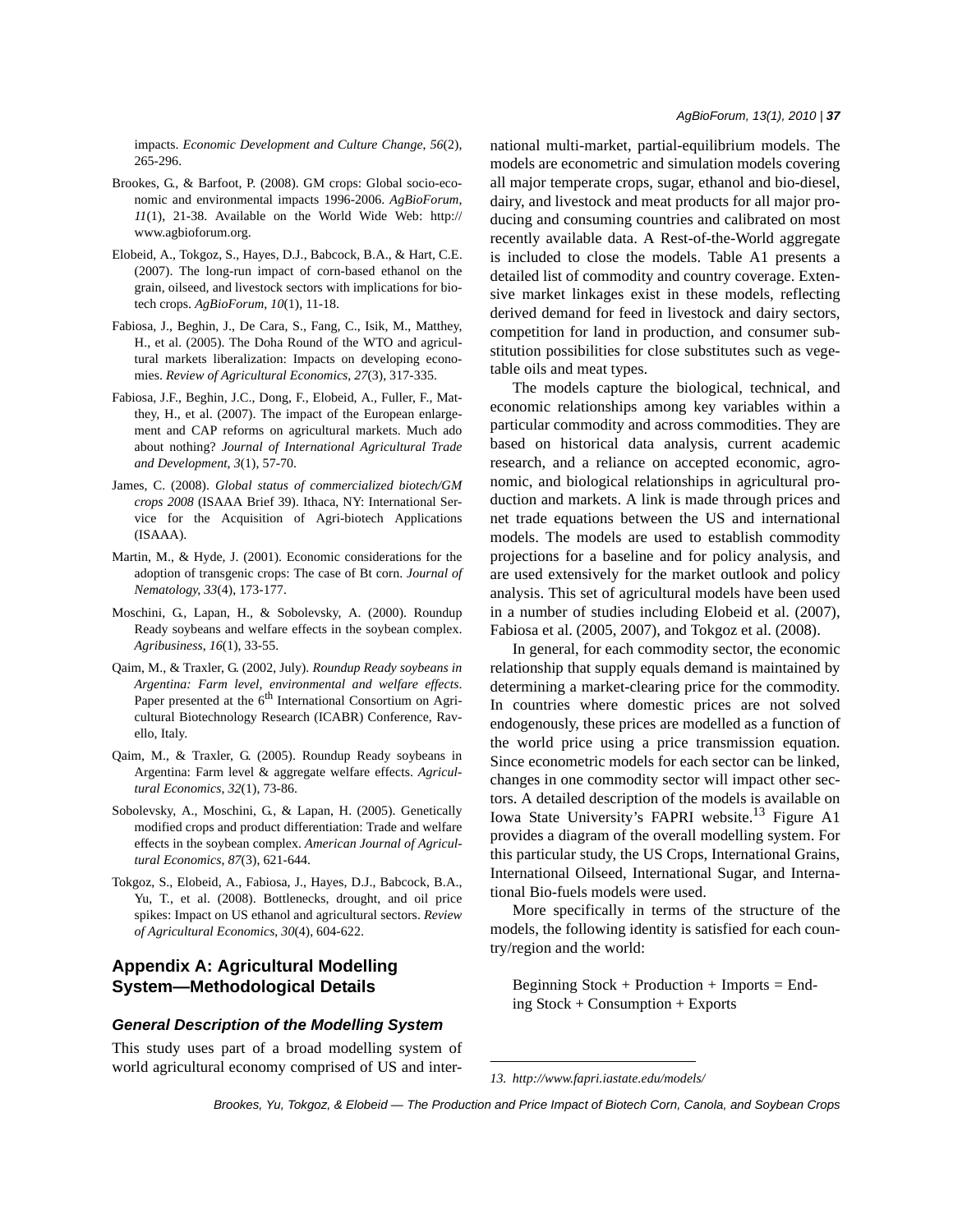#### *AgBioForum, 13(1), 2010 | 38*

#### **Table A1. Model inputs and output.**

| <b>Commodities</b> | <b>Major countries/regions</b> | <b>Exogenous inputs</b> | Historical data (inputs) | <b>Output by commodity</b><br>and country |
|--------------------|--------------------------------|-------------------------|--------------------------|-------------------------------------------|
| Grains             | <b>North America</b>           | Population              | Production               | World prices                              |
| Corn               | United States,                 | <b>GDP</b>              | Consumption              | Domestic prices                           |
| Wheat              | Canada, Mexico                 | GDP deflator            | Exports                  | Production                                |
| Sorghum            |                                | Exchange rate           | <b>Imports</b>           | Consumption                               |
| Barley             | <b>South America</b>           | Population              | Ending stocks            | Net trade                                 |
|                    | Brazil, Argentina, Colombia,   | Policy variables        | Domestic prices          | <b>Stocks</b>                             |
| <b>Oilseeds</b>    | etc.                           |                         | World prices             | Area harvested                            |
| Soybeans           |                                |                         |                          | Yield                                     |
| Rapeseed           | Asia                           |                         |                          |                                           |
| Sunflower          | China, Japan, India,           |                         |                          |                                           |
|                    | Indonesia, Malaysia, etc.      |                         |                          |                                           |
| Sugar              |                                |                         |                          |                                           |
|                    | Africa                         |                         |                          |                                           |
| <b>Biofuels</b>    | South Africa, Egypt, etc.      |                         |                          |                                           |
| Ethanol            |                                |                         |                          |                                           |
| <b>Biodiesel</b>   | <b>European Union</b>          |                         |                          |                                           |
|                    | Oceania                        |                         |                          |                                           |
|                    | Australia                      |                         |                          |                                           |
|                    | <b>Middle East</b>             |                         |                          |                                           |

Iran, Saudi Arabia, etc.

**Rest of the World**



**Figure A1. Model interactions: Trade, prices and physical flows.**

Production is divided into yield and area equations, while consumption is divided into feed and non-feed demand. The models include behavioral equations for area harvested, yield, crop production on the supply side, and per-capita consumption and ending stocks on the demand side. Equilibrium prices, quantities, and net trade are determined by equating excess supply and excess demand across countries and regions. To satisfy the identity in Equation 1, two different methods are used. In most of the countries, domestic price is modelled as a function of the world price with a price transmission equation, and the identity is satisfied with one of the variables set as the residual. In other cases, prices are solved to satisfy the identity.

Agricultural and trade policies in each country are included in the models to the extent that they affect the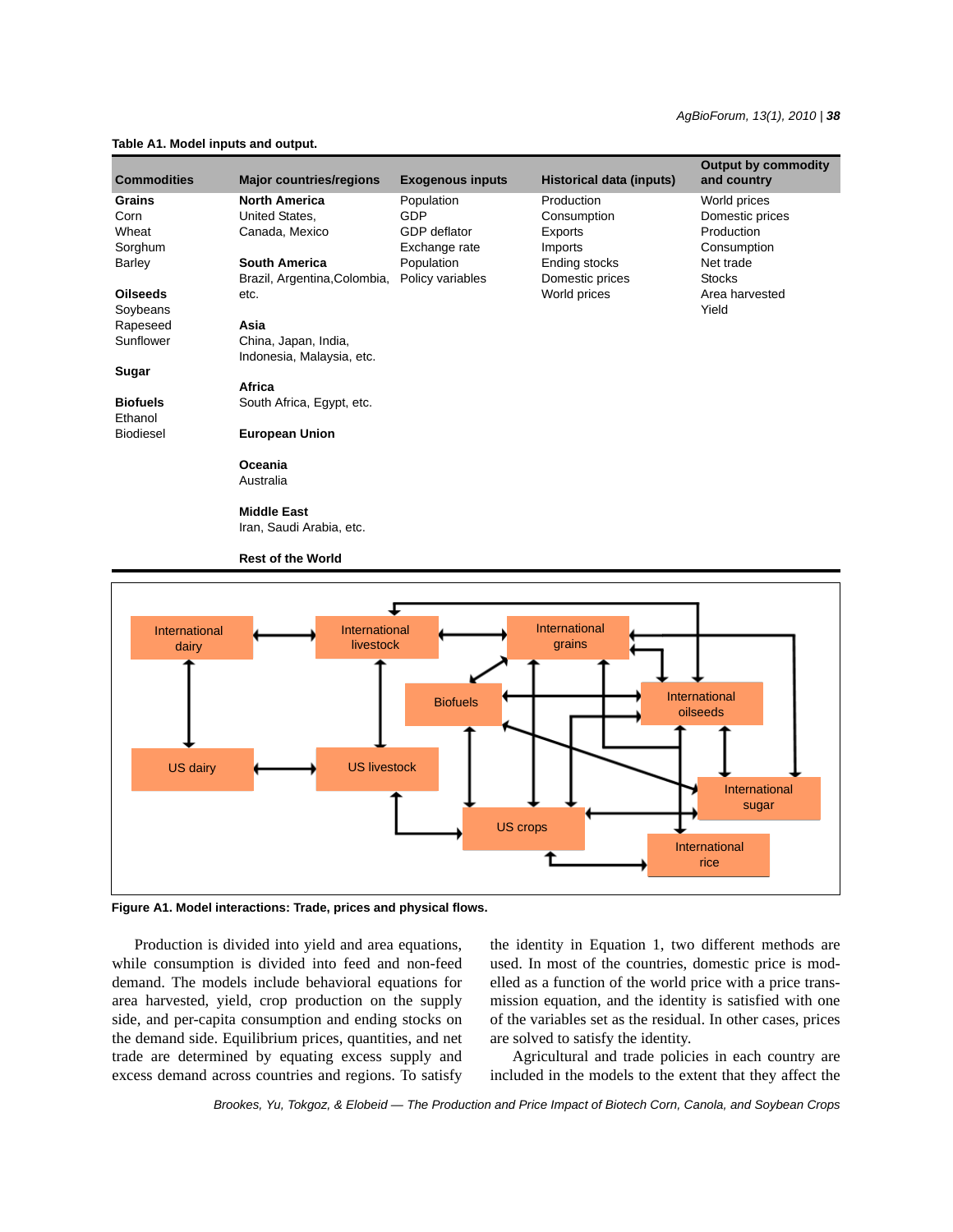supply and demand decisions of the economic agents. Examples of these include taxes on exports and imports, tariffs, tariff rate quotas, export subsidies, intervention prices, and set-aside rates. The models assume that the existing agricultural and trade policy variables will remain unchanged in the outlook period. Macroeconomic variables, such as GDP, population, and exchange rates, are exogenous variables that drive the projections of the model. The models also include an adjustment for marketing-year differences by including a residual that is equal to world exports minus world imports, which ensures that world demand equals world supply.

All models are calibrated on 2007/08 marketing year data for crops and 2007 calendar year data for livestock and biofuels, and 10-year projections for supply and utilization of commodities and prices are generated for the period between 2008 and 2017. The models also adjust for marketing-year differences by including a residual that is equal to world exports minus world imports, which ensures that world demand equals world supply. Elasticity values for supply and demand responses are based on econometric analysis and on consensus estimates. Elasticity parameters estimates and policy variables are available in Iowa State University's FAPRI's Elasticity Database.<sup>14</sup>

Data for commodity supply and utilization are obtained from the F.O. Lichts online database, the Food and Agriculture Organization (FAO) of the United Nations (FAOSTAT Online, 2006), the Production, Supply and Distribution View (PS&D) of the US Department of Agriculture (USDA), the European Commission Directorate General for Energy and Transport, the ANFAVEA (2005), and UNICA (2006). Supply and utilization data include production, consumption, net trade, and stocks. The macroeconomic data are gathered from the International Monetary Fund and Global Insight.

*14. http://www.fapri.iastate.edu/tools/*

|                                 | Table B1. Wheat prices. |        |        |        |                             |        |        |        |        |        |  |
|---------------------------------|-------------------------|--------|--------|--------|-----------------------------|--------|--------|--------|--------|--------|--|
|                                 | 08/09                   | 09/10  | 10/11  | 11/12  | 12/13                       | 13/14  | 14/15  | 15/16  | 16/17  | 17/18  |  |
| <b>US FOB Gulf</b>              |                         |        |        |        | (US dollars per metric ton) |        |        |        |        |        |  |
| <b>Baseline</b>                 | 251.95                  | 252.04 | 258.65 | 257.80 | 261.80                      | 264.06 | 266.98 | 270.41 | 272.93 | 273.75 |  |
| Scenario 1                      | 255.89                  | 260.37 | 267.10 | 264.47 | 268.57                      | 271.17 | 273.74 | 276.99 | 279.76 | 280.78 |  |
| % change                        | 1.56%                   | 3.31%  | 3.27%  | 2.58%  | 2.59%                       | 2.69%  | 2.53%  | 2.43%  | 2.50%  | 2.57%  |  |
| <b>Canadian Wheat Board</b>     |                         |        |        |        |                             |        |        |        |        |        |  |
| <b>Baseline</b>                 | 262.60                  | 262.06 | 267.48 | 266.15 | 269.33                      | 270.37 | 271.87 | 274.00 | 275.66 | 276.48 |  |
| Scenario 1                      | 265.99                  | 269.20 | 274.65 | 271.77 | 275.07                      | 276.40 | 277.61 | 279.59 | 281.47 | 282.47 |  |
| % change                        | 1.29%                   | 2.73%  | 2.68%  | 2.11%  | 2.13%                       | 2.23%  | 2.11%  | 2.04%  | 2.11%  | 2.16%  |  |
| <b>AWB limited export quote</b> |                         |        |        |        |                             |        |        |        |        |        |  |
| <b>Baseline</b>                 | 252.70                  | 251.43 | 257.05 | 256.47 | 259.85                      | 261.86 | 264.39 | 267.37 | 269.58 | 270.34 |  |
| Scenario 1                      | 256.04                  | 258.60 | 264.41 | 262.32 | 265.75                      | 268.04 | 270.28 | 273.11 | 275.53 | 276.45 |  |
| % change                        | 1.32%                   | 2.85%  | 2.86%  | 2.28%  | 2.27%                       | 2.36%  | 2.23%  | 2.15%  | 2.21%  | 2.26%  |  |
| <b>European Union market</b>    |                         |        |        |        |                             |        |        |        |        |        |  |
| <b>Baseline</b>                 | 270.66                  | 252.49 | 241.79 | 237.26 | 231.78                      | 230.18 | 231.70 | 233.38 | 235.10 | 236.16 |  |
| Scenario 1                      | 274.11                  | 255.21 | 244.21 | 239.81 | 234.39                      | 232.74 | 234.34 | 236.12 | 237.94 | 239.14 |  |
| % change                        | 1.27%                   | 1.08%  | 1.00%  | 1.08%  | 1.13%                       | 1.11%  | 1.14%  | 1.17%  | 1.21%  | 1.26%  |  |

### **Appendix B. Scenario Results**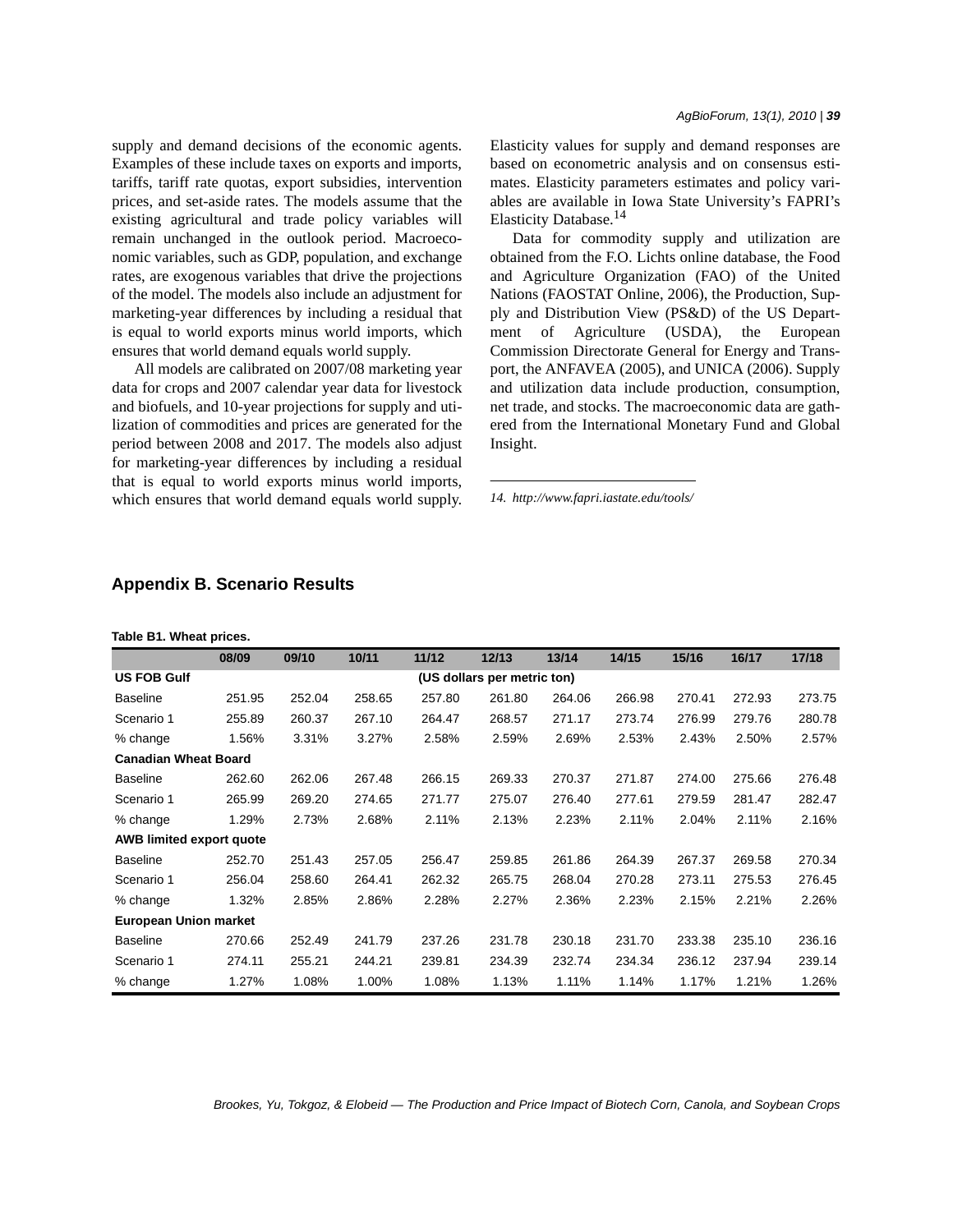**Table B2. Wheat prices.**

|                                 | 08/09  | 09/10  | 10/11  | 11/12  | 12/13                       | 13/14  | 14/15  | 15/16  | 16/17  | 17/18  |
|---------------------------------|--------|--------|--------|--------|-----------------------------|--------|--------|--------|--------|--------|
| <b>US FOB Gulf</b>              |        |        |        |        | (US dollars per metric ton) |        |        |        |        |        |
| <b>Baseline</b>                 | 251.95 | 252.04 | 258.65 | 257.80 | 261.80                      | 264.06 | 266.98 | 270.41 | 272.93 | 273.75 |
| Scenario 1                      | 255.89 | 260.37 | 267.10 | 264.47 | 268.57                      | 271.17 | 273.74 | 276.99 | 279.76 | 280.78 |
| % change                        | 1.56%  | 3.31%  | 3.27%  | 2.58%  | 2.59%                       | 2.69%  | 2.53%  | 2.43%  | 2.50%  | 2.57%  |
| <b>Canadian Wheat Board</b>     |        |        |        |        |                             |        |        |        |        |        |
| <b>Baseline</b>                 | 262.60 | 262.06 | 267.48 | 266.15 | 269.33                      | 270.37 | 271.87 | 274.00 | 275.66 | 276.48 |
| Scenario 1                      | 265.99 | 269.20 | 274.65 | 271.77 | 275.07                      | 276.40 | 277.61 | 279.59 | 281.47 | 282.47 |
| % change                        | 1.29%  | 2.73%  | 2.68%  | 2.11%  | 2.13%                       | 2.23%  | 2.11%  | 2.04%  | 2.11%  | 2.16%  |
| <b>AWB limited export quote</b> |        |        |        |        |                             |        |        |        |        |        |
| <b>Baseline</b>                 | 252.70 | 251.43 | 257.05 | 256.47 | 259.85                      | 261.86 | 264.39 | 267.37 | 269.58 | 270.34 |
| Scenario 1                      | 256.04 | 258.60 | 264.41 | 262.32 | 265.75                      | 268.04 | 270.28 | 273.11 | 275.53 | 276.45 |
| % change                        | 1.32%  | 2.85%  | 2.86%  | 2.28%  | 2.27%                       | 2.36%  | 2.23%  | 2.15%  | 2.21%  | 2.26%  |
| <b>European Union market</b>    |        |        |        |        |                             |        |        |        |        |        |
| <b>Baseline</b>                 | 270.66 | 252.49 | 241.79 | 237.26 | 231.78                      | 230.18 | 231.70 | 233.38 | 235.10 | 236.16 |
| Scenario 1                      | 274.11 | 255.21 | 244.21 | 239.81 | 234.39                      | 232.74 | 234.34 | 236.12 | 237.94 | 239.14 |
| % change                        | 1.27%  | 1.08%  | 1.00%  | 1.08%  | 1.13%                       | 1.11%  | 1.14%  | 1.17%  | 1.21%  | 1.26%  |

**Table B3. World wheat supply and utilization.**

|                         | 08/09    | 09/10    | 10/11    | 11/12    | 12/13                     | 13/14    | 14/15    | 15/16    | 16/17    | 17/18    |
|-------------------------|----------|----------|----------|----------|---------------------------|----------|----------|----------|----------|----------|
| Area harvested          |          |          |          |          | (Thousand hectares)       |          |          |          |          |          |
| <b>Baseline</b>         | 222,149  | 221,970  | 219,530  | 220,580  | 220,862                   | 220,987  | 221,245  | 221,363  | 221,426  | 221,668  |
| Scenario 1              | 222,096  | 221,555  | 219,352  | 220,685  | 220,838                   | 220,943  | 221,229  | 221,338  | 221,386  | 221,626  |
| % change                | $-0.02%$ | $-0.19%$ | $-0.08%$ | 0.05%    | $-0.01%$                  | $-0.02%$ | $-0.01%$ | $-0.01%$ | $-0.02%$ | $-0.02%$ |
| Yield                   |          |          |          |          | (Metric tons per hectare) |          |          |          |          |          |
| <b>Baseline</b>         | 2.92     | 2.93     | 2.96     | 2.98     | 3.00                      | 3.03     | 3.05     | 3.07     | 3.10     | 3.12     |
| Scenario 1              | 2.92     | 2.93     | 2.96     | 2.98     | 3.00                      | 3.03     | 3.05     | 3.07     | 3.10     | 3.12     |
| % change                | $-0.02%$ | 0.00%    | 0.01%    | 0.00%    | 0.00%                     | 0.00%    | 0.00%    | 0.00%    | 0.00%    | 0.00%    |
| <b>Production</b>       |          |          |          |          | (Thousand metric tons)    |          |          |          |          |          |
| <b>Baseline</b>         | 648,567  | 650,692  | 649,049  | 657,034  | 662,973                   | 668,541  | 674,503  | 680,056  | 685,459  | 691,360  |
| Scenario 1              | 648,294  | 649,468  | 648,582  | 657,345  | 662,873                   | 668,398  | 674,438  | 679,951  | 685,304  | 691,199  |
| % change                | $-0.04%$ | $-0.19%$ | $-0.07%$ | 0.05%    | $-0.02%$                  | $-0.02%$ | $-0.01%$ | $-0.02%$ | $-0.02%$ | $-0.02%$ |
| <b>Beginning stocks</b> |          |          |          |          |                           |          |          |          |          |          |
| <b>Baseline</b>         | 111,043  | 128,080  | 133,956  | 134,678  | 136,261                   | 137,314  | 138,218  | 138,988  | 139,655  | 140,416  |
| Scenario 1              | 111,043  | 127,138  | 131,963  | 132,452  | 134,419                   | 135,564  | 136,444  | 137,304  | 138,047  | 138,804  |
| % change                | 0.00%    | $-0.74%$ | $-1.49%$ | $-1.65%$ | $-1.35%$                  | $-1.27%$ | $-1.28%$ | $-1.21%$ | $-1.15%$ | $-1.15%$ |
| <b>Domestic supply</b>  |          |          |          |          |                           |          |          |          |          |          |
| <b>Baseline</b>         | 759,610  | 778,772  | 783,005  | 791,712  | 799,235                   | 805,854  | 812,720  | 819,044  | 825,114  | 831,777  |
| Scenario 1              | 759,337  | 776,605  | 780,545  | 789,797  | 797,292                   | 803,962  | 810,882  | 817,254  | 823,350  | 830,003  |
| % change                | $-0.04%$ | $-0.28%$ | $-0.31%$ | $-0.24%$ | $-0.24%$                  | $-0.23%$ | $-0.23%$ | $-0.22%$ | $-0.21%$ | $-0.21%$ |
| <b>Feed use</b>         |          |          |          |          |                           |          |          |          |          |          |
| <b>Baseline</b>         | 106,204  | 110,104  | 110,389  | 111,272  | 112,283                   | 112,932  | 113,533  | 114,211  | 114,658  | 115,137  |
| Scenario 1              | 106,652  | 110,543  | 110,836  | 111,712  | 112,657                   | 113,336  | 113,921  | 114,568  | 115,024  | 115,514  |
| % change                | 0.42%    | 0.40%    | 0.41%    | 0.40%    | 0.33%                     | 0.36%    | 0.34%    | 0.31%    | 0.32%    | 0.33%    |
| Food and other          |          |          |          |          |                           |          |          |          |          |          |
| <b>Baseline</b>         | 525,325  | 534,712  | 537,938  | 544,178  | 549,639                   | 554,705  | 560,199  | 565,178  | 570,040  | 575,047  |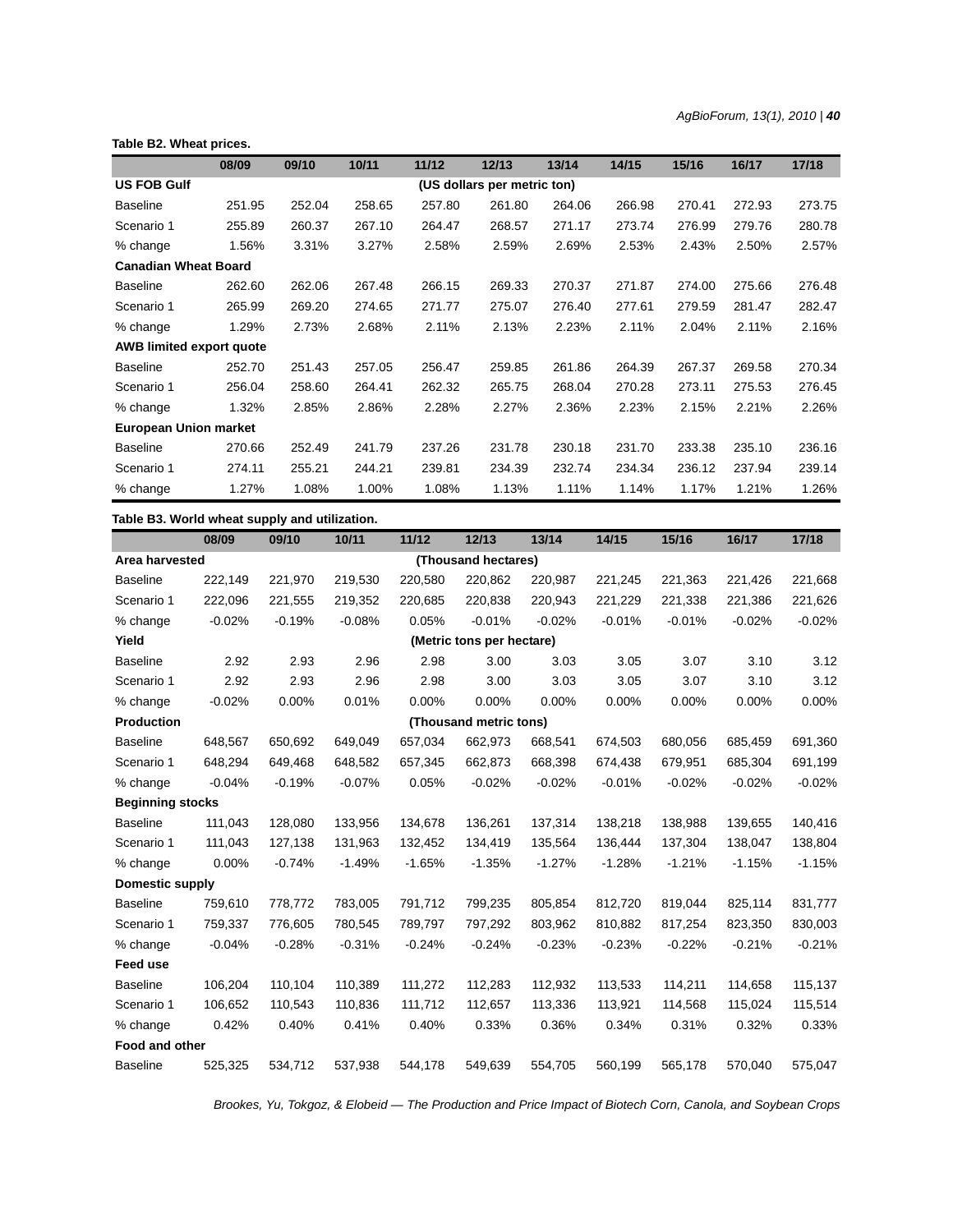#### **Table B3. World wheat supply and utilization.**

| Scenario 1           | 525,547  | 534,099  | 537,258  | 543,666  | 549,071   | 554,181  | 559,657  | 564,640  | 569,522  | 574,524  |
|----------------------|----------|----------|----------|----------|-----------|----------|----------|----------|----------|----------|
| % change             | 0.04%    | $-0.11%$ | $-0.13%$ | $-0.09%$ | $-0.10%$  | $-0.09%$ | $-0.10%$ | $-0.10%$ | $-0.09%$ | $-0.09%$ |
| <b>Ending stocks</b> |          |          |          |          |           |          |          |          |          |          |
| <b>Baseline</b>      | 128,080  | 133,956  | 134,678  | 136,261  | 137,314   | 138,218  | 138,988  | 139,655  | 140,416  | 141,593  |
| Scenario 1           | 127,138  | 131,963  | 132,452  | 134,419  | 135,564   | 136,444  | 137,304  | 138,047  | 138,804  | 139,965  |
| % change             | $-0.74%$ | $-1.49%$ | $-1.65%$ | $-1.35%$ | $-1.27%$  | $-1.28%$ | $-1.21%$ | $-1.15%$ | $-1.15%$ | $-1.15%$ |
| Domestic use         |          |          |          |          |           |          |          |          |          |          |
| <b>Baseline</b>      | 759,610  | 778,772  | 783,005  | 791,712  | 799,235   | 805,854  | 812,720  | 819,044  | 825,114  | 831,777  |
| Scenario 1           | 759,337  | 776,605  | 780,545  | 789,797  | 797,292   | 803,962  | 810,882  | 817,254  | 823,350  | 830,003  |
| % change             | $-0.04%$ | $-0.28%$ | $-0.31%$ | $-0.24%$ | $-0.24%$  | $-0.23%$ | $-0.23%$ | $-0.22%$ | $-0.21%$ | $-0.21%$ |
| Trade *              |          |          |          |          |           |          |          |          |          |          |
| <b>Baseline</b>      | 89,343   | 94,120   | 94,202   | 95,988   | 98,715    | 100,937  | 103,167  | 105,148  | 106,888  | 108,747  |
| Scenario 1           | 89,429   | 94,198   | 94,095   | 95,910   | 98,588    | 100,845  | 103,045  | 105,056  | 106,839  | 108,694  |
| % change             | 0.10%    | 0.08%    | $-0.11%$ | $-0.08%$ | $-0.13%$  | $-0.09%$ | $-0.12%$ | $-0.09%$ | $-0.05%$ | $-0.05%$ |
| Stocks-to-use ratio  |          |          |          |          | (Percent) |          |          |          |          |          |
| <b>Baseline</b>      | 20.28    | 20.77    | 20.77    | 20.79    | 20.74     | 20.70    | 20.63    | 20.56    | 20.51    | 20.52    |
| Scenario 1           | 20.11    | 20.47    | 20.44    | 20.51    | 20.49     | 20.44    | 20.38    | 20.32    | 20.28    | 20.28    |
| % change             | $-0.84%$ | $-1.46%$ | $-1.62%$ | $-1.34%$ | $-1.25%$  | $-1.27%$ | $-1.19%$ | $-1.13%$ | $-1.13%$ | $-1.13%$ |

*\* Excludes international trade*

## **Table B4. Coarse grain prices.**

|                             | 08/09  | 09/10  | 10/11  | 11/12  | 12/13                       | 13/14  | 14/15  | 15/16  | 16/17  | 17/18  |
|-----------------------------|--------|--------|--------|--------|-----------------------------|--------|--------|--------|--------|--------|
| Corn (FOB Gulf)             |        |        |        |        | (US dollars per metric ton) |        |        |        |        |        |
| <b>Baseline</b>             | 196    | 216    | 209    | 209    | 215                         | 215    | 217    | 221    | 221    | 220    |
| Scenario 1                  | 206    | 229    | 222    | 219    | 226                         | 226    | 227    | 231    | 231    | 231    |
| % change                    | 4.97%  | 6.32%  | 6.08%  | 4.89%  | 4.80%                       | 5.17%  | 4.73%  | 4.51%  | 4.78%  | 4.94%  |
| Sorghum (FOB Gulf)          |        |        |        |        |                             |        |        |        |        |        |
| <b>Baseline</b>             | 175    | 191    | 183    | 184    | 189                         | 188    | 191    | 194    | 195    | 195    |
| Scenario 1                  | 181    | 199    | 192    | 191    | 196                         | 195    | 197    | 201    | 202    | 202    |
| % change                    | 3.64%  | 4.60%  | 4.49%  | 3.50%  | 3.56%                       | 3.87%  | 3.47%  | 3.36%  | 3.61%  | 3.71%  |
| <b>Barley (Canada feed)</b> |        |        |        |        |                             |        |        |        |        |        |
| <b>Baseline</b>             | 146    | 153    | 153    | 154    | 158                         | 161    | 164    | 169    | 172    | 175    |
| Scenario 1                  | 149    | 159    | 159    | 159    | 162                         | 166    | 169    | 173    | 177    | 180    |
| % change                    | 2.15%  | 3.87%  | 3.89%  | 3.21%  | 2.96%                       | 3.14%  | 2.95%  | 2.71%  | 2.78%  | 2.85%  |
| Corn (EU)                   |        |        |        |        |                             |        |        |        |        |        |
| <b>Baseline</b>             | 259.24 | 234.42 | 224.72 | 221.50 | 217.38                      | 215.39 | 216.36 | 217.33 | 217.60 | 217.06 |
| Scenario 1                  | 264.28 | 238.93 | 228.88 | 225.46 | 221.36                      | 219.47 | 220.41 | 221.42 | 221.88 | 221.53 |
| % change                    | 1.94%  | 1.93%  | 1.85%  | 1.79%  | 1.83%                       | 1.89%  | 1.87%  | 1.88%  | 1.97%  | 2.06%  |
| Barley (EU)                 |        |        |        |        |                             |        |        |        |        |        |
| <b>Baseline</b>             | 244.80 | 225.86 | 217.26 | 213.89 | 209.27                      | 207.91 | 209.25 | 210.64 | 211.87 | 212.54 |
| Scenario 1                  | 247.67 | 228.19 | 219.26 | 216.01 | 211.43                      | 210.04 | 211.45 | 212.90 | 214.21 | 215.00 |
| % change                    | 1.17%  | 1.03%  | 0.92%  | 0.99%  | 1.03%                       | 1.03%  | 1.05%  | 1.07%  | 1.11%  | 1.16%  |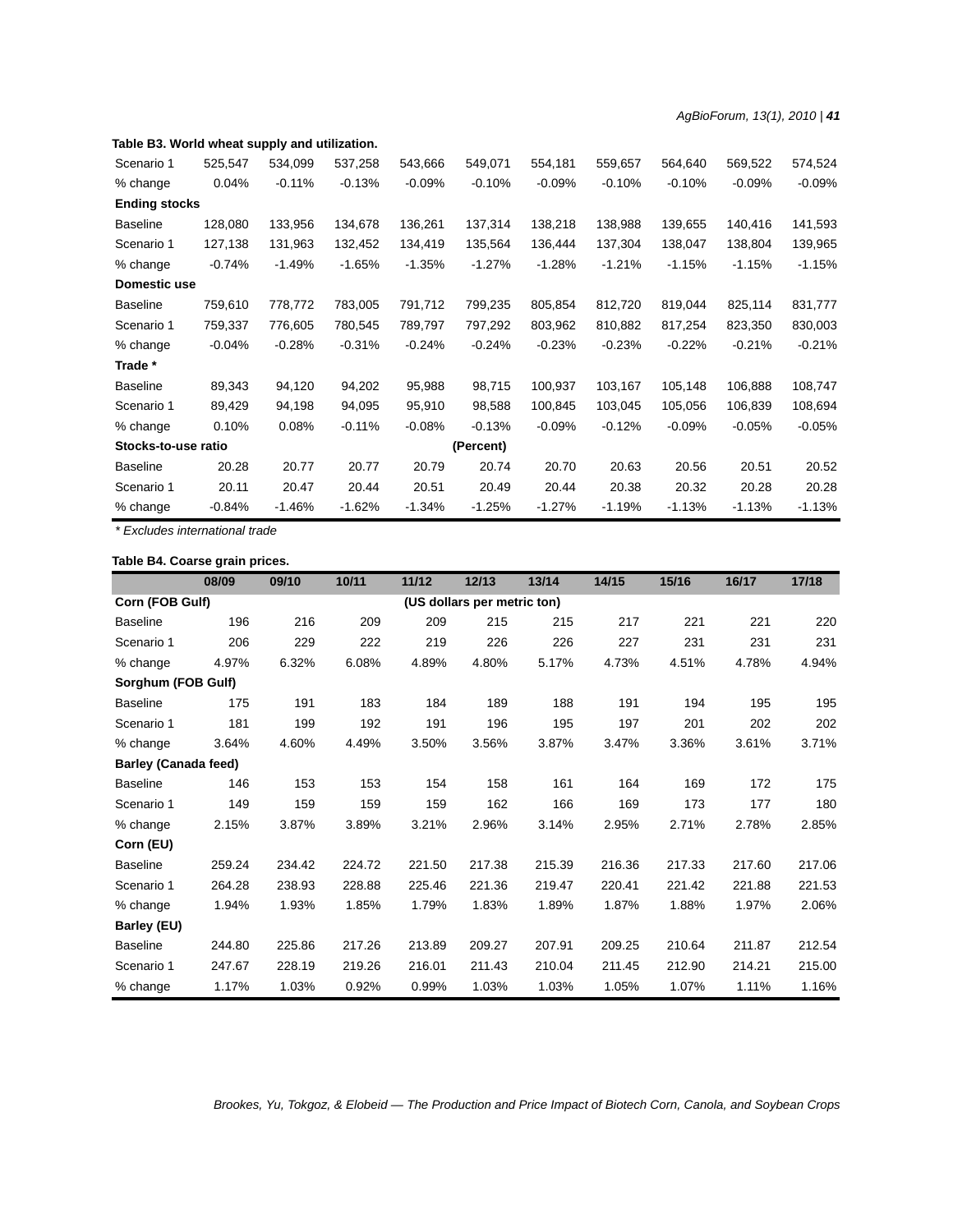*AgBioForum, 13(1), 2010 | 42*

**Table B4. World corn supply and utilization.**

|                         | 08/09    | 09/10    | 10/11    | 11/12    | 12/13                     | 13/14     | 14/15     | 15/16     | 16/17                         | 17/18     |
|-------------------------|----------|----------|----------|----------|---------------------------|-----------|-----------|-----------|-------------------------------|-----------|
| Area harvested          |          |          |          |          | (Thousand hectares)       |           |           |           |                               |           |
| <b>Baseline</b>         | 160,424  | 161,061  | 166,781  | 168,047  | 167,954                   | 170,035   | 170,820   | 171,280   | 172,286                       | 172,931   |
| Scenario 1              | 160,599  | 161,436  | 167,628  | 169,176  | 168,638                   | 170,345   | 171,256   | 171,616   | 172,407                       | 173,089   |
| % change                | 0.11%    | 0.23%    | 0.51%    | 0.67%    | 0.41%                     | 0.18%     | 0.26%     | 0.20%     | 0.07%                         | 0.09%     |
| Yield                   |          |          |          |          | (Metric tons per hectare) |           |           |           |                               |           |
| <b>Baseline</b>         | 4.96     | 5.03     | 5.14     | 5.25     | 5.31                      | 5.39      | 5.47      | 5.53      | 5.60                          | 5.67      |
| Scenario 1              | 4.90     | 4.95     | 5.05     | 5.17     | 5.22                      | 5.29      | 5.37      | 5.43      | 5.50                          | 5.56      |
| % change                | $-1.18%$ | $-1.60%$ | $-1.72%$ | $-1.61%$ | $-1.60%$                  | $-1.76%$  | $-1.78%$  | $-1.75%$  | $-1.82%$                      | $-1.84%$  |
| <b>Production</b>       |          |          |          |          | (Thousand metric tons)    |           |           |           |                               |           |
| <b>Baseline</b>         | 795,217  | 810,266  | 856,591  | 882,789  | 891,255                   | 915,958   | 934,479   | 947,376   | 964,302                       | 980,380   |
| Scenario 1              | 786,714  | 799,131  | 846,138  | 874,440  | 880,580                   | 901,471   | 920,223   | 932,587   | 947,439                       | 963,237   |
| % change                | $-1.07%$ | $-1.37%$ | $-1.22%$ | $-0.95%$ | $-1.20%$                  | $-1.58%$  | $-1.53%$  | $-1.56%$  | $-1.75%$                      | $-1.75%$  |
| <b>Beginning stocks</b> |          |          |          |          |                           |           |           |           |                               |           |
| <b>Baseline</b>         | 102,533  | 103,581  | 97,074   | 101,584  | 106,107                   | 103,897   | 105,121   | 106,391   | 105,725                       | 106,354   |
| Scenario 1              | 102,533  | 100,234  | 91,708   | 95,717   | 101,391                   | 99,763    | 100,321   | 101,790   | 101,531                       | 101,839   |
| % change                | 0.00%    | $-3.23%$ | $-5.53%$ | $-5.78%$ | $-4.44%$                  | $-3.98%$  | $-4.57%$  | $-4.33%$  | $-3.97%$                      | $-4.24%$  |
| <b>Domestic supply</b>  |          |          |          |          |                           |           |           |           |                               |           |
| <b>Baseline</b>         | 897,750  | 913.848  | 953,665  | 984,374  | 997.362                   | 1,019,854 | 1,039,600 | 1,053,768 | 1,070,027                     | 1,086,734 |
| Scenario 1              | 889,248  | 899,365  | 937,846  | 970,158  | 981,971                   | 1,001,234 | 1,020,544 |           | 1,034,377 1,048,969           | 1,065,076 |
| % change                | $-0.95%$ | $-1.58%$ | $-1.66%$ | $-1.44%$ | $-1.54%$                  | $-1.83%$  | $-1.83%$  | $-1.84%$  | $-1.97%$                      | $-1.99%$  |
| Feed use                |          |          |          |          |                           |           |           |           |                               |           |
| <b>Baseline</b>         | 490,514  | 486,098  | 497,113  | 506,626  | 509,382                   | 517,178   | 523,330   | 527,204   | 532,514                       | 538,892   |
| Scenario 1              | 487,048  | 480,003  | 490,879  | 501,903  | 504,689                   | 511,585   | 518,109   | 522,215   | 527,057                       | 533,278   |
| % change                | $-0.71%$ | $-1.25%$ | $-1.25%$ | $-0.93%$ | $-0.92%$                  | $-1.08%$  | $-1.00%$  | $-0.95%$  | $-1.02%$                      | $-1.04%$  |
| Food and other          |          |          |          |          |                           |           |           |           |                               |           |
| <b>Baseline</b>         | 303,655  | 330,676  | 354,968  | 371,640  | 384,084                   | 397,555   | 409,878   | 420,839   | 431,159                       | 439,609   |
| Scenario 1              | 301,966  | 327,653  | 351,250  | 366,864  | 377,519                   | 389,329   | 400,645   | 410,631   | 420,073                       | 428,408   |
| % change                | $-0.56%$ | $-0.91%$ | $-1.05%$ | $-1.29%$ | $-1.71%$                  | $-2.07%$  | $-2.25%$  | $-2.43%$  | $-2.57%$                      | $-2.55%$  |
| <b>Ending stocks</b>    |          |          |          |          |                           |           |           |           |                               |           |
| <b>Baseline</b>         | 103,581  | 97,074   | 101,584  | 106,107  | 103,897                   | 105,121   | 106.391   | 105.725   | 106.354                       | 108,233   |
| Scenario 1              | 100,234  | 91,708   | 95,717   | 101,391  | 99,763                    | 100,321   | 101,790   | 101,531   | 101,839                       | 103,390   |
| % change                | $-3.23%$ | $-5.53%$ | $-5.78%$ | $-4.44%$ | $-3.98%$                  | $-4.57%$  | $-4.33%$  | $-3.97%$  | $-4.24%$                      | $-4.47%$  |
| Domestic use            |          |          |          |          |                           |           |           |           |                               |           |
| <b>Baseline</b>         | 897,750  | 913,848  | 953,665  | 984,374  | 997,362                   | 1,019,854 | 1,039,600 |           | 1,053,768 1,070,027 1,086,734 |           |
| Scenario 1              | 889,248  | 899,365  | 937,846  | 970,158  | 981,971                   | 1,001,234 | 1,020,544 |           | 1,034,377 1,048,969 1,065,076 |           |
| % change                | $-0.95%$ | $-1.58%$ | $-1.66%$ | $-1.44%$ | $-1.54%$                  | $-1.83%$  | $-1.83%$  | $-1.84%$  | $-1.97%$                      | $-1.99%$  |
| Trade *                 |          |          |          |          |                           |           |           |           |                               |           |
| <b>Baseline</b>         | 85,330   | 82,314   | 83,886   | 86,491   | 87,216                    | 89,114    | 91,056    | 92,342    | 94,072                        | 96,335    |
| Scenario 1              | 83,408   | 79,105   | 80,681   | 83,874   | 84,859                    | 86,613    | 88,685    | 90,151    | 91,852                        | 94,045    |
| % change                | $-2.25%$ | $-3.90%$ | $-3.82%$ | $-3.03%$ | $-2.70%$                  | $-2.81%$  | $-2.60%$  | $-2.37%$  | $-2.36%$                      | $-2.38%$  |
| Stocks-to-use ratio     |          |          |          |          | (Percent)                 |           |           |           |                               |           |
| <b>Baseline</b>         | 13.04    | 11.89    | 11.92    | 12.08    | 11.63                     | 11.49     | 11.40     | 11.15     | 11.04                         | 11.06     |
| Scenario 1              | 12.70    | 11.35    | 11.37    | 11.67    | 11.31                     | 11.14     | 11.08     | 10.88     | 10.75                         | 10.75     |
| % change                | $-2.60%$ | -4.46%   | $-4.66%$ | $-3.40%$ | $-2.75%$                  | $-3.10%$  | $-2.82%$  | $-2.40%$  | $-2.57%$                      | $-2.80%$  |

*\* Excludes intraregional trade*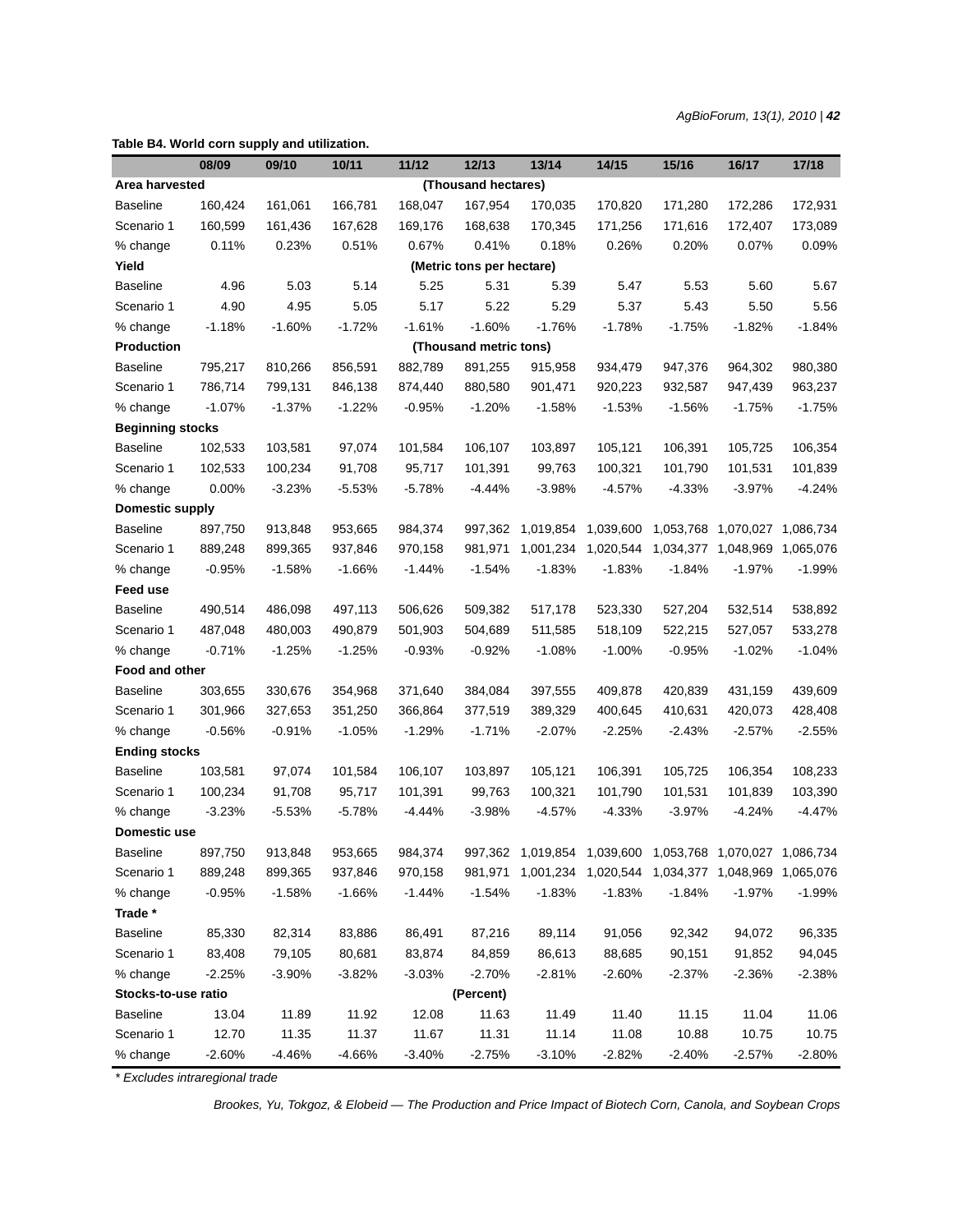*AgBioForum, 13(1), 2010 | 43*

## **08/09 09/10 10/11 11/12 12/13 13/14 14/15 15/16 16/17 17/18 Area harvested (Thousand hectares)** Baseline 56,910 56,795 57,012 57,019 57,048 57,086 57,213 57,237 57,304 57,387 Scenario 1 56,895 56,761 57,024 57,044 57,071 57,093 57,225 57,255 57,316 57,397 % change -0.03% -0.06% 0.02% 0.04% 0.04% 0.01% 0.02% 0.02% 0.02% 0.02% 0.02% **Yield (Metric tons per hectare)**  Baseline 2.53 2.55 2.56 2.57 2.59 2.60 2.62 2.63 2.64 2.65 Scenario 1 2.53 2.55 2.56 2.57 2.59 2.60 2.62 2.63 2.64 2.65 % change -0.03% 0.05% 0.05% 0.04% 0.02% 0.03% 0.03% 0.02% 0.02% 0.02% **Production (Thousand metric tons)**  Baseline 144,105 144,573 145,914 146,705 147,629 148,556 149,633 150,443 151,326 152,241 Scenario 1 144,027 144,556 146,021 146,822 147,725 148,619 149,706 150,527 151,393 152,306 % change -0.05% -0.01% 0.07% 0.07% 0.04% 0.06% 0.04% 0.04% 0.04% **Beginning stocks** Baseline 15,413 18,066 18,557 19,015 19,259 19,355 19,455 19,562 19,605 19,710 Scenario 1 15,413 17,876 18,260 18,718 19,005 19,115 19,201 19,319 19,377 19,475 % change 0.00% -1.05% -1.60% -1.56% -1.32% -1.24% -1.30% -1.24% -1.17% -1.19% **Domestic supply** Baseline 159,518 162,639 164,471 165,720 166,888 167,912 169,088 170,005 170,931 171,951 Scenario 1 159,440 162,432 164,281 165,540 166,730 167,733 168,907 169,847 170,769 171,781 % change -0.05% -0.13% -0.12% -0.11% -0.09% -0.11% -0.11% -0.09% -0.09% -0.10% **Feed use** Baseline 97,028 98,901 99,685 100,262 100,904 101,440 102,101 102,621 103,072 103,537 Scenario 1 97,166 99,042 99,843 100,390 101,033 101,564 102,213 102,738 103,191 103,655 % change 0.14% 0.14% 0.16% 0.13% 0.13% 0.12% 0.11% 0.11% 0.12% 0.11% **Food and other** Baseline 44,424 45,181 45,772 46,198 46,629 47,017 47,425 47,778 48,149 48,524 Scenario 1 44,397 45,130 45,720 46,145 46,583 46,968 47,375 47,732 48,103 48,477 % change -0.06% -0.11% -0.11% -0.10% -0.10% -0.10% -0.10% -0.10% **Ending stocks** Baseline 18,066 18,557 19,015 19,259 19,355 19,455 19,562 19,605 19,710 19,890 Scenario 1 17,876 18,260 18,718 19,005 19,115 19,201 19,319 19,377 19,475 19,650 % change -1.05% -1.60% -1.56% -1.32% -1.24% -1.30% -1.24% -1.17% -1.19% -1.21% **Domestic use** Baseline 159,518 162,639 164,471 165,720 166,888 167,912 169,088 170,005 170,931 171,951 Scenario 1 159,440 162,432 164,281 165,540 166,730 167,733 168,907 169,847 170,769 171,781 % change -0.05% -0.13% -0.12% -0.11% -0.09% -0.11% -0.11% -0.09% -0.09% -0.10% **Trade \*** Baseline 15,871 16,721 17,067 17,246 17,430 17,539 17,648 17,729 17,783 17,829 Scenario 1 15,918 16,786 17,110 17,270 17,454 17,565 17,669 17,749 17,804 17,850 % change 0.30% 0.39% 0.25% 0.14% 0.14% 0.15% 0.12% 0.11% 0.12% 0.11% **Stocks-to-use ratio (Percent)**  Baseline 12.77 12.88 13.07 13.15 13.12 13.10 13.08 13.04 13.03 13.08 Scenario 1 12.63 12.67 12.86 12.97 12.95 12.93 12.92 12.88 12.87 12.92 % change -1.13% -1.66% -1.63% -1.37% -1.30% -1.35% -1.28% -1.21% -1.24% -1.25%

*\* Excludes intraregional trade*

**Table B5. World barley supply and utilization.**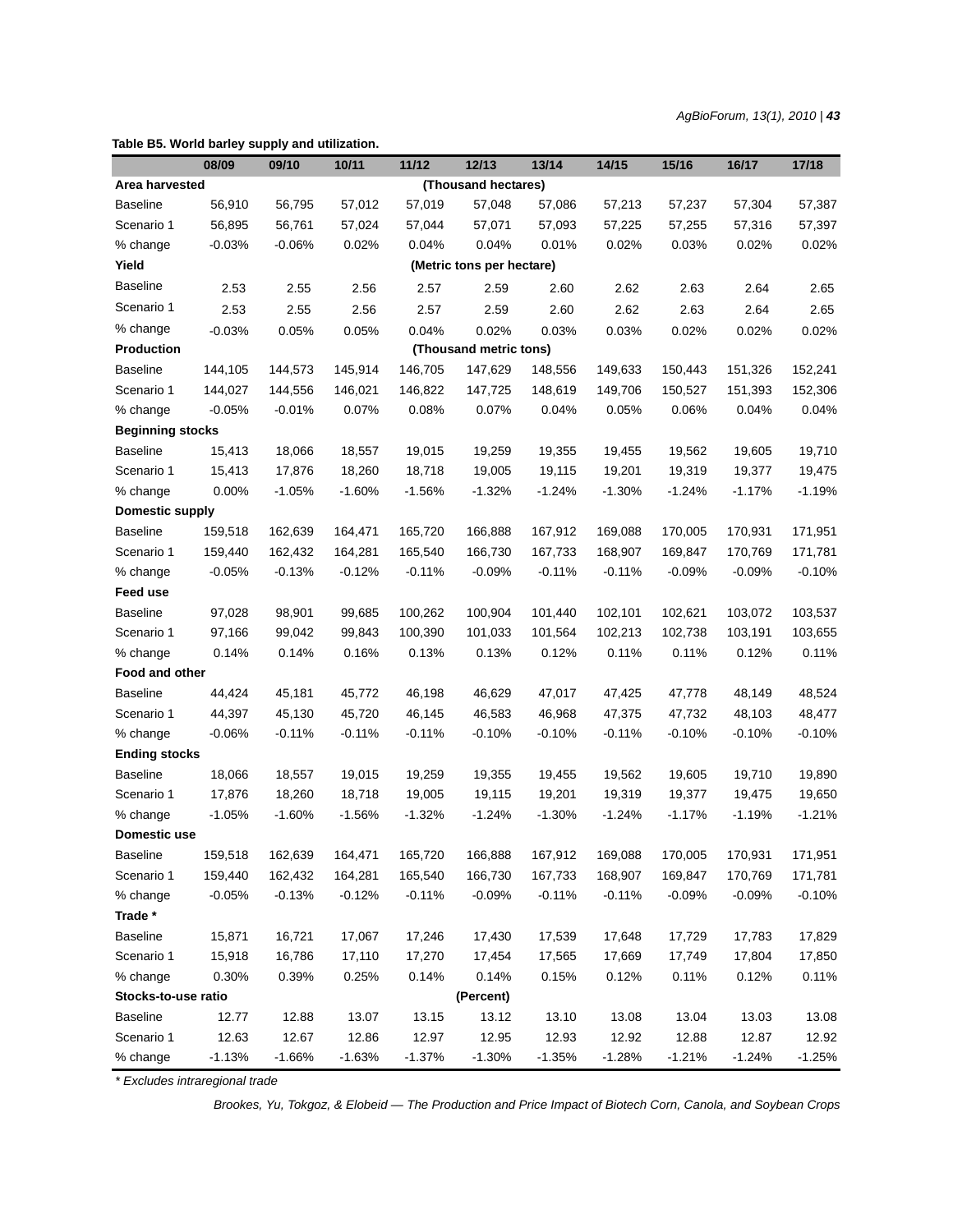| 10/11<br>13/14<br>15/16<br>17/18<br>08/09<br>09/10<br>11/12<br>12/13<br>14/15<br>16/17<br>Area harvested<br>(Thousand hectares)<br><b>Baseline</b><br>41,252<br>40,889<br>41,670<br>41,378<br>41,134<br>41,507<br>41,724<br>42,008<br>41,487<br>41,976<br>Scenario 1<br>41,265<br>41,116<br>41,983<br>41,694<br>41,366<br>41,732<br>41,796<br>41,984<br>42,233<br>42,296<br>% change<br>0.03%<br>0.56%<br>0.75%<br>0.76%<br>0.56%<br>0.59%<br>0.70%<br>0.62%<br>0.61%<br>0.69%<br>Yield<br>(Metric tons per hectare)<br><b>Baseline</b><br>1.54<br>1.53<br>1.54<br>1.56<br>1.59<br>1.60<br>1.61<br>1.62<br>1.64<br>1.57<br>1.54<br>1.53<br>1.54<br>1.56<br>1.59<br>1.60<br>1.61<br>1.63<br>1.64<br>Scenario 1<br>1.57<br>% change<br>0.03%<br>0.01%<br>0.04%<br>0.06%<br>0.04%<br>0.05%<br>0.05%<br>0.04%<br>0.05%<br>0.05%<br>Production<br>(Thousand metric tons)<br><b>Baseline</b><br>64,602<br>68,820<br>63,439<br>62,547<br>64,362<br>64,739<br>65,874<br>66,423<br>67,263<br>68,200<br>62,915<br>66,917<br>Scenario 1<br>63,494<br>64,850<br>65,122<br>65,143<br>66,286<br>67,718<br>68,648<br>69,325<br>0.09%<br>0.81%<br>0.62%<br>0.63%<br>0.74%<br>0.66%<br>% change<br>0.59%<br>0.76%<br>0.68%<br>0.73%<br><b>Beginning stocks</b><br><b>Baseline</b><br>3,972<br>4,334<br>4,372<br>4,013<br>4,174<br>4,257<br>4,229<br>4,308<br>4,320<br>4,304<br>Scenario 1<br>3,972<br>4,110<br>4,176<br>4,273<br>3,853<br>3,998<br>4,085<br>4,151<br>4,166<br>4,187<br>% change<br>$0.00\%$<br>-2.26%<br>$-3.99%$<br>-4.22%<br>$-3.46\%$<br>$-3.41%$<br>$-3.64%$<br>$-3.34%$<br>$-3.21%$<br>$-3.38%$<br><b>Domestic supply</b><br><b>Baseline</b><br>66,919<br>68,997<br>71,583<br>72,505<br>67,411<br>68,376<br>68,776<br>70,103<br>70,731<br>73,154<br>67,189<br>68,703<br>69,120<br>70,371<br>71,068<br>72,814<br>Scenario 1<br>67,466<br>69,253<br>71,894<br>73,513<br>% change<br>0.08%<br>0.40%<br>0.50%<br>0.37%<br>0.49%<br>0.48%<br>0.38%<br>0.48%<br>0.43%<br>0.43%<br>Feed use<br><b>Baseline</b><br>26,931<br>26,999<br>26,123<br>26,534<br>26,529<br>26,630<br>26,808<br>26,791<br>26,846<br>26,937<br>Scenario 1<br>27,069<br>26,288<br>26,686<br>26,691<br>26,759<br>26,933<br>26,929<br>26,966<br>27,049<br>27,117<br>0.51%<br>0.48%<br>0.47%<br>0.51%<br>0.45%<br>0.42%<br>% change<br>0.63%<br>0.57%<br>0.61%<br>0.44%<br>Food and other<br><b>Baseline</b><br>36,108<br>41,774<br>36,783<br>37,668<br>37,989<br>38,138<br>38,987<br>39,620<br>40,432<br>41,234<br>Scenario 1<br>41,578<br>36,123<br>37,048<br>38,020<br>38,319<br>38,409<br>39,287<br>39,963<br>40,761<br>42,165<br>% change<br>0.04%<br>0.72%<br>0.94%<br>0.87%<br>0.71%<br>0.77%<br>0.87%<br>0.81%<br>0.83%<br>0.94%<br><b>Ending stocks</b><br><b>Baseline</b><br>4,372<br>4,257<br>4,229<br>4,320<br>4,013<br>4,174<br>4,308<br>4,304<br>4,334<br>4,381<br>3,853<br>4,110<br>4,151<br>4,176<br>4,166<br>4,231<br>Scenario 1<br>4,273<br>3,998<br>4,085<br>4,187<br>% change<br>$-3.38%$<br>$-2.26%$<br>$-3.99%$<br>$-4.22%$<br>$-3.46%$<br>$-3.41%$<br>$-3.64%$<br>$-3.34%$<br>$-3.21%$<br>$-3.43%$<br><b>Domestic use</b><br>67,411<br>66,919<br>68,997<br>70,731<br>72,505<br><b>Baseline</b><br>68,376<br>68,776<br>70,103<br>71,583<br>73,154<br>Scenario 1<br>67,466<br>67,189<br>68,703<br>69,120<br>69,253<br>70,371<br>71,068<br>71,894<br>72,814<br>73,513<br>% change<br>0.08%<br>0.40%<br>0.48%<br>0.50%<br>0.37%<br>0.38%<br>0.48%<br>0.43%<br>0.43%<br>0.49%<br>Trade*<br><b>Baseline</b><br>6,109<br>5,621<br>5,823<br>6,100<br>6,277<br>6,409<br>5,557<br>5,761<br>5,935<br>6,192<br>Scenario 1<br>6,094<br>5,600<br>5,441<br>5,721<br>5,817<br>5,918<br>6,075<br>6,178<br>6,255<br>6,371<br>% change<br>$-0.24%$<br>$-0.59%$<br>$-0.38%$<br>$-2.10%$<br>$-0.70%$<br>$-0.10%$<br>$-0.29%$<br>$-0.40%$<br>$-0.23%$<br>$-0.35%$<br>Stocks-to-use ratio (Percent) | Table B6. World sorghum supply and utilization. |          |          |        |          |          |          |          |          |          |          |
|---------------------------------------------------------------------------------------------------------------------------------------------------------------------------------------------------------------------------------------------------------------------------------------------------------------------------------------------------------------------------------------------------------------------------------------------------------------------------------------------------------------------------------------------------------------------------------------------------------------------------------------------------------------------------------------------------------------------------------------------------------------------------------------------------------------------------------------------------------------------------------------------------------------------------------------------------------------------------------------------------------------------------------------------------------------------------------------------------------------------------------------------------------------------------------------------------------------------------------------------------------------------------------------------------------------------------------------------------------------------------------------------------------------------------------------------------------------------------------------------------------------------------------------------------------------------------------------------------------------------------------------------------------------------------------------------------------------------------------------------------------------------------------------------------------------------------------------------------------------------------------------------------------------------------------------------------------------------------------------------------------------------------------------------------------------------------------------------------------------------------------------------------------------------------------------------------------------------------------------------------------------------------------------------------------------------------------------------------------------------------------------------------------------------------------------------------------------------------------------------------------------------------------------------------------------------------------------------------------------------------------------------------------------------------------------------------------------------------------------------------------------------------------------------------------------------------------------------------------------------------------------------------------------------------------------------------------------------------------------------------------------------------------------------------------------------------------------------------------------------------------------------------------------------------------------------------------------------------------------------------------------------------------------------------------------------------------------------------------------------------------------------------------------------------------------------------------------------------------------------------------------------------------------------------------------------------------------------------------------------------------------------------------------------------------------------------------------------------------------------------------------------------------------------------------------------------------------------------------------------|-------------------------------------------------|----------|----------|--------|----------|----------|----------|----------|----------|----------|----------|
|                                                                                                                                                                                                                                                                                                                                                                                                                                                                                                                                                                                                                                                                                                                                                                                                                                                                                                                                                                                                                                                                                                                                                                                                                                                                                                                                                                                                                                                                                                                                                                                                                                                                                                                                                                                                                                                                                                                                                                                                                                                                                                                                                                                                                                                                                                                                                                                                                                                                                                                                                                                                                                                                                                                                                                                                                                                                                                                                                                                                                                                                                                                                                                                                                                                                                                                                                                                                                                                                                                                                                                                                                                                                                                                                                                                                                                                                     |                                                 |          |          |        |          |          |          |          |          |          |          |
|                                                                                                                                                                                                                                                                                                                                                                                                                                                                                                                                                                                                                                                                                                                                                                                                                                                                                                                                                                                                                                                                                                                                                                                                                                                                                                                                                                                                                                                                                                                                                                                                                                                                                                                                                                                                                                                                                                                                                                                                                                                                                                                                                                                                                                                                                                                                                                                                                                                                                                                                                                                                                                                                                                                                                                                                                                                                                                                                                                                                                                                                                                                                                                                                                                                                                                                                                                                                                                                                                                                                                                                                                                                                                                                                                                                                                                                                     |                                                 |          |          |        |          |          |          |          |          |          |          |
|                                                                                                                                                                                                                                                                                                                                                                                                                                                                                                                                                                                                                                                                                                                                                                                                                                                                                                                                                                                                                                                                                                                                                                                                                                                                                                                                                                                                                                                                                                                                                                                                                                                                                                                                                                                                                                                                                                                                                                                                                                                                                                                                                                                                                                                                                                                                                                                                                                                                                                                                                                                                                                                                                                                                                                                                                                                                                                                                                                                                                                                                                                                                                                                                                                                                                                                                                                                                                                                                                                                                                                                                                                                                                                                                                                                                                                                                     |                                                 |          |          |        |          |          |          |          |          |          |          |
|                                                                                                                                                                                                                                                                                                                                                                                                                                                                                                                                                                                                                                                                                                                                                                                                                                                                                                                                                                                                                                                                                                                                                                                                                                                                                                                                                                                                                                                                                                                                                                                                                                                                                                                                                                                                                                                                                                                                                                                                                                                                                                                                                                                                                                                                                                                                                                                                                                                                                                                                                                                                                                                                                                                                                                                                                                                                                                                                                                                                                                                                                                                                                                                                                                                                                                                                                                                                                                                                                                                                                                                                                                                                                                                                                                                                                                                                     |                                                 |          |          |        |          |          |          |          |          |          |          |
|                                                                                                                                                                                                                                                                                                                                                                                                                                                                                                                                                                                                                                                                                                                                                                                                                                                                                                                                                                                                                                                                                                                                                                                                                                                                                                                                                                                                                                                                                                                                                                                                                                                                                                                                                                                                                                                                                                                                                                                                                                                                                                                                                                                                                                                                                                                                                                                                                                                                                                                                                                                                                                                                                                                                                                                                                                                                                                                                                                                                                                                                                                                                                                                                                                                                                                                                                                                                                                                                                                                                                                                                                                                                                                                                                                                                                                                                     |                                                 |          |          |        |          |          |          |          |          |          |          |
|                                                                                                                                                                                                                                                                                                                                                                                                                                                                                                                                                                                                                                                                                                                                                                                                                                                                                                                                                                                                                                                                                                                                                                                                                                                                                                                                                                                                                                                                                                                                                                                                                                                                                                                                                                                                                                                                                                                                                                                                                                                                                                                                                                                                                                                                                                                                                                                                                                                                                                                                                                                                                                                                                                                                                                                                                                                                                                                                                                                                                                                                                                                                                                                                                                                                                                                                                                                                                                                                                                                                                                                                                                                                                                                                                                                                                                                                     |                                                 |          |          |        |          |          |          |          |          |          |          |
|                                                                                                                                                                                                                                                                                                                                                                                                                                                                                                                                                                                                                                                                                                                                                                                                                                                                                                                                                                                                                                                                                                                                                                                                                                                                                                                                                                                                                                                                                                                                                                                                                                                                                                                                                                                                                                                                                                                                                                                                                                                                                                                                                                                                                                                                                                                                                                                                                                                                                                                                                                                                                                                                                                                                                                                                                                                                                                                                                                                                                                                                                                                                                                                                                                                                                                                                                                                                                                                                                                                                                                                                                                                                                                                                                                                                                                                                     |                                                 |          |          |        |          |          |          |          |          |          |          |
|                                                                                                                                                                                                                                                                                                                                                                                                                                                                                                                                                                                                                                                                                                                                                                                                                                                                                                                                                                                                                                                                                                                                                                                                                                                                                                                                                                                                                                                                                                                                                                                                                                                                                                                                                                                                                                                                                                                                                                                                                                                                                                                                                                                                                                                                                                                                                                                                                                                                                                                                                                                                                                                                                                                                                                                                                                                                                                                                                                                                                                                                                                                                                                                                                                                                                                                                                                                                                                                                                                                                                                                                                                                                                                                                                                                                                                                                     |                                                 |          |          |        |          |          |          |          |          |          |          |
|                                                                                                                                                                                                                                                                                                                                                                                                                                                                                                                                                                                                                                                                                                                                                                                                                                                                                                                                                                                                                                                                                                                                                                                                                                                                                                                                                                                                                                                                                                                                                                                                                                                                                                                                                                                                                                                                                                                                                                                                                                                                                                                                                                                                                                                                                                                                                                                                                                                                                                                                                                                                                                                                                                                                                                                                                                                                                                                                                                                                                                                                                                                                                                                                                                                                                                                                                                                                                                                                                                                                                                                                                                                                                                                                                                                                                                                                     |                                                 |          |          |        |          |          |          |          |          |          |          |
|                                                                                                                                                                                                                                                                                                                                                                                                                                                                                                                                                                                                                                                                                                                                                                                                                                                                                                                                                                                                                                                                                                                                                                                                                                                                                                                                                                                                                                                                                                                                                                                                                                                                                                                                                                                                                                                                                                                                                                                                                                                                                                                                                                                                                                                                                                                                                                                                                                                                                                                                                                                                                                                                                                                                                                                                                                                                                                                                                                                                                                                                                                                                                                                                                                                                                                                                                                                                                                                                                                                                                                                                                                                                                                                                                                                                                                                                     |                                                 |          |          |        |          |          |          |          |          |          |          |
|                                                                                                                                                                                                                                                                                                                                                                                                                                                                                                                                                                                                                                                                                                                                                                                                                                                                                                                                                                                                                                                                                                                                                                                                                                                                                                                                                                                                                                                                                                                                                                                                                                                                                                                                                                                                                                                                                                                                                                                                                                                                                                                                                                                                                                                                                                                                                                                                                                                                                                                                                                                                                                                                                                                                                                                                                                                                                                                                                                                                                                                                                                                                                                                                                                                                                                                                                                                                                                                                                                                                                                                                                                                                                                                                                                                                                                                                     |                                                 |          |          |        |          |          |          |          |          |          |          |
|                                                                                                                                                                                                                                                                                                                                                                                                                                                                                                                                                                                                                                                                                                                                                                                                                                                                                                                                                                                                                                                                                                                                                                                                                                                                                                                                                                                                                                                                                                                                                                                                                                                                                                                                                                                                                                                                                                                                                                                                                                                                                                                                                                                                                                                                                                                                                                                                                                                                                                                                                                                                                                                                                                                                                                                                                                                                                                                                                                                                                                                                                                                                                                                                                                                                                                                                                                                                                                                                                                                                                                                                                                                                                                                                                                                                                                                                     |                                                 |          |          |        |          |          |          |          |          |          |          |
|                                                                                                                                                                                                                                                                                                                                                                                                                                                                                                                                                                                                                                                                                                                                                                                                                                                                                                                                                                                                                                                                                                                                                                                                                                                                                                                                                                                                                                                                                                                                                                                                                                                                                                                                                                                                                                                                                                                                                                                                                                                                                                                                                                                                                                                                                                                                                                                                                                                                                                                                                                                                                                                                                                                                                                                                                                                                                                                                                                                                                                                                                                                                                                                                                                                                                                                                                                                                                                                                                                                                                                                                                                                                                                                                                                                                                                                                     |                                                 |          |          |        |          |          |          |          |          |          |          |
|                                                                                                                                                                                                                                                                                                                                                                                                                                                                                                                                                                                                                                                                                                                                                                                                                                                                                                                                                                                                                                                                                                                                                                                                                                                                                                                                                                                                                                                                                                                                                                                                                                                                                                                                                                                                                                                                                                                                                                                                                                                                                                                                                                                                                                                                                                                                                                                                                                                                                                                                                                                                                                                                                                                                                                                                                                                                                                                                                                                                                                                                                                                                                                                                                                                                                                                                                                                                                                                                                                                                                                                                                                                                                                                                                                                                                                                                     |                                                 |          |          |        |          |          |          |          |          |          |          |
|                                                                                                                                                                                                                                                                                                                                                                                                                                                                                                                                                                                                                                                                                                                                                                                                                                                                                                                                                                                                                                                                                                                                                                                                                                                                                                                                                                                                                                                                                                                                                                                                                                                                                                                                                                                                                                                                                                                                                                                                                                                                                                                                                                                                                                                                                                                                                                                                                                                                                                                                                                                                                                                                                                                                                                                                                                                                                                                                                                                                                                                                                                                                                                                                                                                                                                                                                                                                                                                                                                                                                                                                                                                                                                                                                                                                                                                                     |                                                 |          |          |        |          |          |          |          |          |          |          |
|                                                                                                                                                                                                                                                                                                                                                                                                                                                                                                                                                                                                                                                                                                                                                                                                                                                                                                                                                                                                                                                                                                                                                                                                                                                                                                                                                                                                                                                                                                                                                                                                                                                                                                                                                                                                                                                                                                                                                                                                                                                                                                                                                                                                                                                                                                                                                                                                                                                                                                                                                                                                                                                                                                                                                                                                                                                                                                                                                                                                                                                                                                                                                                                                                                                                                                                                                                                                                                                                                                                                                                                                                                                                                                                                                                                                                                                                     |                                                 |          |          |        |          |          |          |          |          |          |          |
|                                                                                                                                                                                                                                                                                                                                                                                                                                                                                                                                                                                                                                                                                                                                                                                                                                                                                                                                                                                                                                                                                                                                                                                                                                                                                                                                                                                                                                                                                                                                                                                                                                                                                                                                                                                                                                                                                                                                                                                                                                                                                                                                                                                                                                                                                                                                                                                                                                                                                                                                                                                                                                                                                                                                                                                                                                                                                                                                                                                                                                                                                                                                                                                                                                                                                                                                                                                                                                                                                                                                                                                                                                                                                                                                                                                                                                                                     |                                                 |          |          |        |          |          |          |          |          |          |          |
|                                                                                                                                                                                                                                                                                                                                                                                                                                                                                                                                                                                                                                                                                                                                                                                                                                                                                                                                                                                                                                                                                                                                                                                                                                                                                                                                                                                                                                                                                                                                                                                                                                                                                                                                                                                                                                                                                                                                                                                                                                                                                                                                                                                                                                                                                                                                                                                                                                                                                                                                                                                                                                                                                                                                                                                                                                                                                                                                                                                                                                                                                                                                                                                                                                                                                                                                                                                                                                                                                                                                                                                                                                                                                                                                                                                                                                                                     |                                                 |          |          |        |          |          |          |          |          |          |          |
|                                                                                                                                                                                                                                                                                                                                                                                                                                                                                                                                                                                                                                                                                                                                                                                                                                                                                                                                                                                                                                                                                                                                                                                                                                                                                                                                                                                                                                                                                                                                                                                                                                                                                                                                                                                                                                                                                                                                                                                                                                                                                                                                                                                                                                                                                                                                                                                                                                                                                                                                                                                                                                                                                                                                                                                                                                                                                                                                                                                                                                                                                                                                                                                                                                                                                                                                                                                                                                                                                                                                                                                                                                                                                                                                                                                                                                                                     |                                                 |          |          |        |          |          |          |          |          |          |          |
|                                                                                                                                                                                                                                                                                                                                                                                                                                                                                                                                                                                                                                                                                                                                                                                                                                                                                                                                                                                                                                                                                                                                                                                                                                                                                                                                                                                                                                                                                                                                                                                                                                                                                                                                                                                                                                                                                                                                                                                                                                                                                                                                                                                                                                                                                                                                                                                                                                                                                                                                                                                                                                                                                                                                                                                                                                                                                                                                                                                                                                                                                                                                                                                                                                                                                                                                                                                                                                                                                                                                                                                                                                                                                                                                                                                                                                                                     |                                                 |          |          |        |          |          |          |          |          |          |          |
|                                                                                                                                                                                                                                                                                                                                                                                                                                                                                                                                                                                                                                                                                                                                                                                                                                                                                                                                                                                                                                                                                                                                                                                                                                                                                                                                                                                                                                                                                                                                                                                                                                                                                                                                                                                                                                                                                                                                                                                                                                                                                                                                                                                                                                                                                                                                                                                                                                                                                                                                                                                                                                                                                                                                                                                                                                                                                                                                                                                                                                                                                                                                                                                                                                                                                                                                                                                                                                                                                                                                                                                                                                                                                                                                                                                                                                                                     |                                                 |          |          |        |          |          |          |          |          |          |          |
|                                                                                                                                                                                                                                                                                                                                                                                                                                                                                                                                                                                                                                                                                                                                                                                                                                                                                                                                                                                                                                                                                                                                                                                                                                                                                                                                                                                                                                                                                                                                                                                                                                                                                                                                                                                                                                                                                                                                                                                                                                                                                                                                                                                                                                                                                                                                                                                                                                                                                                                                                                                                                                                                                                                                                                                                                                                                                                                                                                                                                                                                                                                                                                                                                                                                                                                                                                                                                                                                                                                                                                                                                                                                                                                                                                                                                                                                     |                                                 |          |          |        |          |          |          |          |          |          |          |
|                                                                                                                                                                                                                                                                                                                                                                                                                                                                                                                                                                                                                                                                                                                                                                                                                                                                                                                                                                                                                                                                                                                                                                                                                                                                                                                                                                                                                                                                                                                                                                                                                                                                                                                                                                                                                                                                                                                                                                                                                                                                                                                                                                                                                                                                                                                                                                                                                                                                                                                                                                                                                                                                                                                                                                                                                                                                                                                                                                                                                                                                                                                                                                                                                                                                                                                                                                                                                                                                                                                                                                                                                                                                                                                                                                                                                                                                     |                                                 |          |          |        |          |          |          |          |          |          |          |
|                                                                                                                                                                                                                                                                                                                                                                                                                                                                                                                                                                                                                                                                                                                                                                                                                                                                                                                                                                                                                                                                                                                                                                                                                                                                                                                                                                                                                                                                                                                                                                                                                                                                                                                                                                                                                                                                                                                                                                                                                                                                                                                                                                                                                                                                                                                                                                                                                                                                                                                                                                                                                                                                                                                                                                                                                                                                                                                                                                                                                                                                                                                                                                                                                                                                                                                                                                                                                                                                                                                                                                                                                                                                                                                                                                                                                                                                     |                                                 |          |          |        |          |          |          |          |          |          |          |
|                                                                                                                                                                                                                                                                                                                                                                                                                                                                                                                                                                                                                                                                                                                                                                                                                                                                                                                                                                                                                                                                                                                                                                                                                                                                                                                                                                                                                                                                                                                                                                                                                                                                                                                                                                                                                                                                                                                                                                                                                                                                                                                                                                                                                                                                                                                                                                                                                                                                                                                                                                                                                                                                                                                                                                                                                                                                                                                                                                                                                                                                                                                                                                                                                                                                                                                                                                                                                                                                                                                                                                                                                                                                                                                                                                                                                                                                     |                                                 |          |          |        |          |          |          |          |          |          |          |
|                                                                                                                                                                                                                                                                                                                                                                                                                                                                                                                                                                                                                                                                                                                                                                                                                                                                                                                                                                                                                                                                                                                                                                                                                                                                                                                                                                                                                                                                                                                                                                                                                                                                                                                                                                                                                                                                                                                                                                                                                                                                                                                                                                                                                                                                                                                                                                                                                                                                                                                                                                                                                                                                                                                                                                                                                                                                                                                                                                                                                                                                                                                                                                                                                                                                                                                                                                                                                                                                                                                                                                                                                                                                                                                                                                                                                                                                     |                                                 |          |          |        |          |          |          |          |          |          |          |
|                                                                                                                                                                                                                                                                                                                                                                                                                                                                                                                                                                                                                                                                                                                                                                                                                                                                                                                                                                                                                                                                                                                                                                                                                                                                                                                                                                                                                                                                                                                                                                                                                                                                                                                                                                                                                                                                                                                                                                                                                                                                                                                                                                                                                                                                                                                                                                                                                                                                                                                                                                                                                                                                                                                                                                                                                                                                                                                                                                                                                                                                                                                                                                                                                                                                                                                                                                                                                                                                                                                                                                                                                                                                                                                                                                                                                                                                     |                                                 |          |          |        |          |          |          |          |          |          |          |
|                                                                                                                                                                                                                                                                                                                                                                                                                                                                                                                                                                                                                                                                                                                                                                                                                                                                                                                                                                                                                                                                                                                                                                                                                                                                                                                                                                                                                                                                                                                                                                                                                                                                                                                                                                                                                                                                                                                                                                                                                                                                                                                                                                                                                                                                                                                                                                                                                                                                                                                                                                                                                                                                                                                                                                                                                                                                                                                                                                                                                                                                                                                                                                                                                                                                                                                                                                                                                                                                                                                                                                                                                                                                                                                                                                                                                                                                     |                                                 |          |          |        |          |          |          |          |          |          |          |
|                                                                                                                                                                                                                                                                                                                                                                                                                                                                                                                                                                                                                                                                                                                                                                                                                                                                                                                                                                                                                                                                                                                                                                                                                                                                                                                                                                                                                                                                                                                                                                                                                                                                                                                                                                                                                                                                                                                                                                                                                                                                                                                                                                                                                                                                                                                                                                                                                                                                                                                                                                                                                                                                                                                                                                                                                                                                                                                                                                                                                                                                                                                                                                                                                                                                                                                                                                                                                                                                                                                                                                                                                                                                                                                                                                                                                                                                     |                                                 |          |          |        |          |          |          |          |          |          |          |
|                                                                                                                                                                                                                                                                                                                                                                                                                                                                                                                                                                                                                                                                                                                                                                                                                                                                                                                                                                                                                                                                                                                                                                                                                                                                                                                                                                                                                                                                                                                                                                                                                                                                                                                                                                                                                                                                                                                                                                                                                                                                                                                                                                                                                                                                                                                                                                                                                                                                                                                                                                                                                                                                                                                                                                                                                                                                                                                                                                                                                                                                                                                                                                                                                                                                                                                                                                                                                                                                                                                                                                                                                                                                                                                                                                                                                                                                     |                                                 |          |          |        |          |          |          |          |          |          |          |
|                                                                                                                                                                                                                                                                                                                                                                                                                                                                                                                                                                                                                                                                                                                                                                                                                                                                                                                                                                                                                                                                                                                                                                                                                                                                                                                                                                                                                                                                                                                                                                                                                                                                                                                                                                                                                                                                                                                                                                                                                                                                                                                                                                                                                                                                                                                                                                                                                                                                                                                                                                                                                                                                                                                                                                                                                                                                                                                                                                                                                                                                                                                                                                                                                                                                                                                                                                                                                                                                                                                                                                                                                                                                                                                                                                                                                                                                     |                                                 |          |          |        |          |          |          |          |          |          |          |
|                                                                                                                                                                                                                                                                                                                                                                                                                                                                                                                                                                                                                                                                                                                                                                                                                                                                                                                                                                                                                                                                                                                                                                                                                                                                                                                                                                                                                                                                                                                                                                                                                                                                                                                                                                                                                                                                                                                                                                                                                                                                                                                                                                                                                                                                                                                                                                                                                                                                                                                                                                                                                                                                                                                                                                                                                                                                                                                                                                                                                                                                                                                                                                                                                                                                                                                                                                                                                                                                                                                                                                                                                                                                                                                                                                                                                                                                     |                                                 |          |          |        |          |          |          |          |          |          |          |
|                                                                                                                                                                                                                                                                                                                                                                                                                                                                                                                                                                                                                                                                                                                                                                                                                                                                                                                                                                                                                                                                                                                                                                                                                                                                                                                                                                                                                                                                                                                                                                                                                                                                                                                                                                                                                                                                                                                                                                                                                                                                                                                                                                                                                                                                                                                                                                                                                                                                                                                                                                                                                                                                                                                                                                                                                                                                                                                                                                                                                                                                                                                                                                                                                                                                                                                                                                                                                                                                                                                                                                                                                                                                                                                                                                                                                                                                     |                                                 |          |          |        |          |          |          |          |          |          |          |
|                                                                                                                                                                                                                                                                                                                                                                                                                                                                                                                                                                                                                                                                                                                                                                                                                                                                                                                                                                                                                                                                                                                                                                                                                                                                                                                                                                                                                                                                                                                                                                                                                                                                                                                                                                                                                                                                                                                                                                                                                                                                                                                                                                                                                                                                                                                                                                                                                                                                                                                                                                                                                                                                                                                                                                                                                                                                                                                                                                                                                                                                                                                                                                                                                                                                                                                                                                                                                                                                                                                                                                                                                                                                                                                                                                                                                                                                     |                                                 |          |          |        |          |          |          |          |          |          |          |
|                                                                                                                                                                                                                                                                                                                                                                                                                                                                                                                                                                                                                                                                                                                                                                                                                                                                                                                                                                                                                                                                                                                                                                                                                                                                                                                                                                                                                                                                                                                                                                                                                                                                                                                                                                                                                                                                                                                                                                                                                                                                                                                                                                                                                                                                                                                                                                                                                                                                                                                                                                                                                                                                                                                                                                                                                                                                                                                                                                                                                                                                                                                                                                                                                                                                                                                                                                                                                                                                                                                                                                                                                                                                                                                                                                                                                                                                     |                                                 |          |          |        |          |          |          |          |          |          |          |
|                                                                                                                                                                                                                                                                                                                                                                                                                                                                                                                                                                                                                                                                                                                                                                                                                                                                                                                                                                                                                                                                                                                                                                                                                                                                                                                                                                                                                                                                                                                                                                                                                                                                                                                                                                                                                                                                                                                                                                                                                                                                                                                                                                                                                                                                                                                                                                                                                                                                                                                                                                                                                                                                                                                                                                                                                                                                                                                                                                                                                                                                                                                                                                                                                                                                                                                                                                                                                                                                                                                                                                                                                                                                                                                                                                                                                                                                     |                                                 |          |          |        |          |          |          |          |          |          |          |
|                                                                                                                                                                                                                                                                                                                                                                                                                                                                                                                                                                                                                                                                                                                                                                                                                                                                                                                                                                                                                                                                                                                                                                                                                                                                                                                                                                                                                                                                                                                                                                                                                                                                                                                                                                                                                                                                                                                                                                                                                                                                                                                                                                                                                                                                                                                                                                                                                                                                                                                                                                                                                                                                                                                                                                                                                                                                                                                                                                                                                                                                                                                                                                                                                                                                                                                                                                                                                                                                                                                                                                                                                                                                                                                                                                                                                                                                     |                                                 |          |          |        |          |          |          |          |          |          |          |
|                                                                                                                                                                                                                                                                                                                                                                                                                                                                                                                                                                                                                                                                                                                                                                                                                                                                                                                                                                                                                                                                                                                                                                                                                                                                                                                                                                                                                                                                                                                                                                                                                                                                                                                                                                                                                                                                                                                                                                                                                                                                                                                                                                                                                                                                                                                                                                                                                                                                                                                                                                                                                                                                                                                                                                                                                                                                                                                                                                                                                                                                                                                                                                                                                                                                                                                                                                                                                                                                                                                                                                                                                                                                                                                                                                                                                                                                     |                                                 |          |          |        |          |          |          |          |          |          |          |
|                                                                                                                                                                                                                                                                                                                                                                                                                                                                                                                                                                                                                                                                                                                                                                                                                                                                                                                                                                                                                                                                                                                                                                                                                                                                                                                                                                                                                                                                                                                                                                                                                                                                                                                                                                                                                                                                                                                                                                                                                                                                                                                                                                                                                                                                                                                                                                                                                                                                                                                                                                                                                                                                                                                                                                                                                                                                                                                                                                                                                                                                                                                                                                                                                                                                                                                                                                                                                                                                                                                                                                                                                                                                                                                                                                                                                                                                     |                                                 |          |          |        |          |          |          |          |          |          |          |
|                                                                                                                                                                                                                                                                                                                                                                                                                                                                                                                                                                                                                                                                                                                                                                                                                                                                                                                                                                                                                                                                                                                                                                                                                                                                                                                                                                                                                                                                                                                                                                                                                                                                                                                                                                                                                                                                                                                                                                                                                                                                                                                                                                                                                                                                                                                                                                                                                                                                                                                                                                                                                                                                                                                                                                                                                                                                                                                                                                                                                                                                                                                                                                                                                                                                                                                                                                                                                                                                                                                                                                                                                                                                                                                                                                                                                                                                     |                                                 |          |          |        |          |          |          |          |          |          |          |
|                                                                                                                                                                                                                                                                                                                                                                                                                                                                                                                                                                                                                                                                                                                                                                                                                                                                                                                                                                                                                                                                                                                                                                                                                                                                                                                                                                                                                                                                                                                                                                                                                                                                                                                                                                                                                                                                                                                                                                                                                                                                                                                                                                                                                                                                                                                                                                                                                                                                                                                                                                                                                                                                                                                                                                                                                                                                                                                                                                                                                                                                                                                                                                                                                                                                                                                                                                                                                                                                                                                                                                                                                                                                                                                                                                                                                                                                     |                                                 |          |          |        |          |          |          |          |          |          |          |
|                                                                                                                                                                                                                                                                                                                                                                                                                                                                                                                                                                                                                                                                                                                                                                                                                                                                                                                                                                                                                                                                                                                                                                                                                                                                                                                                                                                                                                                                                                                                                                                                                                                                                                                                                                                                                                                                                                                                                                                                                                                                                                                                                                                                                                                                                                                                                                                                                                                                                                                                                                                                                                                                                                                                                                                                                                                                                                                                                                                                                                                                                                                                                                                                                                                                                                                                                                                                                                                                                                                                                                                                                                                                                                                                                                                                                                                                     |                                                 |          |          |        |          |          |          |          |          |          |          |
| <b>Baseline</b><br>6.50<br>6.60<br>6.53<br>6.55<br>6.50<br>6.40<br>6.36<br>6.94<br>6.38<br>6.37                                                                                                                                                                                                                                                                                                                                                                                                                                                                                                                                                                                                                                                                                                                                                                                                                                                                                                                                                                                                                                                                                                                                                                                                                                                                                                                                                                                                                                                                                                                                                                                                                                                                                                                                                                                                                                                                                                                                                                                                                                                                                                                                                                                                                                                                                                                                                                                                                                                                                                                                                                                                                                                                                                                                                                                                                                                                                                                                                                                                                                                                                                                                                                                                                                                                                                                                                                                                                                                                                                                                                                                                                                                                                                                                                                     |                                                 |          |          |        |          |          |          |          |          |          |          |
| 6.27<br>6.27<br>6.24<br>6.10<br>Scenario 1<br>6.76<br>6.08<br>6.18<br>6.32<br>6.15<br>6.11                                                                                                                                                                                                                                                                                                                                                                                                                                                                                                                                                                                                                                                                                                                                                                                                                                                                                                                                                                                                                                                                                                                                                                                                                                                                                                                                                                                                                                                                                                                                                                                                                                                                                                                                                                                                                                                                                                                                                                                                                                                                                                                                                                                                                                                                                                                                                                                                                                                                                                                                                                                                                                                                                                                                                                                                                                                                                                                                                                                                                                                                                                                                                                                                                                                                                                                                                                                                                                                                                                                                                                                                                                                                                                                                                                          |                                                 |          |          |        |          |          |          |          |          |          |          |
|                                                                                                                                                                                                                                                                                                                                                                                                                                                                                                                                                                                                                                                                                                                                                                                                                                                                                                                                                                                                                                                                                                                                                                                                                                                                                                                                                                                                                                                                                                                                                                                                                                                                                                                                                                                                                                                                                                                                                                                                                                                                                                                                                                                                                                                                                                                                                                                                                                                                                                                                                                                                                                                                                                                                                                                                                                                                                                                                                                                                                                                                                                                                                                                                                                                                                                                                                                                                                                                                                                                                                                                                                                                                                                                                                                                                                                                                     | % change                                        | $-2.50%$ | $-4.64%$ | -4.96% | $-4.19%$ | $-4.00%$ | $-4.26%$ | $-4.03%$ | $-3.85%$ | $-4.03%$ | $-4.14%$ |

*\* Excludes intraregional trade*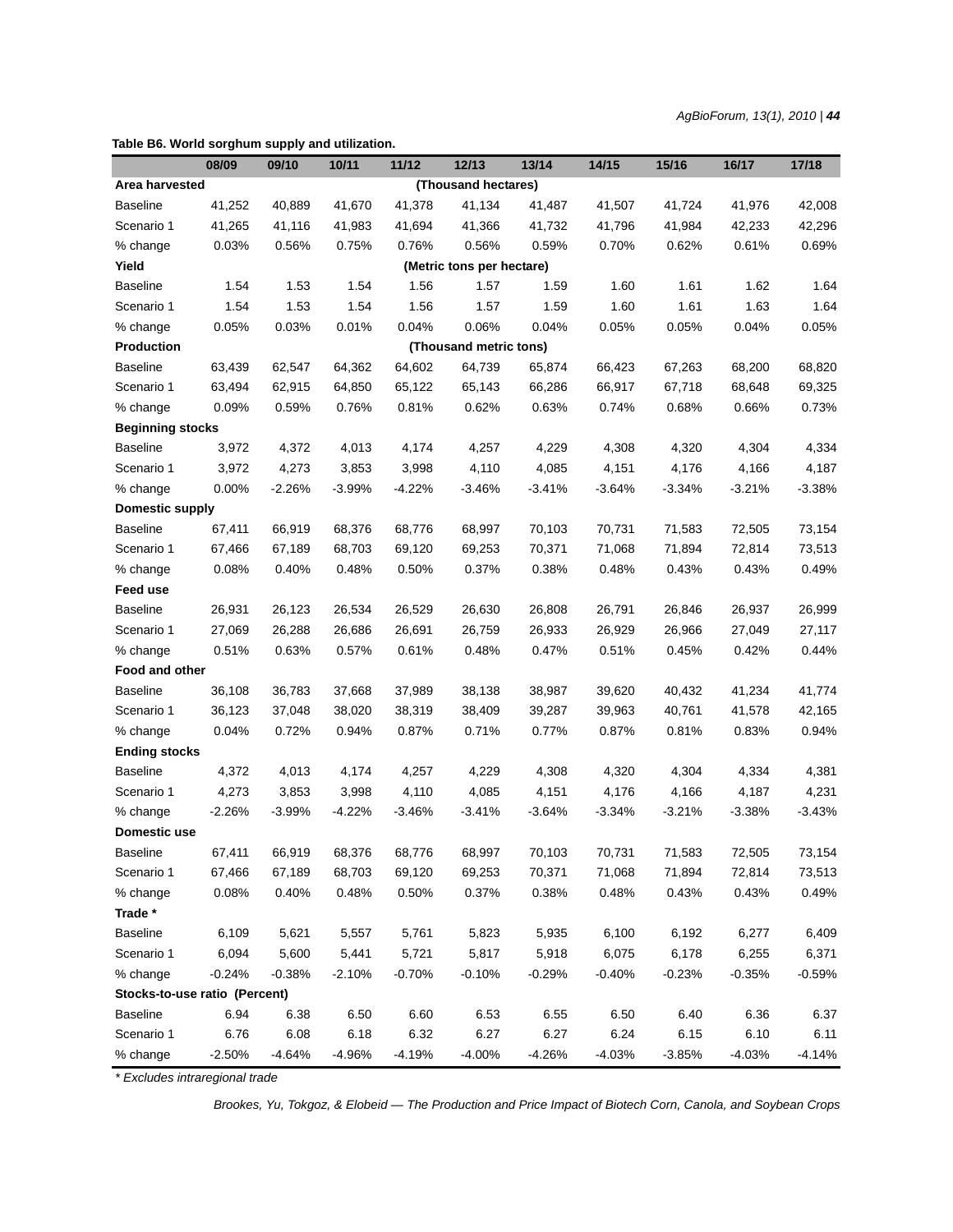## **Table B7. Soybean and product prices. 08/09 09/10 10/11 11/12 12/13 13/14 14/15 15/16 16/17 17/18 (US dollars per metric ton) Soybean prices Illinois processor** Baseline 398 378 386 399 388 395 405 406 409 412 Scenario 1 442 419 415 432 422 426 437 439 441 445 % change 11.18% 10.81% 7.37% 8.21% 8.81% 7.85% 7.83% 8.15% 7.94% 8.03% **CIF Rotterdam** Baseline 511 486 496 511 497 505 517 518 521 523 Scenario 1 567 537 531 552 540 544 557 559 561 565 % change 10.94% 10.58% 7.22% 8.04% 8.63% 7.69% 7.67% 7.98% 7.78% 7.86%  **Soymeal prices FOB Decatur 48%** Baseline 306.76 289.97 281.68 283.93 283.49 285.21 289.20 287.94 285.00 281.04 Scenario 1 336.88 317.19 303.02 307.20 308.00 309.09 313.86 313.51 310.80 307.64 % change 9.82% 9.39% 7.57% 8.20% 8.65% 8.37% 8.52% 8.88% 9.05% 9.47% **CIF Rotterdam** Baseline 402.14 380.55 369.90 372.79 372.22 374.43 379.57 377.95 374.16 369.07 Scenario 1 440.80 415.53 397.33 402.71 403.73 405.13 411.26 410.81 407.33 403.27 % change 9.61% 9.19% 7.42% 8.03% 8.47% 8.20% 8.35% 8.69% 8.86% 9.27%  **Soy oil prices FOB Decatur** Baseline 1,034 1,029 1,075 1,102 1,055 1,070 1,094 1,111 1,140 1,171 Scenario 1 1,084 1,092 1,125 1,164 1,125 1,139 1,168 1,190 1,221 1,254 % change 4.83% 6.13% 4.62% 5.60% 6.61% 6.45% 6.78% 7.16% 7.11% 7.11% **FOB Rotterdam** Baseline 1,255 1,249 1,304 1,336 1,280 1,298 1,326 1,346 1,381 1,418 Scenario 1 1,314 1,324 1,363 1,409 1,363 1,380 1,414 1,441 1,477 1,516 % change 4.73% 6.01% 4.53% 5.49% 6.47% 6.31% 6.64% 7.01% 6.96% 6.97% **Table B8. Rapeseed and product prices. 08/09 09/10 10/11 11/12 12/13 13/14 14/15 15/16 16/17 17/18 (US dollars per metric ton)**

**Rapeseed prices**

| <b>Cash Vancouver</b> |        |        |        |        |        |        |        |        |        |        |  |  |  |
|-----------------------|--------|--------|--------|--------|--------|--------|--------|--------|--------|--------|--|--|--|
| Baseline              | 411.34 | 411.19 | 413.68 | 396.40 | 392.59 | 395.74 | 396.93 | 398.25 | 402.49 | 405.44 |  |  |  |
| Scenario 1            | 426.09 | 427.14 | 428.47 | 412.66 | 409.56 | 412.84 | 415.11 | 417.33 | 422.15 | 425.98 |  |  |  |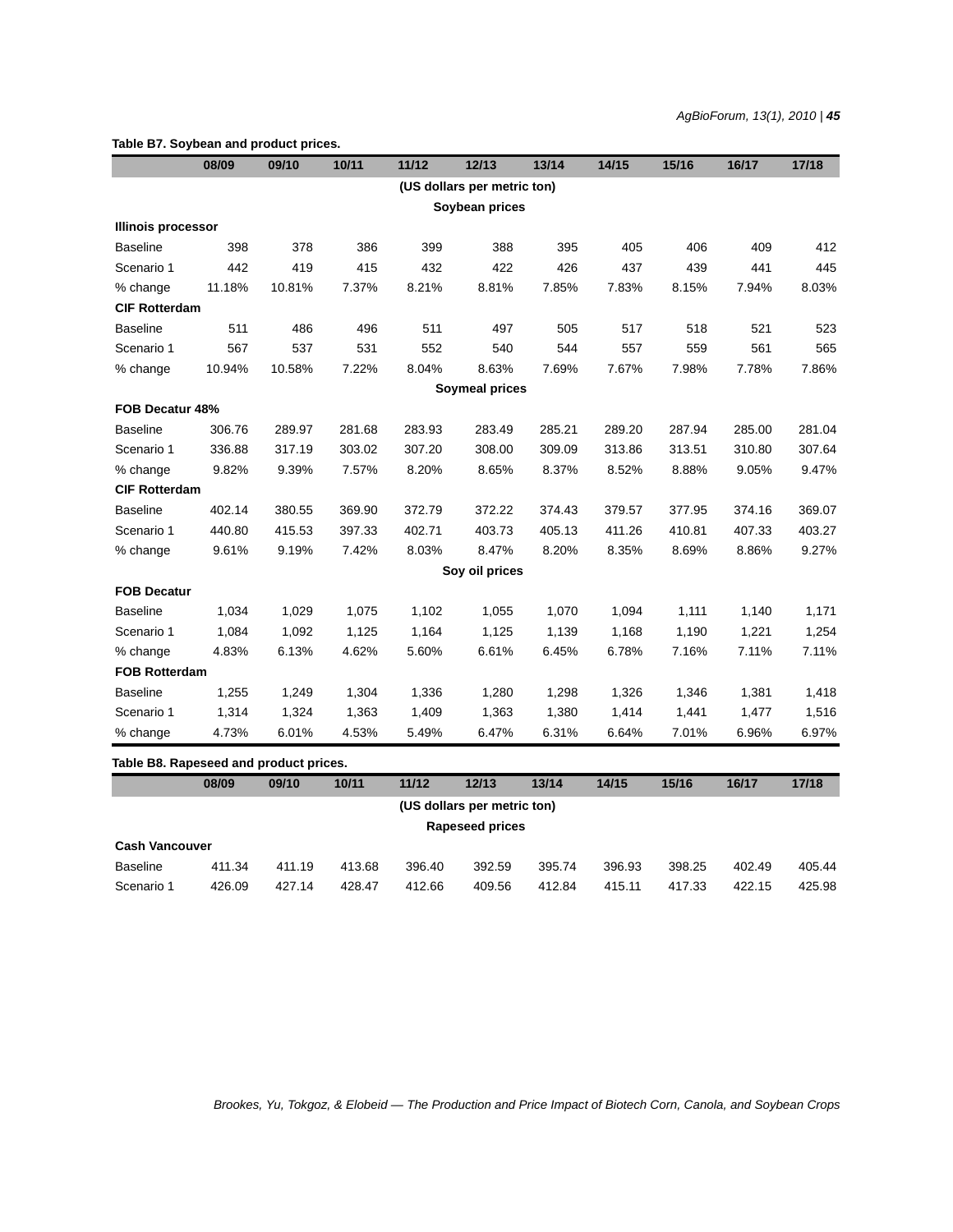## % change 3.58% 3.88% 3.58% 4.10% 4.32% 4.32% 4.58% 4.79% 4.89% 5.06% **CIF Hamburg** Baseline 529.20 529.00 532.27 509.59 504.60 508.73 510.28 512.01 517.58 521.45 Scenario 1 548.56 549.94 551.70 530.93 526.85 531.16 534.14 537.06 543.39 548.41 % change 3.66% 3.96% 3.65% 4.19% 4.41% 4.41% 4.68% 4.89% 4.99% 5.17% **Rapeseed meal price FOB Hamburg** Baseline 303 301 295 294 301 305 308 309 308 304 Scenario 1 316 314 305 304 311 315 318 319 318 315 % change 4.32% 4.10% 3.57% 3.49% 3.34% 3.29% 3.28% 3.28% 3.37% 3.56% **Rapeseed oil price FOB Hamburg** Baseline 1,310 1,344 1,385 1,347 1,338 1,362 1,385 1,413 1,456 1,502 Scenario 1 1,345 1,384 1,423 1,391 1,385 1,409 1,436 1,467 1,512 1,560 % change 2.65% 2.98% 2.78% 3.22% 3.50% 3.48% 3.65% 3.81% 3.81% 3.83% **Table B8. Rapeseed and product prices.**

#### **Table B9. Sunflower seed and product prices.**

|                        | 08/09 | 09/10 | 10/11 | 11/12 | 12/13                       | 13/14 | 14/15 | 15/16 | 16/17 | 17/18 |
|------------------------|-------|-------|-------|-------|-----------------------------|-------|-------|-------|-------|-------|
| <b>CIF Lower Rhine</b> |       |       |       |       | (US dollars per metric ton) |       |       |       |       |       |
| <b>Baseline</b>        | 601   | 588   | 596   | 587   | 577                         | 578   | 580   | 579   | 579   | 578   |
| Scenario 1             | 617   | 610   | 614   | 606   | 596                         | 596   | 599   | 598   | 598   | 598   |
| % change               | 2.59% | 3.73% | 3.05% | 3.13% | 3.30%                       | 3.16% | 3.24% | 3.32% | 3.31% | 3.40% |
| <b>CIF Rotterdam</b>   |       |       |       |       |                             |       |       |       |       |       |
| <b>Baseline</b>        | 276   | 270   | 265   | 264   | 268                         | 272   | 275   | 274   | 271   | 266   |
| Scenario 1             | 285   | 280   | 274   | 272   | 276                         | 280   | 282   | 282   | 279   | 275   |
| % change               | 3.49% | 3.76% | 3.20% | 3.04% | 3.00%                       | 2.93% | 2.88% | 2.89% | 2.97% | 3.13% |
| <b>FOB NW Europe</b>   |       |       |       |       |                             |       |       |       |       |       |
| <b>Baseline</b>        | 1.432 | 1,424 | 1.463 | 1.471 | 1.467                       | 1.490 | 1,517 | 1.545 | 1,577 | 1,609 |
| Scenario 1             | 1.451 | 1,453 | 1,487 | 1,497 | 1,495                       | 1,517 | 1,546 | 1,575 | 1.607 | 1,639 |
| % change               | 1.35% | 2.00% | 1.63% | 1.78% | 1.92%                       | 1.83% | 1.88% | 1.93% | 1.90% | 1.89% |

#### **Table B10. World soybean sector supply and utilization.**

|                         | 08/09    | 09/10     | 10/11    | 11/12    | 12/13                  | 13/14    | 14/15    | 15/16    | 16/17     | 17/18    |
|-------------------------|----------|-----------|----------|----------|------------------------|----------|----------|----------|-----------|----------|
|                         |          |           |          |          | Soybeans               |          |          |          |           |          |
| Area harvested          |          |           |          |          | (Thousand hectares)    |          |          |          |           |          |
| <b>Baseline</b>         | 96,946   | 99,931    | 100,256  | 100,770  | 102,729                | 103,231  | 103,792  | 105,049  | 105,939   | 106,803  |
| Scenario 1              | 97,822   | 102,806   | 103,924  | 103,881  | 105.798                | 106,571  | 107,050  | 108,264  | 109,268   | 110,143  |
| % change                | 0.90%    | 2.88%     | 3.66%    | 3.09%    | 2.99%                  | 3.24%    | 3.14%    | 3.06%    | 3.14%     | 3.13%    |
| <b>Production</b>       |          |           |          |          | (Thousand metric tons) |          |          |          |           |          |
| <b>Baseline</b>         | 242,217  | 252,279   | 255,277  | 258,491  | 266,315                | 270,217  | 274,164  | 280,326  | 285,531   | 290,682  |
| Scenario 1              | 233,417  | 248,311   | 253,470  | 255,008  | 262,557                | 267,188  | 270,815  | 276,729  | 282,179   | 287,262  |
| % change                | $-3.63%$ | $-1.57\%$ | $-0.71%$ | $-1.35%$ | $-1.41%$               | $-1.12%$ | $-1.22%$ | $-1.28%$ | $-1.17\%$ | $-1.18%$ |
| <b>Beginning stocks</b> |          |           |          |          |                        |          |          |          |           |          |
| <b>Baseline</b>         | 47,227   | 48,060    | 49,742   | 50,129   | 49,637                 | 50,547   | 50,748   | 50,506   | 50,755    | 50,910   |
| Scenario 1              | 47,227   | 45,053    | 46,583   | 47,617   | 46,967                 | 47,645   | 47,971   | 47,716   | 47,850    | 48,013   |
| % change                | $0.00\%$ | -6.26%    | -6.35%   | $-5.01%$ | $-5.38%$               | $-5.74%$ | -5.47%   | $-5.52%$ | $-5.72\%$ | $-5.69%$ |
| Domestic supply         |          |           |          |          |                        |          |          |          |           |          |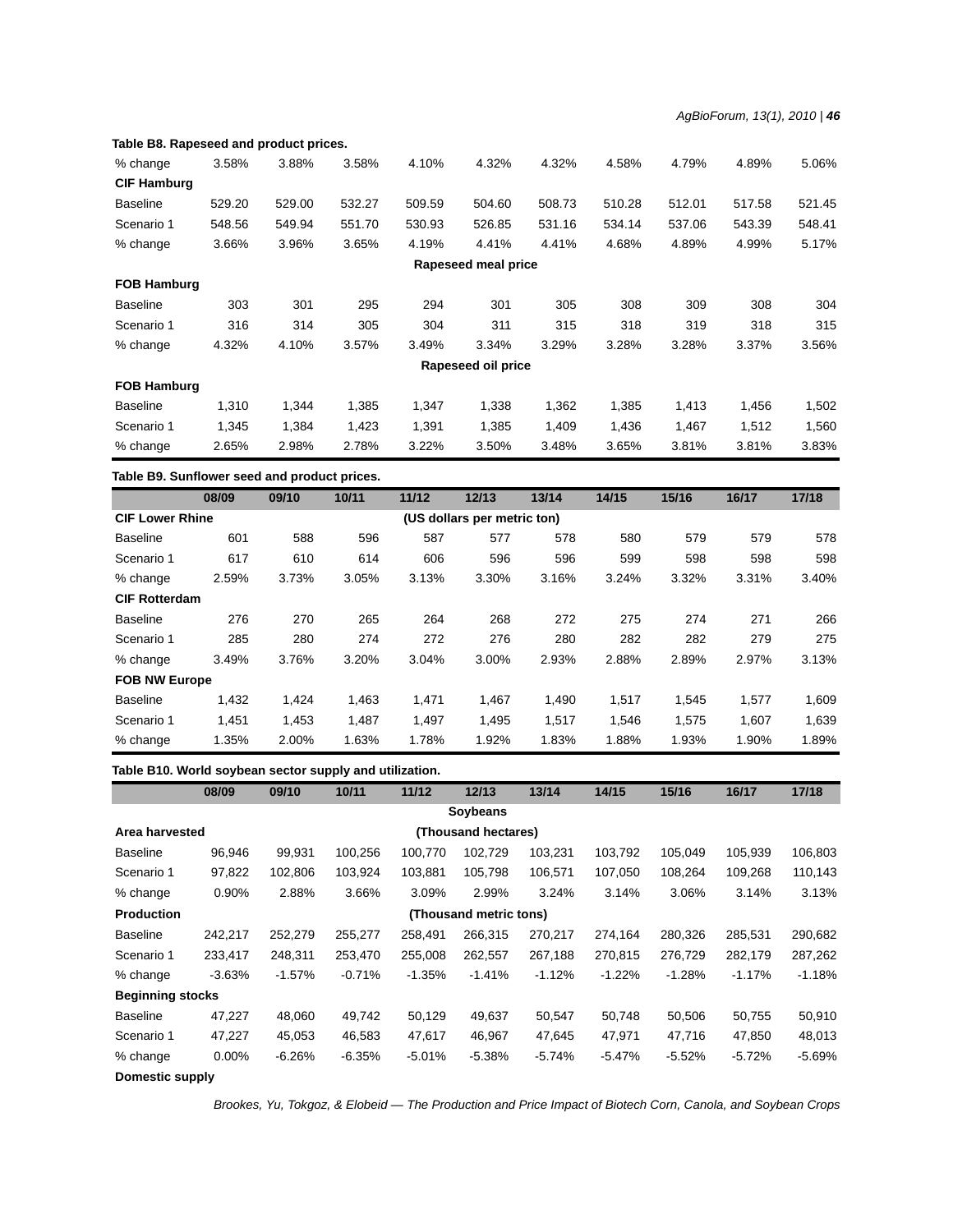| <b>Baseline</b>      | 289,444  | 300,339  | 305,019  | 308,621  | 315,952      | 320,764  | 324,913  | 330,832  | 336,286  | 341,591  |
|----------------------|----------|----------|----------|----------|--------------|----------|----------|----------|----------|----------|
| Scenario 1           | 280,643  | 293,364  | 300,052  | 302,625  | 309,524      | 314,833  | 318,785  | 324,445  | 330,029  | 335,275  |
| % change             | $-3.04%$ | $-2.32%$ | $-1.63%$ | $-1.94%$ | $-2.03%$     | $-1.85%$ | $-1.89%$ | $-1.93%$ | $-1.86%$ | $-1.85%$ |
| Crush                |          |          |          |          |              |          |          |          |          |          |
| <b>Baseline</b>      | 209,533  | 218,369  | 222,558  | 226,309  | 232,128      | 236,595  | 240,822  | 246,127  | 251,150  | 256,042  |
| Scenario 1           | 204,327  | 214,881  | 220,184  | 223,155  | 228,795      | 233,559  | 237,612  | 242,789  | 247,905  | 252,748  |
| % change             | $-2.48%$ | $-1.60%$ | $-1.07%$ | $-1.39%$ | $-1.44%$     | $-1.28%$ | -1.33%   | $-1.36%$ | $-1.29%$ | $-1.29%$ |
| Food use             |          |          |          |          |              |          |          |          |          |          |
| <b>Baseline</b>      | 14,504   | 14,829   | 14,949   | 15,131   | 15,384       | 15,462   | 15,497   | 15,624   | 15,715   | 15,887   |
| Scenario 1           | 14,182   | 14,484   | 14,723   | 14,900   | 15,112       | 15,218   | 15,257   | 15,366   | 15,468   | 15,637   |
| % change             | $-2.22%$ | $-2.33%$ | $-1.51%$ | $-1.53%$ | $-1.77%$     | $-1.58%$ | $-1.55%$ | $-1.65%$ | $-1.58%$ | $-1.57%$ |
| Other use            |          |          |          |          |              |          |          |          |          |          |
| <b>Baseline</b>      | 16,473   | 16,963   | 16,948   | 17,107   | 17,457       | 17,524   | 17,653   | 17,891   | 18,075   | 18,283   |
| Scenario 1           | 16,224   | 16,981   | 17,093   | 17,167   | 17,537       | 17,651   | 17,765   | 18,004   | 18,208   | 18,409   |
| % change             | $-1.51%$ | 0.10%    | 0.85%    | 0.35%    | 0.45%        | 0.73%    | 0.64%    | 0.63%    | 0.74%    | 0.69%    |
| Residual             |          |          |          |          |              |          |          |          |          |          |
| <b>Baseline</b>      | 436      | 436      | 436      | 436      | 436          | 436      | 436      | 436      | 436      | 436      |
| Scenario 1           | 436      | 436      | 436      | 436      | 436          | 436      | 436      | 436      | 436      | 436      |
| % change             | 0.00%    | 0.00%    | 0.00%    | 0.00%    | 0.00%        | 0.00%    | 0.00%    | 0.00%    | 0.00%    | 0.00%    |
| <b>Ending stocks</b> |          |          |          |          |              |          |          |          |          |          |
| <b>Baseline</b>      | 48,060   | 49,742   | 50,129   | 49,637   | 50,547       | 50,748   | 50,506   | 50,755   | 50,910   | 50,943   |
| Scenario 1           | 45,053   | 46,583   | 47,617   | 46,967   | 47,645       | 47,971   | 47,716   | 47,850   | 48,013   | 48,045   |
| % change             | $-6.26%$ | $-6.35%$ | $-5.01%$ | $-5.38%$ | $-5.74%$     | $-5.47%$ | $-5.52%$ | $-5.72%$ | $-5.69%$ | $-5.69%$ |
| Domestic use         |          |          |          |          |              |          |          |          |          |          |
| <b>Baseline</b>      | 289,006  | 300,339  | 305,020  | 308,621  | 315,952      | 320,765  | 324,913  | 330,832  | 336,286  | 341,592  |
| Scenario 1           | 280,222  | 293,364  | 300,053  | 302,625  | 309,525      | 314,834  | 318,786  | 324,446  | 330,030  | 335,276  |
| % change             | $-3.04%$ | $-2.32%$ | $-1.63%$ | $-1.94%$ | $-2.03%$     | $-1.85%$ | $-1.89%$ | $-1.93%$ | $-1.86%$ | $-1.85%$ |
| Trade*               |          |          |          |          |              |          |          |          |          |          |
| <b>Baseline</b>      | 70,094   | 72,279   | 73,476   | 75,117   | 77,980       | 79,962   | 81,824   | 84,209   | 86,428   | 88,696   |
| Scenario 1           | 68,359   | 71,000   | 73,071   | 74,718   | 77,695       | 80,052   | 82,051   | 84,462   | 86,814   | 89,144   |
| % change             | $-2.48%$ | $-1.77%$ | $-0.55%$ | $-0.53%$ | $-0.36%$     | 0.11%    | 0.28%    | 0.30%    | 0.45%    | 0.51%    |
|                      |          |          |          |          | Soybean meal |          |          |          |          |          |
| Production           |          |          |          |          |              |          |          |          |          |          |
| <b>Baseline</b>      | 165,122  | 172,092  | 175,401  | 178,363  | 182,958      | 186,486  | 189,825  | 194,015  | 197,983  | 201,848  |
| Scenario 1           | 161,027  | 169,352  | 173,543  | 175,893  | 180,349      | 184,113  | 187,316  | 191,406  | 195,448  | 199,275  |
| % change             | $-2.48%$ | $-1.59%$ | $-1.06%$ | $-1.38%$ | $-1.43%$     | $-1.27%$ | $-1.32%$ | $-1.34%$ | $-1.28%$ | $-1.27%$ |
| <b>Consumption</b>   |          |          |          |          |              |          |          |          |          |          |
| <b>Baseline</b>      | 162,560  | 169,579  | 173,013  | 176,107  | 180,656      | 184,203  | 187,570  | 191,700  | 195,656  | 199,516  |
| Scenario 1           | 158,877  | 166,793  | 171,072  | 173,657  | 178,056      | 181,814  | 185,063  | 189,095  | 193,116  | 196,945  |
| % change             | $-2.27%$ | $-1.64%$ | $-1.12%$ | $-1.39%$ | $-1.44%$     | $-1.30%$ | $-1.34%$ | $-1.36%$ | $-1.30%$ | $-1.29%$ |
| <b>Ending stocks</b> |          |          |          |          |              |          |          |          |          |          |
| <b>Baseline</b>      | 5,768    | 6,069    | 6,243    | 6,286    | 6,374        | 6,445    | 6,487    | 6,588    | 6,702    | 6,822    |
| Scenario 1           | 5,356    | 5,703    | 5,961    | 5,984    | 6,064        | 6,150    | 6,190    | 6,288    | 6,406    | 6,524    |
| % change             | $-7.14%$ | $-6.03%$ | $-4.52%$ | $-4.80%$ | $-4.87%$     | $-4.58%$ | $-4.58%$ | $-4.56%$ | $-4.42%$ | $-4.37%$ |
| Trade *              |          |          |          |          |              |          |          |          |          |          |
| <b>Baseline</b>      | 56,655   | 60,137   | 61,994   | 62,804   | 64,161       | 65,415   | 66,896   | 68,602   | 70,286   | 71,907   |

**Table B10. World soybean sector supply and utilization.**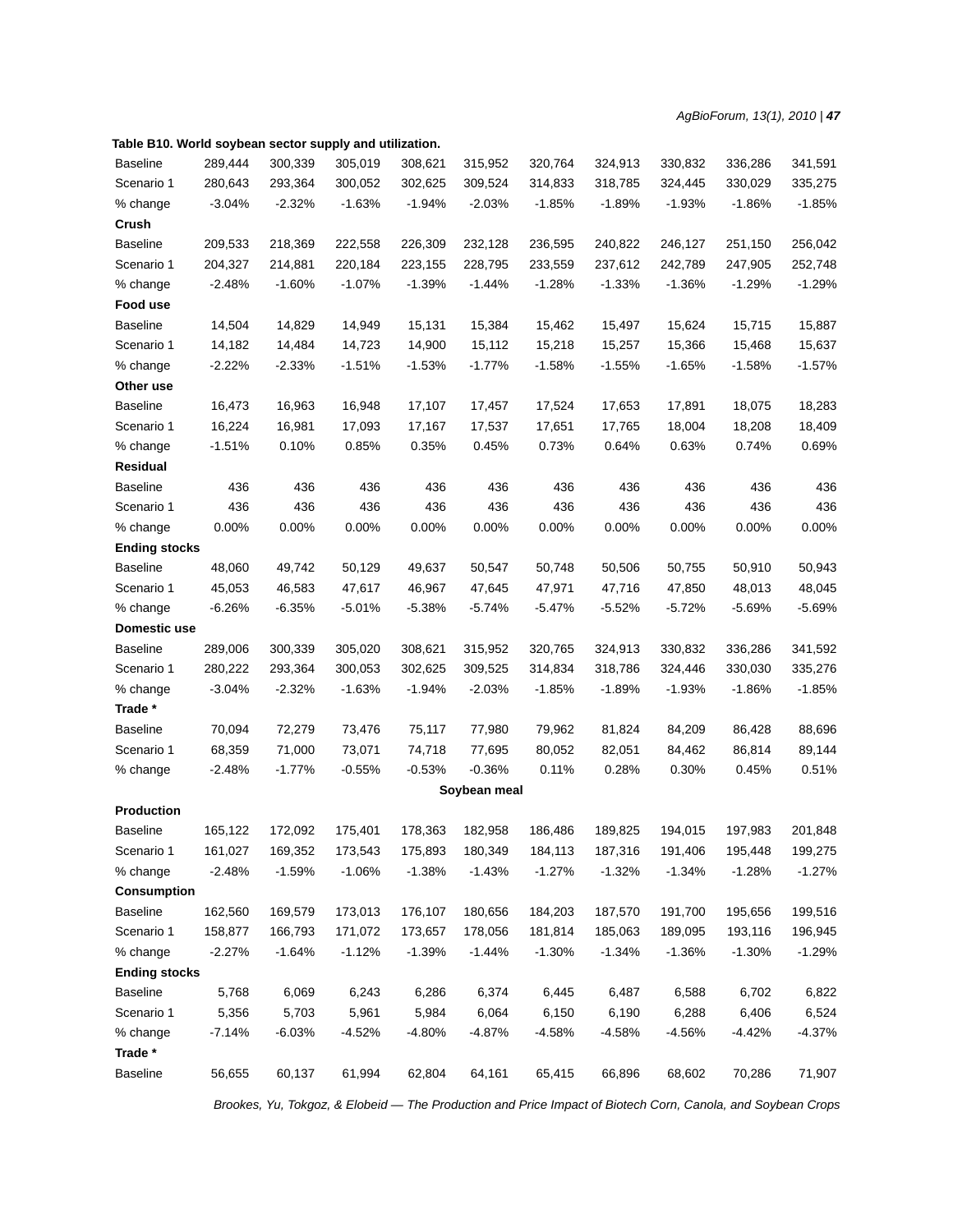*AgBioForum, 13(1), 2010 | 48*

Scenario 1 54,520 58,498 60,491 60,863 62,049 63,673 65,023 66,656 68,326 69,918 % change -3.77% -2.73% -2.42% -3.09% -2.66% -2.80% -2.84% -2.79% -2.77%  **Soybean oil Production** Baseline 39,020 40,765 41,647 42,446 43,638 44,587 45,498 46,618 47,694 48,753 Scenario 1 38,034 40,098 41,182 41,827 42,979 43,977 44,848 45,940 47,027 48,071 % change -2.53% -1.64% -1.12% -1.46% -1.51% -1.37% -1.43% -1.40% -1.40% -1.40% **Consumption** Baseline 39,063 40,488 41,453 42,156 43,383 44,331 45,289 46,427 47,488 48,554 Scenario 1 38,171 39,841 40,965 41,562 42,735 43,719 44,649 45,754 46,821 47,875 % change -2.28% -1.60% -1.18% -1.41% -1.49% -1.38% -1.41% -1.45% -1.40% -1.40% **Ending stocks** Baseline 2,361 2,422 2,400 2,473 2,512 2,552 2,545 2,521 2,511 2,494 Scenario 1 2,267 2,307 2,308 2,358 2,386 2,428 2,412 2,381 2,372 2,352 % change -4.00% -4.76% -3.81% -4.67% -5.02% -4.86% -5.23% -5.53% -5.55% -5.70% **Trade \*** Baseline 9,651 10,042 10,268 10,443 11,019 11,350 11,733 12,191 12,638 13,091 Scenario 1 9,458 9,708 9,938 10,027 10,525 10,814 11,153 11,581 12,011 12,456 % change -2.00% -3.33% -3.21% -3.99% -4.48% -4.72% -4.95% -5.00% -4.96% -4.85% **Per-capita consumption (Kilograms)** Baseline 5.78 5.92 6.00 6.03 6.14 6.20 6.27 6.36 6.44 6.51 Scenario 1 5.65 5.83 5.93 5.94 6.04 6.12 6.18 6.27 6.35 6.42 % change -2.28% -1.60% -1.18% -1.41% -1.49% -1.38% -1.41% -1.45% -1.40% -1.40%

*\* Excludes intraregional trade*

#### **Table B11. World rapeseed sector supply and utilization.**

**Table B10. World soybean sector supply and utilization.**

|                                       | 08/09    | 09/10    | 10/11    | 11/12    | 12/13                  | 13/14    | 14/15    | 15/16    | 16/17    | 17/18    |  |
|---------------------------------------|----------|----------|----------|----------|------------------------|----------|----------|----------|----------|----------|--|
|                                       |          |          |          |          | Rapeseed               |          |          |          |          |          |  |
| (Thousand hectares)<br>Area harvested |          |          |          |          |                        |          |          |          |          |          |  |
| <b>Baseline</b>                       | 28,729   | 29,388   | 29,904   | 30,355   | 30,612                 | 30,935   | 31,345   | 31,743   | 32,145   | 32,587   |  |
| Scenario 1                            | 28,785   | 29,532   | 30,060   | 30,516   | 30,806                 | 31,147   | 31,565   | 31,979   | 32,395   | 32,842   |  |
| % change                              | 0.19%    | 0.49%    | 0.52%    | 0.53%    | 0.63%                  | 0.69%    | 0.70%    | 0.75%    | 0.78%    | 0.78%    |  |
| <b>Production</b>                     |          |          |          |          | (Thousand metric tons) |          |          |          |          |          |  |
| <b>Baseline</b>                       | 50,085   | 51,784   | 53,205   | 54,597   | 55,648                 | 56,797   | 58,087   | 59,356   | 60,642   | 62,001   |  |
| Scenario 1                            | 49,836   | 51,703   | 53,148   | 54,542   | 55,643                 | 56,819   | 58,115   | 59,405   | 60,708   | 62,072   |  |
| % change                              | $-0.50%$ | $-0.16%$ | $-0.11%$ | $-0.10%$ | $-0.01%$               | 0.04%    | 0.05%    | 0.08%    | 0.11%    | 0.11%    |  |
| <b>Beginning stocks</b>               |          |          |          |          |                        |          |          |          |          |          |  |
| <b>Baseline</b>                       | 2,860    | 3,034    | 3,050    | 3,061    | 3,146                  | 3,183    | 3,199    | 3,224    | 3,254    | 3,279    |  |
| Scenario 1                            | 2,860    | 2,975    | 2,987    | 3,005    | 3,084                  | 3,120    | 3,136    | 3,159    | 3,187    | 3,212    |  |
| % change                              | 0.00%    | $-1.94%$ | $-2.04%$ | $-1.85%$ | $-1.96%$               | $-2.01%$ | $-1.97%$ | $-2.04%$ | $-2.07%$ | $-2.06%$ |  |
| <b>Domestic supply</b>                |          |          |          |          |                        |          |          |          |          |          |  |
| <b>Baseline</b>                       | 52,945   | 54,818   | 56,254   | 57,658   | 58,794                 | 59,981   | 61,285   | 62,580   | 63,896   | 65,281   |  |
| Scenario 1                            | 52,696   | 54,678   | 56,135   | 57,546   | 58,727                 | 59,938   | 61,251   | 62,564   | 63,895   | 65,284   |  |
| % change                              | $-0.47%$ | $-0.25%$ | $-0.21%$ | $-0.19%$ | $-0.11%$               | $-0.07%$ | $-0.06%$ | $-0.03%$ | 0.00%    | 0.00%    |  |
| Crush                                 |          |          |          |          |                        |          |          |          |          |          |  |
| <b>Baseline</b>                       | 46,056   | 47,742   | 49,123   | 50,373   | 51,428                 | 52,616   | 53,943   | 55,300   | 56,690   | 58,164   |  |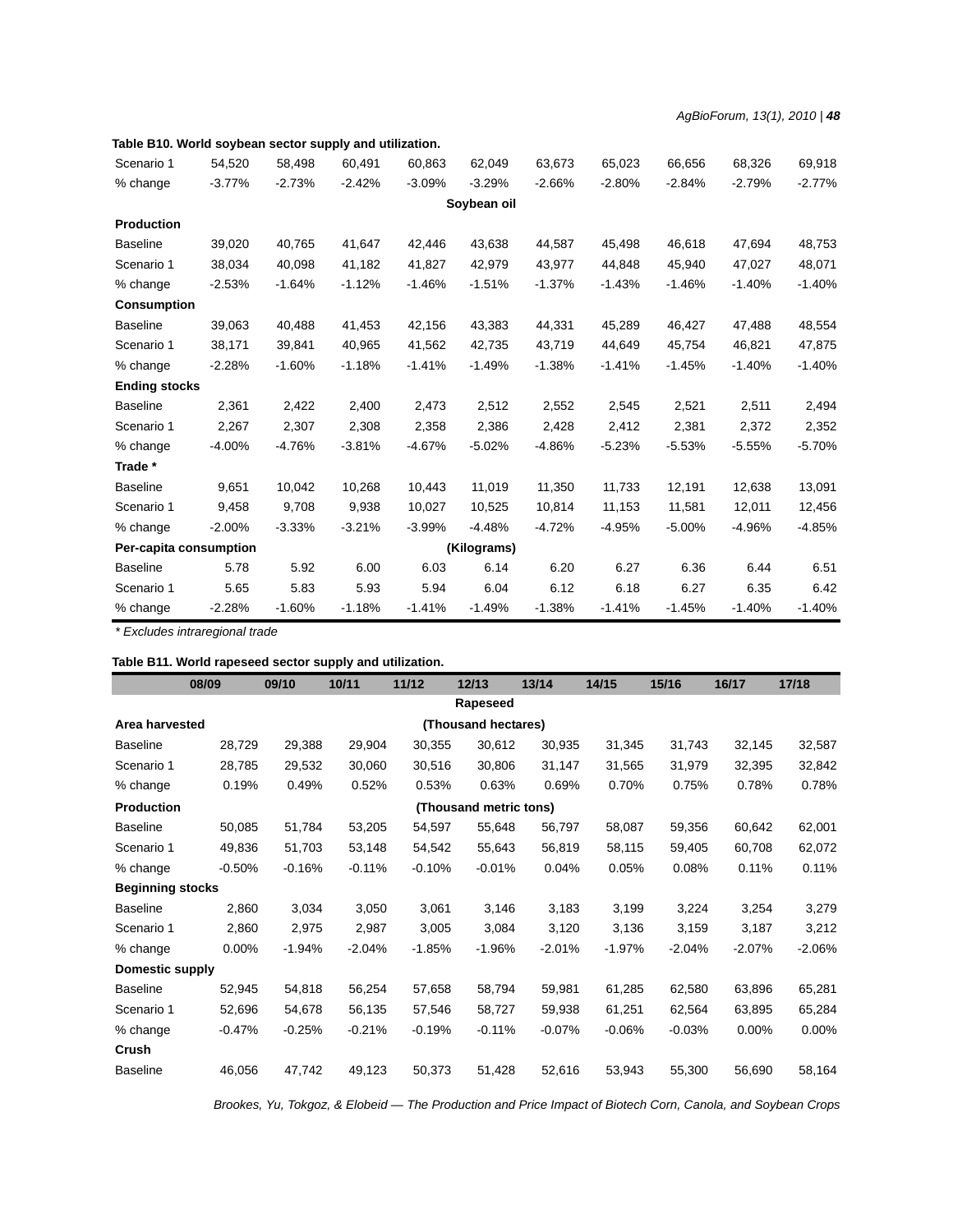| rable DTT. WOHG rapeseed sector supply and utilization. |          |          |           |          |               |          |          |          |          |          |
|---------------------------------------------------------|----------|----------|-----------|----------|---------------|----------|----------|----------|----------|----------|
| Scenario 1                                              | 45,918   | 47,706   | 49,091    | 50,338   | 51,430        | 52,631   | 53,956   | 55,323   | 56,718   | 58,188   |
| % change                                                | $-0.30%$ | $-0.08%$ | $-0.07%$  | $-0.07%$ | 0.00%         | 0.03%    | 0.02%    | 0.04%    | 0.05%    | 0.04%    |
| Other use                                               |          |          |           |          |               |          |          |          |          |          |
| <b>Baseline</b>                                         | 3,584    | 3,755    | 3,799     | 3,868    | 3,912         | 3,895    | 3,846    | 3,755    | 3,656    | 3,537    |
| Scenario 1                                              | 3,532    | 3,714    | 3,768     | 3,853    | 3,906         | 3,901    | 3,864    | 3,783    | 3,694    | 3,585    |
| % change                                                | $-1.46%$ | $-1.08%$ | $-0.80%$  | $-0.40%$ | $-0.15%$      | 0.14%    | 0.46%    | 0.76%    | 1.04%    | 1.35%    |
| Residual                                                |          |          |           |          |               |          |          |          |          |          |
| <b>Baseline</b>                                         | 271      | 271      | 271       | 271      | 271           | 271      | 271      | 271      | 271      | 271      |
| Scenario 1                                              | 271      | 271      | 271       | 271      | 271           | 271      | 271      | 271      | 271      | 271      |
| % change                                                | 0.00%    | 0.00%    | 0.00%     | 0.00%    | 0.00%         | 0.00%    | 0.00%    | 0.00%    | 0.00%    | 0.00%    |
| <b>Ending stocks</b>                                    |          |          |           |          |               |          |          |          |          |          |
| <b>Baseline</b>                                         | 3,034    | 3,050    | 3,061     | 3,146    | 3,183         | 3,199    | 3,224    | 3,254    | 3,279    | 3,308    |
| Scenario 1                                              | 2,975    | 2,987    | 3,005     | 3,084    | 3,120         | 3,136    | 3,159    | 3,187    | 3,212    | 3,239    |
| % change                                                | $-1.94%$ | $-2.04%$ | $-1.85%$  | $-1.96%$ | $-2.01%$      | $-1.97%$ | $-2.04%$ | $-2.07%$ | $-2.06%$ | $-2.07%$ |
| Domestic use                                            |          |          |           |          |               |          |          |          |          |          |
| <b>Baseline</b>                                         | 52,945   | 54,818   | 56,254    | 57,658   | 58,794        | 59,981   | 61,285   | 62,580   | 63,896   | 65,281   |
| Scenario 1                                              | 52,696   | 54,678   | 56,135    | 57,546   | 58,727        | 59,938   | 61,251   | 62,564   | 63,895   | 65,284   |
| % change                                                | $-0.47%$ | $-0.25%$ | $-0.21%$  | $-0.19%$ | $-0.11%$      | $-0.07%$ | $-0.06%$ | $-0.03%$ | 0.00%    | 0.00%    |
| Trade*                                                  |          |          |           |          |               |          |          |          |          |          |
| <b>Baseline</b>                                         | 7,472    | 8,088    | 8,304     | 8,493    | 8,675         | 8,868    | 9,086    | 9,330    | 9,591    | 9,866    |
| Scenario 1                                              | 7,476    | 7,976    | 8,160     | 8,327    | 8,496         | 8,674    | 8,877    | 9,108    | 9,357    | 9,619    |
| % change                                                | 0.05%    | $-1.39%$ | $-1.74%$  | $-1.96%$ | $-2.06%$      | $-2.18%$ | $-2.30%$ | $-2.38%$ | $-2.44%$ | $-2.50%$ |
|                                                         |          |          |           |          | Rapeseed meal |          |          |          |          |          |
| Production                                              |          |          |           |          |               |          |          |          |          |          |
| <b>Baseline</b>                                         | 27,251   | 28,226   | 29,031    | 29,768   | 30,384        | 31,080   | 31,862   | 32,662   | 33,481   | 34,352   |
| Scenario 1                                              | 27,170   | 28,203   | 29,011    | 29,745   | 30,383        | 31,087   | 31,866   | 32,672   | 33,494   | 34,362   |
| % change                                                | $-0.30%$ | $-0.08%$ | $-0.07\%$ | $-0.08%$ | 0.00%         | 0.02%    | 0.01%    | 0.03%    | 0.04%    | 0.03%    |
| <b>Consumption</b>                                      |          |          |           |          |               |          |          |          |          |          |
| <b>Baseline</b>                                         | 27,559   | 28,537   | 29,340    | 30,081   | 30,703        | 31,397   | 32,177   | 32,976   | 33,793   | 34,662   |
| Scenario 1                                              | 27,489   | 28,513   | 29,317    | 30,058   | 30,702        | 31,402   | 32,182   | 32,985   | 33,806   | 34,672   |
| % change                                                | $-0.25%$ | $-0.08%$ | $-0.08%$  | $-0.08%$ | 0.00%         | 0.02%    | 0.01%    | 0.03%    | 0.04%    | 0.03%    |
| <b>Ending stocks</b>                                    |          |          |           |          |               |          |          |          |          |          |
| <b>Baseline</b>                                         | 314      | 322      | 333       | 339      | 339           | 342      | 345      | 351      | 357      | 366      |
| Scenario 1                                              | 303      | 312      | 324       | 330      | 331           | 334      | 338      | 343      | 350      | 358      |
| % change                                                | $-3.72%$ | $-3.34%$ | $-2.70%$  | $-2.54%$ | $-2.43%$      | $-2.34%$ | $-2.28%$ | $-2.19%$ | $-2.14%$ | $-2.13%$ |
| Trade*                                                  |          |          |           |          |               |          |          |          |          |          |
| <b>Baseline</b>                                         | 2,404    | 2,738    | 2,946     | 3,008    | 3,121         | 3,214    | 3,291    | 3,369    | 3,446    | 3,626    |
| Scenario 1                                              | 2,389    | 2,792    | 2,992     | 3,062    | 3,180         | 3,274    | 3,356    | 3,437    | 3,517    | 3,589    |
| % change                                                | $-0.62%$ | 1.95%    | 1.58%     | 1.82%    | 1.89%         | 1.88%    | 1.97%    | 2.02%    | 2.04%    | $-1.03%$ |
|                                                         |          |          |           |          | Rapeseed oil  |          |          |          |          |          |
| <b>Production</b>                                       |          |          |           |          |               |          |          |          |          |          |
| <b>Baseline</b>                                         | 18,068   | 18,760   | 19,321    | 19,821   | 20,250        | 20,731   | 21,265   | 21,809   | 22,367   | 22,957   |
| Scenario 1                                              | 18,009   | 18,744   | 19,307    | 19,808   | 20,252        | 20,738   | 21,272   | 21,821   | 22,381   | 22,970   |
| % change                                                | $-0.33%$ | $-0.08%$ | $-0.07%$  | $-0.07%$ | 0.01%         | 0.03%    | 0.03%    | 0.05%    | 0.06%    | 0.06%    |
| <b>Consumption</b>                                      |          |          |           |          |               |          |          |          |          |          |
| <b>Baseline</b>                                         | 18,287   | 19,016   | 19,580    | 20,067   | 20,498        | 20,987   | 21,522   | 22,068   | 22,629   | 23,220   |
|                                                         |          |          |           |          |               |          |          |          |          |          |

**Table B11. World rapeseed sector supply and utilization.**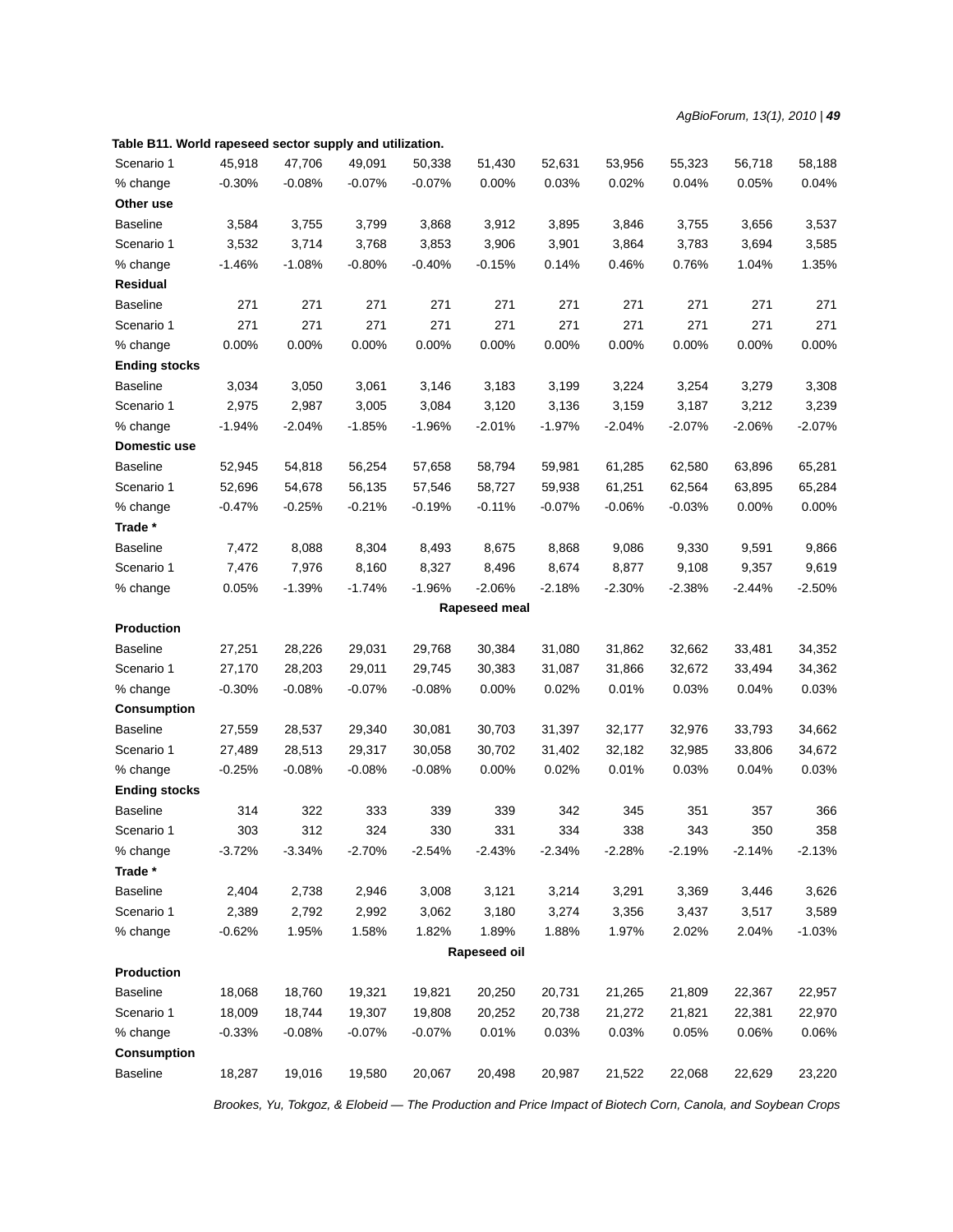| Scenario 1             | 18,237   | 19,005   | 19,567   | 20,056   | 20,501      | 20,994   | 21,530   | 22,081   | 22,644   | 23,233   |
|------------------------|----------|----------|----------|----------|-------------|----------|----------|----------|----------|----------|
| % change               | $-0.27%$ | $-0.06%$ | $-0.07%$ | $-0.06%$ | 0.02%       | 0.04%    | 0.04%    | 0.06%    | 0.06%    | 0.06%    |
| <b>Ending stocks</b>   |          |          |          |          |             |          |          |          |          |          |
| <b>Baseline</b>        | 427      | 429      | 428      | 440      | 451         | 453      | 453      | 452      | 448      | 443      |
| Scenario 1             | 418      | 416      | 414      | 424      | 433         | 435      | 434      | 433      | 428      | 422      |
| % change               | $-2.18%$ | $-3.13%$ | $-3.24%$ | $-3.58%$ | $-3.86%$    | $-3.95%$ | $-4.14%$ | $-4.35%$ | $-4.49%$ | $-4.63%$ |
| Trade *                |          |          |          |          |             |          |          |          |          |          |
| <b>Baseline</b>        | 1,591    | 1,631    | 1.708    | 1,759    | 1,830       | 1,909    | 1,981    | 2,045    | 2,101    | 2,158    |
| Scenario 1             | 1.481    | 1.563    | 1,648    | 1,707    | 1.785       | 1.870    | 1,949    | 2,018    | 2,078    | 2,140    |
| % change               | $-6.91%$ | $-4.15%$ | $-3.53%$ | $-2.99%$ | $-2.45%$    | $-2.02%$ | $-1.64%$ | $-1.32%$ | $-1.07%$ | $-0.85%$ |
| Per-capita consumption |          |          |          |          | (Kilograms) |          |          |          |          |          |
| <b>Baseline</b>        | 2.71     | 2.78     | 2.83     | 2.87     | 2.90        | 2.94     | 2.98     | 3.02     | 3.07     | 3.11     |
| Scenario 1             | 2.70     | 2.78     | 2.83     | 2.87     | 2.90        | 2.94     | 2.98     | 3.02     | 3.07     | 3.12     |
| % change               | $-0.27%$ | $-0.06%$ | $-0.07%$ | $-0.06%$ | 0.02%       | 0.04%    | 0.04%    | 0.06%    | 0.06%    | 0.06%    |

**Table B11. World rapeseed sector supply and utilization.**

*\* Excludes intraregional trade*

## **Table B12. World sunflower sector supply and utilization.**

|                         | 08/09    | 09/10    | 10/11    | 11/12    | 12/13                  | 13/14    | 14/15    | 15/16    | 16/17    | 17/18    |
|-------------------------|----------|----------|----------|----------|------------------------|----------|----------|----------|----------|----------|
|                         |          |          |          |          | <b>Sunflower seed</b>  |          |          |          |          |          |
| Area harvested          |          |          |          |          | (Thousand hectares)    |          |          |          |          |          |
| <b>Baseline</b>         | 24,273   | 24,401   | 24,392   | 24,474   | 24,513                 | 24,538   | 24,600   | 24,680   | 24,759   | 24,850   |
| Scenario 1              | 24,261   | 24,392   | 24,404   | 24,490   | 24,537                 | 24,571   | 24,633   | 24,717   | 24,800   | 24,891   |
| % change                | $-0.05%$ | $-0.04%$ | 0.05%    | 0.07%    | 0.10%                  | 0.13%    | 0.13%    | 0.15%    | 0.17%    | 0.16%    |
| <b>Production</b>       |          |          |          |          | (Thousand metric tons) |          |          |          |          |          |
| <b>Baseline</b>         | 29,838   | 30,284   | 30,612   | 31,042   | 31,425                 | 31,784   | 32,182   | 32,610   | 33,037   | 33,480   |
| Scenario 1              | 29,828   | 30,287   | 30,642   | 31,074   | 31,469                 | 31,841   | 32,241   | 32,675   | 33,108   | 33,552   |
| % change                | $-0.04%$ | 0.01%    | 0.10%    | 0.10%    | 0.14%                  | 0.18%    | 0.18%    | 0.20%    | 0.22%    | 0.21%    |
| <b>Beginning stocks</b> |          |          |          |          |                        |          |          |          |          |          |
| Baseline                | 1,884    | 2,032    | 2,089    | 2,105    | 2,136                  | 2,179    | 2,198    | 2,215    | 2,238    | 2,258    |
| Scenario 1              | 1,884    | 2,002    | 2,051    | 2,076    | 2,105                  | 2,147    | 2,169    | 2,186    | 2,209    | 2,230    |
| % change                | 0.00%    | $-1.50%$ | $-1.81%$ | $-1.38%$ | $-1.43%$               | $-1.44%$ | $-1.29%$ | $-1.29%$ | $-1.28%$ | $-1.22%$ |
| <b>Domestic supply</b>  |          |          |          |          |                        |          |          |          |          |          |
| <b>Baseline</b>         | 31,722   | 32,316   | 32,701   | 33,147   | 33,561                 | 33,962   | 34,380   | 34,825   | 35,275   | 35,737   |
| Scenario 1              | 31,712   | 32,289   | 32,693   | 33,150   | 33,575                 | 33,988   | 34,410   | 34,861   | 35,317   | 35,782   |
| % change                | $-0.03%$ | $-0.09%$ | $-0.02%$ | 0.01%    | 0.04%                  | 0.08%    | 0.09%    | 0.10%    | 0.12%    | 0.12%    |
| Crush                   |          |          |          |          |                        |          |          |          |          |          |
| Baseline                | 26,228   | 26,695   | 27,040   | 27,421   | 27,746                 | 28,106   | 28,487   | 28,880   | 29,292   | 29,706   |
| Scenario 1              | 26,276   | 26,738   | 27,084   | 27,480   | 27,817                 | 28,181   | 28,567   | 28,967   | 29,381   | 29,797   |
| % change                | 0.18%    | 0.16%    | 0.16%    | 0.21%    | 0.25%                  | 0.27%    | 0.28%    | 0.30%    | 0.31%    | 0.31%    |
| Other use               |          |          |          |          |                        |          |          |          |          |          |
| <b>Baseline</b>         | 3,387    | 3,458    | 3,481    | 3,515    | 3,561                  | 3,583    | 3,602    | 3,631    | 3,650    | 3,680    |
| Scenario 1              | 3,359    | 3,425    | 3.458    | 3,490    | 3,536                  | 3.562    | 3,581    | 3.610    | 3,631    | 3,661    |
| % change                | $-0.84%$ | $-0.96%$ | $-0.66%$ | $-0.72%$ | $-0.72%$               | $-0.59%$ | $-0.59%$ | $-0.58%$ | $-0.53%$ | $-0.52%$ |
| <b>Residual</b>         |          |          |          |          |                        |          |          |          |          |          |
| <b>Baseline</b>         | 75       | 75       | 75       | 75       | 75                     | 75       | 75       | 75       | 75       | 75       |
| Scenario 1              | 75       | 75       | 75       | 75       | 75                     | 75       | 75       | 75       | 75       | 75       |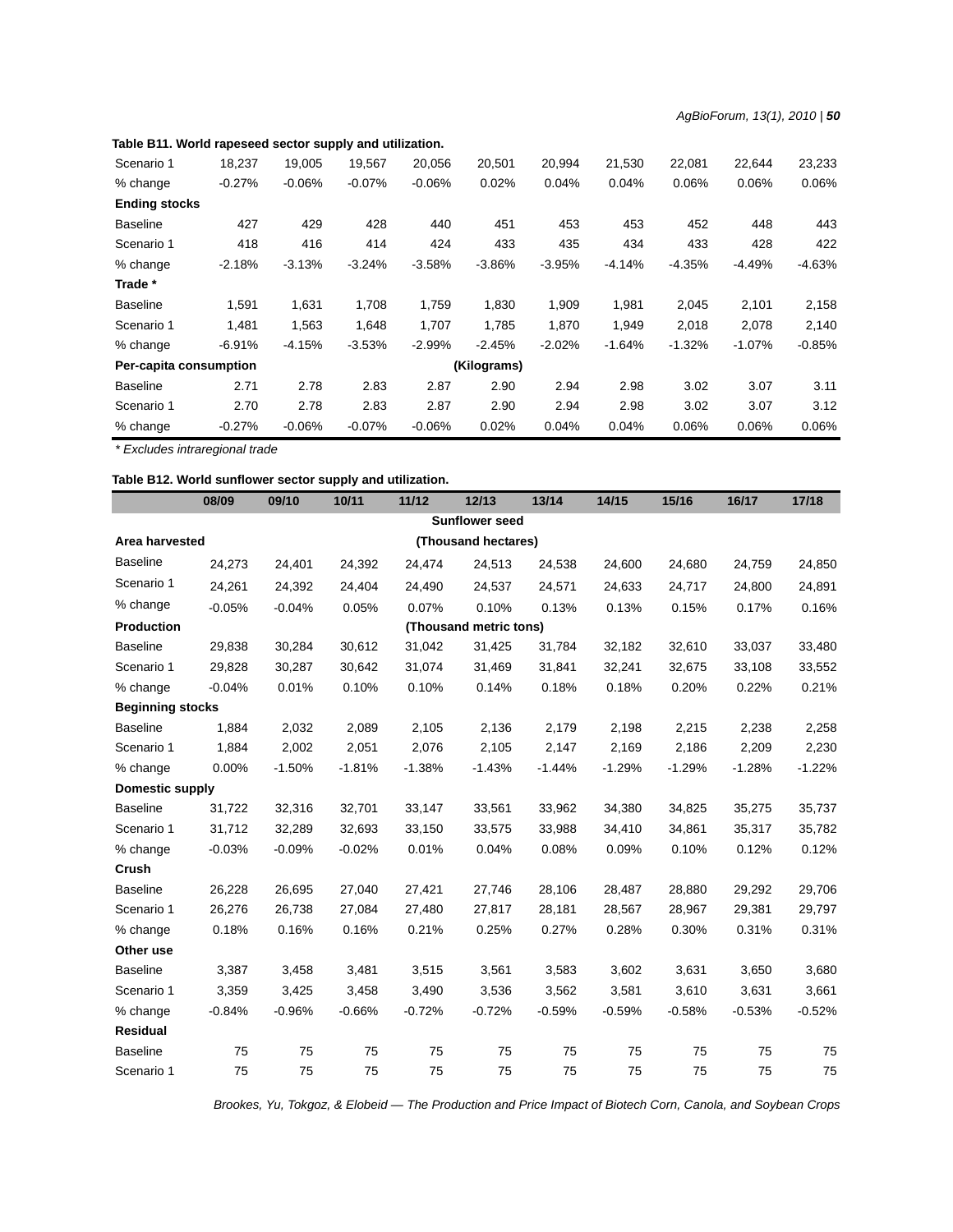| % change             | 0.00%    | 0.00%    | 0.00%    | 0.00%    | 0.00%                 | 0.00%    | 0.00%    | 0.00%    | 0.00%    | 0.00%    |
|----------------------|----------|----------|----------|----------|-----------------------|----------|----------|----------|----------|----------|
| <b>Ending stocks</b> |          |          |          |          |                       |          |          |          |          |          |
| <b>Baseline</b>      | 2,032    | 2,089    | 2,105    | 2,136    | 2,179                 | 2,198    | 2,215    | 2,238    | 2,258    | 2,276    |
| Scenario 1           | 2,002    | 2,051    | 2,076    | 2,105    | 2,147                 | 2,169    | 2,186    | 2,209    | 2,230    | 2,249    |
| % change             | $-1.50%$ | $-1.81%$ | $-1.38%$ | $-1.43%$ | $-1.44%$              | $-1.29%$ | $-1.29%$ | $-1.28%$ | $-1.22%$ | $-1.21%$ |
| Domestic use         |          |          |          |          |                       |          |          |          |          |          |
| <b>Baseline</b>      | 31,722   | 32,316   | 32,701   | 33,147   | 33,561                | 33,962   | 34,380   | 34,825   | 35,275   | 35,737   |
| Scenario 1           | 31,712   | 32,289   | 32,693   | 33,150   | 33,575                | 33,988   | 34,410   | 34,861   | 35,317   | 35,782   |
| % change             | $-0.03%$ | $-0.09%$ | $-0.02%$ | 0.01%    | 0.04%                 | 0.08%    | 0.09%    | 0.10%    | 0.12%    | 0.12%    |
| Trade*               |          |          |          |          |                       |          |          |          |          |          |
| <b>Baseline</b>      | 513      | 615      | 757      | 856      | 947                   | 1,012    | 1,083    | 1,163    | 1,238    | 1,318    |
| Scenario 1           | 511      | 577      | 708      | 811      | 905                   | 972      | 1,043    | 1,125    | 1,200    | 1,280    |
| % change             | $-0.33%$ | $-6.18%$ | $-6.50%$ | $-5.30%$ | $-4.47%$              | $-3.98%$ | $-3.71%$ | $-3.33%$ | $-3.09%$ | $-2.94%$ |
|                      |          |          |          |          | <b>Sunflower meal</b> |          |          |          |          |          |
| <b>Production</b>    |          |          |          |          |                       |          |          |          |          |          |
| <b>Baseline</b>      | 11,614   | 11,806   | 11,958   | 12,129   | 12,268                | 12,419   | 12,579   | 12,745   | 12,918   | 13,092   |
| Scenario 1           | 11,636   | 11,824   | 11,978   | 12,155   | 12,300                | 12,454   | 12,616   | 12,785   | 12,959   | 13,134   |
| % change             | 0.18%    | 0.16%    | 0.16%    | 0.22%    | 0.26%                 | 0.28%    | 0.29%    | 0.31%    | 0.32%    | 0.32%    |
| <b>Consumption</b>   |          |          |          |          |                       |          |          |          |          |          |
| <b>Baseline</b>      | 11,276   | 11,483   | 11,636   | 11,808   | 11,949                | 12,099   | 12,259   | 12,424   | 12,596   | 12,770   |
| Scenario 1           | 11,301   | 11,502   | 11,655   | 11,834   | 11,981                | 12,134   | 12,296   | 12,464   | 12,638   | 12,813   |
| % change             | 0.22%    | 0.16%    | 0.16%    | 0.22%    | 0.27%                 | 0.28%    | 0.30%    | 0.32%    | 0.33%    | 0.33%    |
| <b>Ending stocks</b> |          |          |          |          |                       |          |          |          |          |          |
| <b>Baseline</b>      | 257      | 262      | 266      | 268      | 270                   | 272      | 274      | 277      | 280      | 284      |
| Scenario 1           | 253      | 258      | 263      | 266      | 267                   | 269      | 271      | 274      | 278      | 281      |
| % change             | $-1.41%$ | $-1.42%$ | $-1.14%$ | $-1.05%$ | $-1.01%$              | $-0.97%$ | $-0.92%$ | $-0.88%$ | $-0.86%$ | $-0.85%$ |
| Trade*               |          |          |          |          |                       |          |          |          |          |          |
| <b>Baseline</b>      | 2,652    | 2,696    | 2,683    | 2,675    | 2,677                 | 2,688    | 2,695    | 2,702    | 2,713    | 2,728    |
| Scenario 1           | 2,655    | 2,699    | 2,685    | 2,677    | 2,680                 | 2,691    | 2,698    | 2,705    | 2,716    | 2,731    |
| % change             | 0.13%    | 0.09%    | 0.08%    | 0.11%    | 0.12%                 | 0.11%    | 0.12%    | 0.12%    | 0.12%    | 0.12%    |
|                      |          |          |          |          | <b>Sunflower Oil</b>  |          |          |          |          |          |
| <b>Production</b>    |          |          |          |          |                       |          |          |          |          |          |
| <b>Baseline</b>      | 10,680   | 10,875   | 11,016   | 11,171   | 11,304                | 11,452   | 11,609   | 11,771   | 11,940   | 12,111   |
| Scenario 1           | 10,700   | 10,893   | 11,034   | 11,195   | 11,333                | 11,483   | 11,642   | 11,807   | 11,977   | 12,149   |
| % change             | 0.18%    | 0.16%    | 0.17%    | 0.22%    | 0.26%                 | 0.27%    | 0.29%    | 0.30%    | 0.31%    | 0.31%    |
| <b>Consumption</b>   |          |          |          |          |                       |          |          |          |          |          |
| <b>Baseline</b>      | 10,294   | 10,518   | 10,673   | 10,823   | 10,950                | 11,105   | 11,262   | 11,424   | 11,594   | 11,766   |

**Table B12. World sunflower sector supply and utilization.**